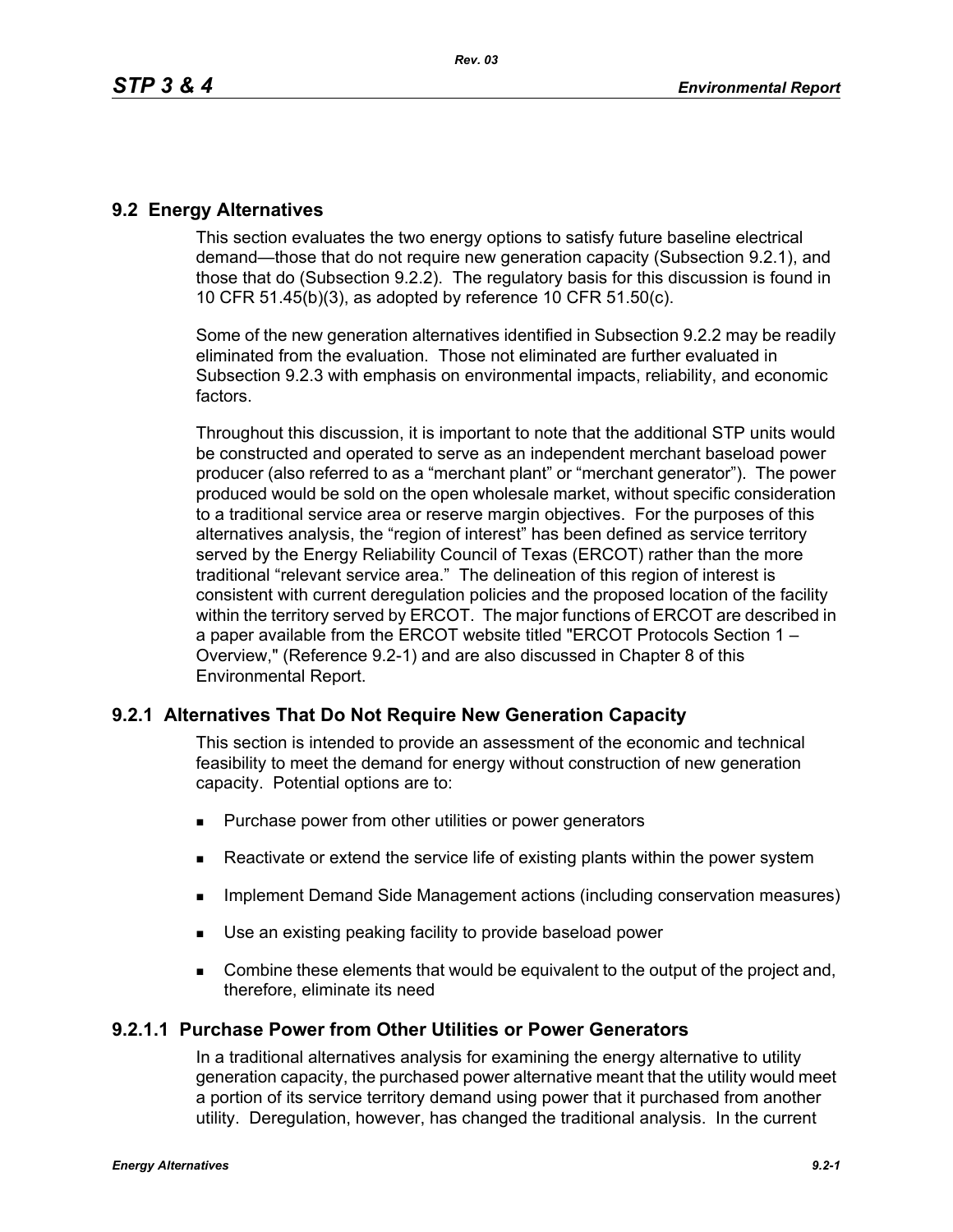deregulated ERCOT market, one of the joint owners of the proposed project, NRG Energy, is a power generation company that operates as an independent provider of wholesale electricity. As a power generation company, NRG Energy would not be able to offer competitively priced power if it had to purchase electricity for resale in the wholesale market.

The other joint owner of the proposed project, CPS Energy, continues to operate as a traditional utility. As a traditional utility, one of CPS Energy's goals is to provide the lowest cost-reliable power supply to its customers. In some instances, when the price is right, CPS Energy makes short-term purchases of power on the wholesale market for the benefit of customers. However, to maintain an adequate reserve of generating capacity for reliability and wholesale market risk reduction, CPS Energy has determined that the proposed nuclear project is the lowest cost option. CPS Energy has and continues to evaluate power markets for opportunities to supplement its generation portfolio. However, power supply agreements are too costly to be a viable alternative to the proposed nuclear project.

Finally, as discussed in Chapter 8, the region of interest for the need for power analysis is ERCOT. Chapter 8 demonstrates that within ERCOT there is a need for power from STP 3 & 4 plus other new generating facilities. Chapter 8 also demonstrates that there are very limited interconnections between ERCOT and outside areas. Given the limited interconnections, it would not be possible to supply the need for power within ERCOT with power purchased from outside of ERCOT.

### **9.2.1.2 Reactivate or Extend Service Life of Existing Plants**

Reactivating or extending the service life of existing plants could reduce the need for a new nuclear power station. STPNOC has no plans to retire either of the existing STP units. Fossil plants that have been retired or that are slated for retirement tend to be ones that are old enough to have difficulty in meeting current restrictions on air contaminant emissions. In the face of increasingly stringent restrictions, delaying retirement, or reactivating plants to avoid development of large baseloaded plant would be unreasonable. To meet regulatory requirements, major construction to retrofit emission control devices, upgrade, or replace plant components would likely be required. STPNOC concluded that the environmental impacts of such a scenario are bounded by the coal- and gas-fired alternatives. Consequently, reactivation or extended service life for existing plants are not considered reasonable or environmentally preferable alternative energy sources for the owners of the proposed project.

### **9.2.1.3 Demand Side Management**

Historically, state regulatory bodies have required regulated utilities to institute programs designed to reduce demand for electricity; however, the capacity of the proposed baseload unit could not reasonably be replaced with conservation. Demand Side Management programs included energy conservation and load modification measures. In the current deregulated ERCOT market, NRG-Energy anticipates it would not be able to offer competitively priced power if it had to retain an extensive conservation and load modification incentive program.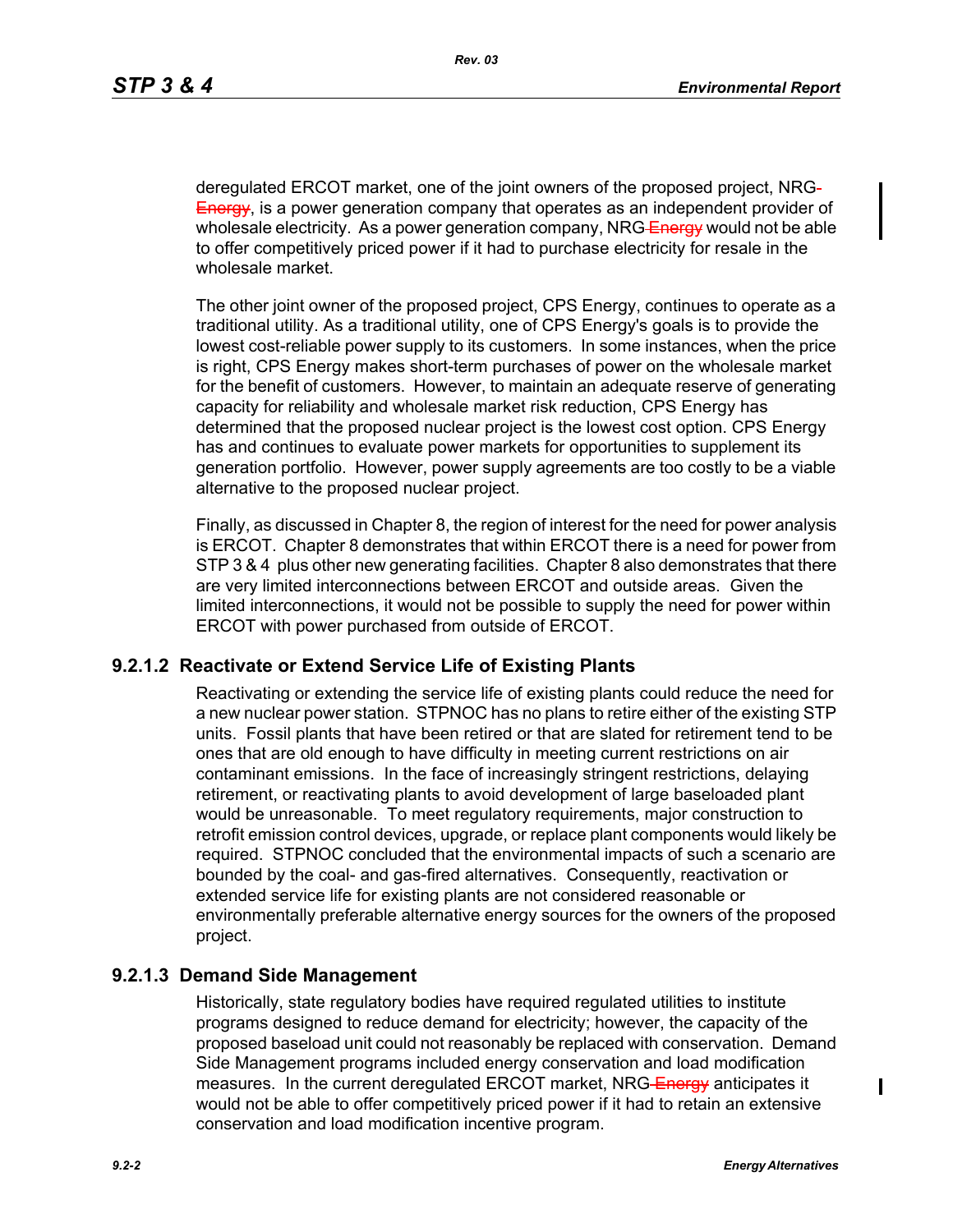As discussed in Subsection 8.4.1, ERCOT does have a Demand Side Working Group to promote demand side management. ERCOT's determination of the need for power accounts for efforts to reduce demand. Therefore, even factoring in demand side management, there will be a need for power in ERCOT at the time STP 3 & 4 is scheduled to begin operation, and demand side management is not a reasonable alternative to new generating facilities.

[Finally, the purpose of STP 3 & 4 is to generate baseload power, and NRG's purpose](http://www.eere.energy.gov/windandhydro/windpoweringamerica/pdfs/power_supply_guidebook.pdf)  for the project is to sell baseload power on the wholesale market. Demand side management does not generate baseload power, and therefore does not serve the purpose of the project. Therefore, demand side management is not a reasonable alternative.

# **9.2.1.4 Use an Existing Peaking Facility to Provide Baseload Power**

Baseload facilities are normally used to satisfy all or part of the minimum or baseload of the system and, as a consequence, operate at full power continuously throughout the year. Peaking facilities usually run for short periods when demand on the grid exceeds baseload generation capacity in the region. Continuously running a peaking facility to provide baseload power could reduce the need for a new nuclear power station. Peaking facilities are small facilities, generally fueled by oil or natural gas, that quickly can be turned on and off according to swings in demand. Because they have a relatively low installed capital cost, simple cycle combustion turbines and diesel generators are the most prevalent peaking technologies. Peaking technologies are generally less fuel-efficient than baseload technologies using similar fuels. Consequently, peaking technologies are more expensive to operate and their impact on the environment per unit of generation is greater than the impact from baseload technologies using similar fuels. Therefore, using existing peaking facilities to provide baseload power is not considered a reasonable and/or environmentally preferable alternative energy source for the owners of the proposed project.

# **9.2.2 Alternatives That Require New Generation Capacity**

### **9.2.2.1 Introduction**

This section discusses potential alternatives that require new generation capacity and could reasonably be expected to meet the additional generation capacity expected from the proposed project at the STP site. The STPNOC COL application is premised on the construction and operation of a facility that would serve as a large baseload generator. Any feasible alternative would also need to be able to provide baseload power. For this evaluation, STPNOC determined that NUREG-1437, "Generic Environmental Impact Statement for License Renewal of Nuclear Plants" (Reference 9.2-2), identifies a useful set of alternative technologies. To generate the reasonable set of alternatives in NUREG-1437, NRC included commonly known generation technologies and consulted various state energy plans to identify alternative generation sources that are typically considered by state authorities across the country. From this review, NRC established a reasonable set of alternative technologies for power generation. This section considers those same alternatives.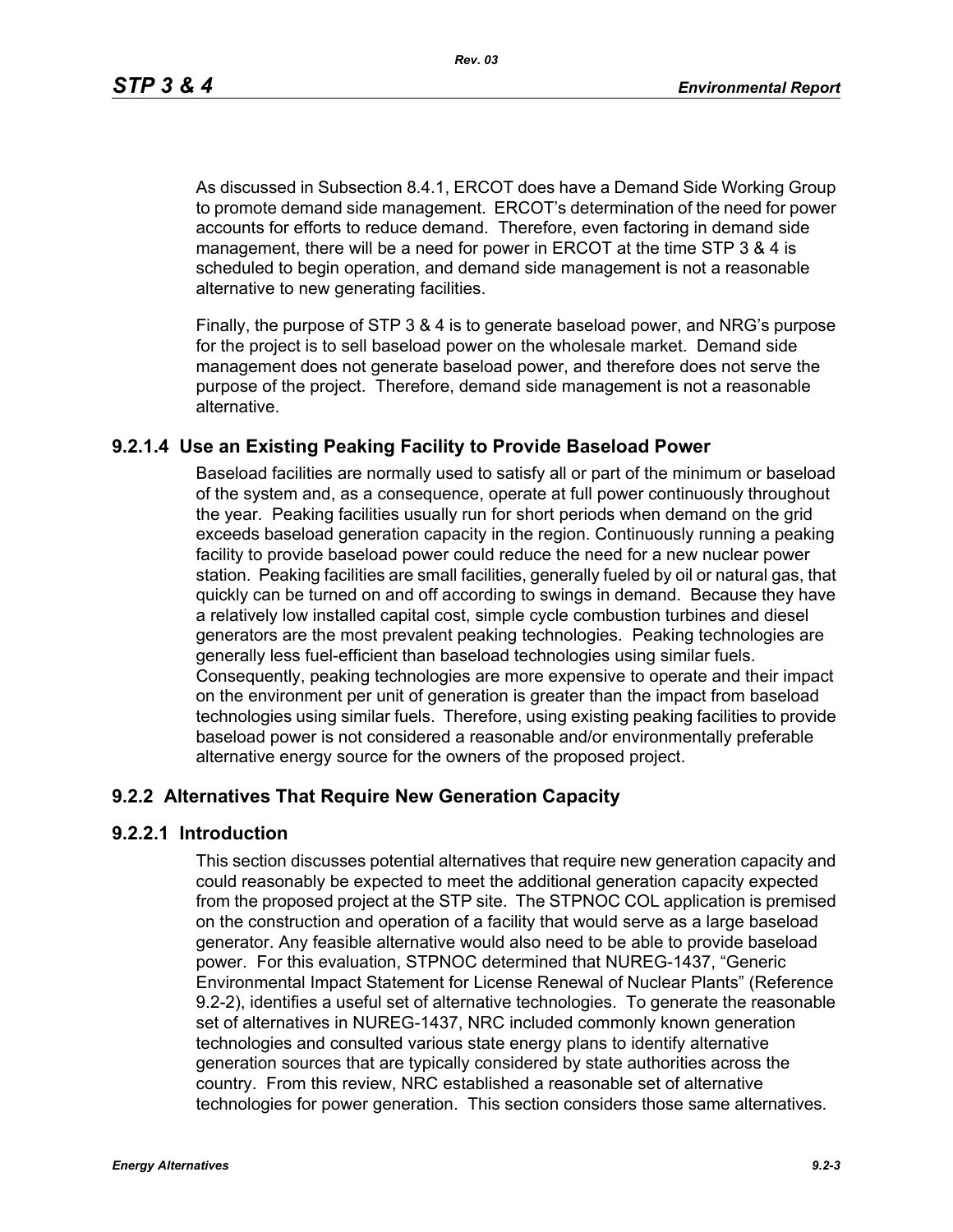Over the lifetime of the proposed project, technology is expected to continue to improve operational and environmental performances. Thus, any analyses of future relative competitiveness or impacts are subject to these uncertainties. However, in the case of alternatives evaluated in Subsection 9.2.2, STPNOC believes that sufficient knowledge is available to make a reasonable assessment.

Energy alternatives identified for consideration in NUREG-1437 include coal, natural gas, petroleum fuels, wind, geothermal, hydroelectric, wood waste, and municipal solid waste, energy crops, and solar. Although NUREG-1437 is specific to license renewal, the alternatives analysis therein is generic and independent of license renewal and can be compared to the proposed action to determine if the alternative technology represents a reasonable alternative and satisfies the intent and requirements of the proposed action.

The alternative technologies considered in this analysis are consistent with national policy goals for energy use and are not prohibited by federal, state, or local regulations. Each of the alternatives are assessed and discussed in the subsequent sections relative to the following criteria:

- **The alternative energy conversion technology is developed, proven, and available** in the region of interest at the start of commercial operation of the proposed project.
- The alternative energy source provides baseload generation capacity equivalent to the level in the proposed action (i.e., STP 3 & 4).
- The alternative energy source does not result in environmental impacts in excess of a nuclear plant.
- The costs of an alternative energy source do not exceed the costs that make it economically impractical.

Several of the alternative energy sources were considered technically or economically infeasible after a preliminary review and were not considered further. Alternatives that were considered to be technically and economically feasible are assessed in further detail in Subsection 9.2.3.

STPNOC proposed a two-unit plant for the STP site based on General Electric's Advanced Boiling Water Reactor (ABWR) configuration. For the purpose of analysis, STPNOC assumed a target value of 2700 MWe for the net electrical output from the proposed STP units. This is considered a reasonable value and is the basis for the alternatives analysis in the following subsections.

### **9.2.2.2 Wind**

As of December 2006, 2508 MWe of wind generation has been in service in the ERCOT region (Reference 9.2-3). Wind power systems produce power intermittently because they are only operational when the wind blows at sufficient velocity and duration. Although recent advances in technology have improved wind turbine reliability, the capacity factors for wind power systems generally range from 25% to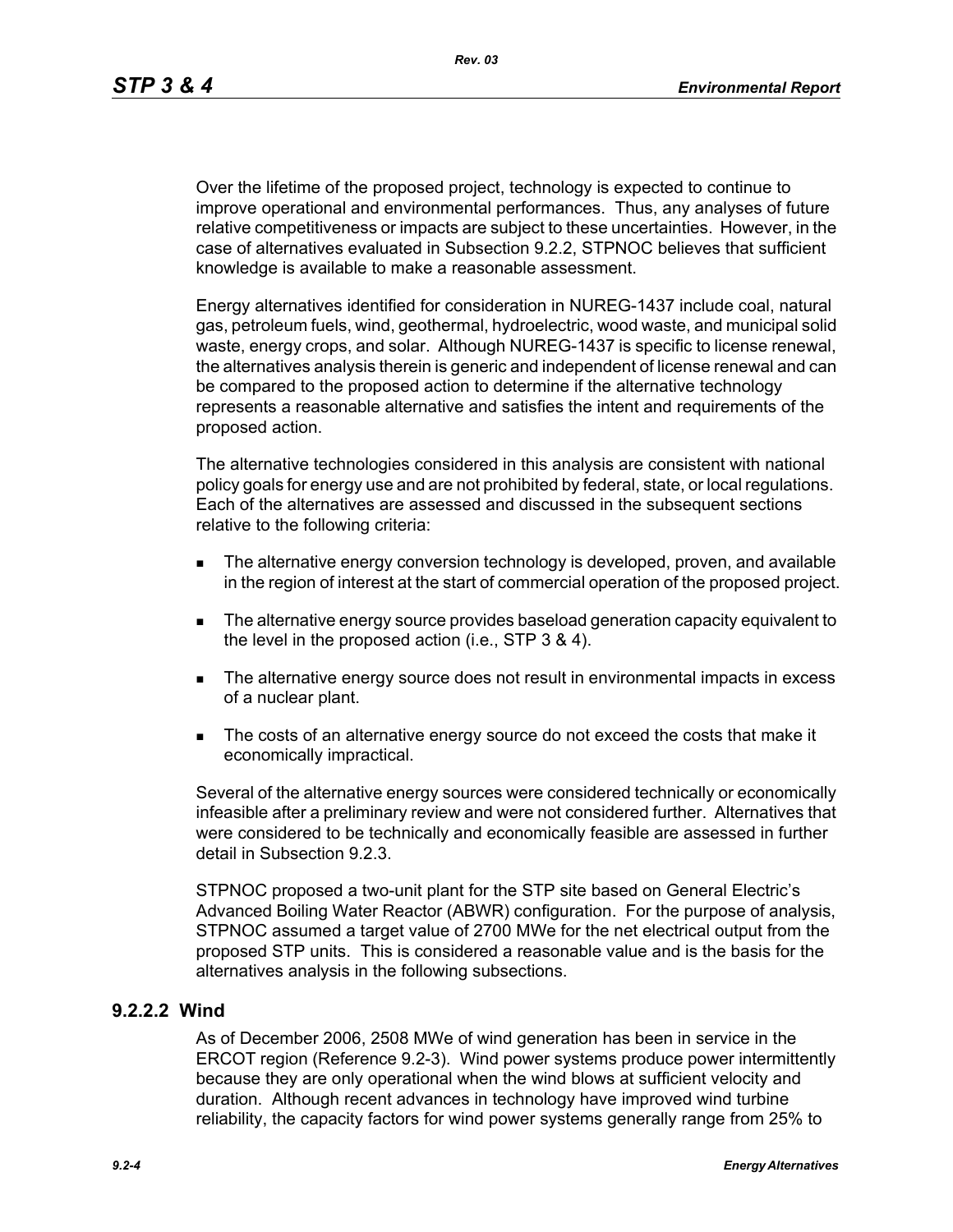40% (Reference 9.2-4) and the National Regulatory Research Institute reports an average capacity factor of around 30% (Reference 9.2-5).

The energy potential in the wind is expressed by wind generation classes that range from 1 (least energetic) to 7 (most energetic). In a Class 1 region, for a wind measurement height of 164 feet, the average wind speed is less than 12.5 mph and offers a wind power of less than 200 watts per square meter. A Class 7 region has an average of more than 19.7 mph and offers a wind power of more than 800 watts per square meter. These speed ranges are based on wind speeds measured at 164 feet above ground surface (Reference 9.2-6). Wind regimes of Class 4 or higher are potentially economical for the advanced utility-scale wind turbine technology currently under development. Class 3 wind regimes may be potentially economical for future utility-scale technology (Reference 9.2-7).

Within the ERCOT region, mountainous parts of west Texas, and perhaps even the lower Gulf Coast, contain areas with winds presently suitable for electric power generation from wind energy (Reference 9.2-8). Wind resource studies indicate that within the United States, the potential wind resources in Texas are second only to those in North Dakota (Reference 9.2-9). AWS Truewind submitted a Wind Generation Assessment to ERCOT in January 2007 that identifies 25 viable Competitive Renewable Energy Zones distributed across the state with an estimated 1200 potential wind project sites. The estimated wind energy potential exceeds 130,000 MWe in a typical historic year. Most of these are located in the north, west, and central areas of the ERCOT region, although viable areas are also present near the coast southwest of Galveston (Reference 9.2-10). However, STPNOC would have to acquire land rights to build wind generation facilities in the more favorable regions within ERCOT.

In open, flat terrain, a utility-scale wind plant requires about 60 acres per megawatt of installed capacity. However, 5% (3 acres) or less of this area is actually occupied by turbines, access roads, and other equipment. The other 95% can be used for compatible activities such as farming or ranching (Reference 9.2-11). Based on this data, to generate a net output of 2700 MWe, a wind farm that operates with 30% capacity factor (an average value) would require as much as 540,000 acres (844 square miles), with about 27,000 acres (42 square miles) occupied by turbines and support facilities (Reference 9.2-11). Based on the amount of land needed, the wind alternative would require a large greenfield site, which would result in a large environmental impact.

Wind resources off the coast of Texas also offer potential for wind-based energy production (Reference 9.2-12). Offshore wind turbines have several advantages over onshore turbines. At a sufficient distance from the coast, visual intrusion is minimized and wind turbines can be larger, which increases the overall installed capacity per unit area. In addition, studies have shown that very high tip-speed designs and reduced blade chord can reduce loads throughout a wind turbine structure and reduce costs; however, these designs have been restricted on land because of increased aeroacoustics noise emissions, but offshore installations would not be subject to the same limitations. These improvements can reduce the cost of energy by as much as 15%. Design modifications such as downwind operation and the use of high-tip speed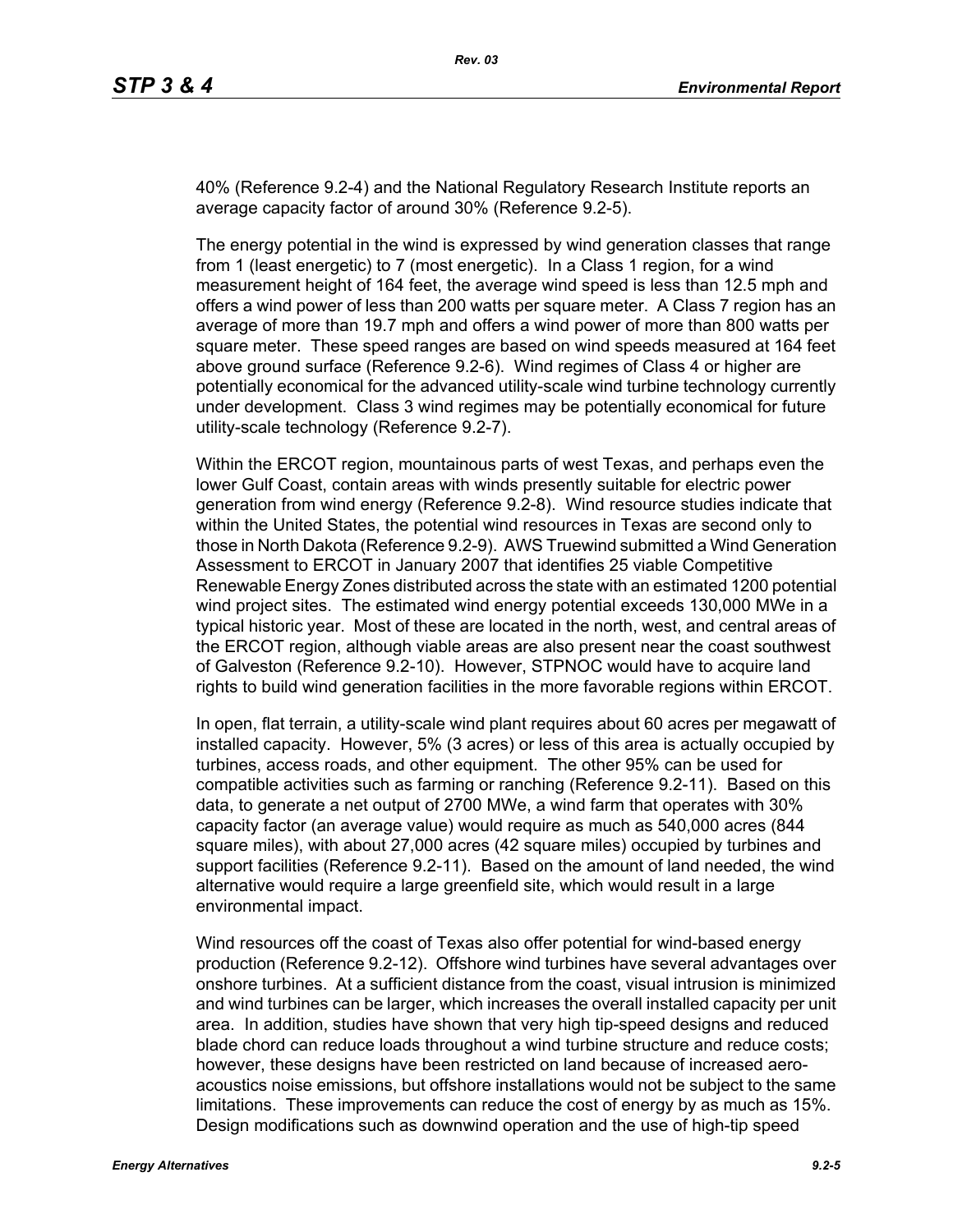flexible designs could further reduce capital cost. In addition, offshore winds tend to be faster and more uniform than onshore winds. A higher, steadier wind means less wear on the turbine components and more electricity generated per square meter of swept rotor area. Onshore turbines are often located in remote areas, where the electricity must be transmitted by relatively long power lines to densely populated regions, but offshore turbines can be located relatively close to urban load centers which can simplify transmission issues (Reference 9.2-13).

[Despite these advantages, however, significant challenges associated with offshore](http://www.nrri.ohio-state.edu/)  [wind power development exist. Environmental conditions at sea are more severe than](http://www.nrri.ohio-state.edu/)  on land, and the sea poses saltwater corrosion concerns and additional loads from waves. To date, turbine manufacturers have taken conventional land-based turbine designs, upgraded their electrical and corrosion-control systems to facilitate a marine service environment, and placed them on concrete bases or steel monopiles to anchor them to the seabed. Experience with offshore wind power development in Europe [indicates that the use of conventional land-based turbine designs in a marine](http://www.nrri.ohio-state.edu/)  [environment leads to reliability issues and increased maintenance costs. New turbine](http://www.nrri.ohio-state.edu/)  designs would be needed to withstand harsh offshore conditions. In addition, investment costs are higher and accessibility is more difficult, and these factors pose increased capital and maintenance costs (Reference 9.2-13).

Installation of wind power equipment can pose aesthetic concerns, particularly on mountaintops. Scenic vistas are important and considerable public resistance to the use of mountain ridges for the location of wind farms is likely. Public resistance to the use of coastal areas for wind farms is also likely for similar reasons (Reference 9.2-5).

The National Regulatory Research Institute estimates that the current overnight construction cost (in 2006 dollars) for an onshore 50 MW wind facility would range from \$1150 to \$1200 per kilowatt. A large wind facility could generate power at a cost of between \$0.04 and \$0.06 per kilowatt-hour (Reference 9.2-5).

Based on this analysis, STPNOC has determined that wind energy is developed, proven, and available in the ERCOT region at the start of commercial operation of the [proposed project; however, the capacity factor for wind energy is inadequate to provide](http://www.infinitepower.org/resgeothermal.htm)  baseload power. In addition, wind energy has large land use requirements and the associated construction and ecological impacts. For these reasons, wind power alone is not a feasible alternative for baseload power in the ERCOT region. However, wind power could be included in a combination of alternatives to the proposed project. Combinations of alternatives are discussed in Subsection 9.2.2.12.

# **9.2.2.3 Solar Technologies**

There are two basic types of solar technologies that produce electrical power photovoltaic cells (PVs), and concentrated solar power (CSP). For concentrated solar technologies to be effective, the average ground-level insolation rate must be a minimum of 6.0 kWh/m2/day (Reference 9.2-14). The ERCOT region receives 3.5 to 7.0 kWh/m2/day. The western portions of the ERCOT region receive considerably more direct solar radiation than the eastern ERCOT regions. Based on solar radiation maps, numerous areas in the western portion of the ERCOT region would meet or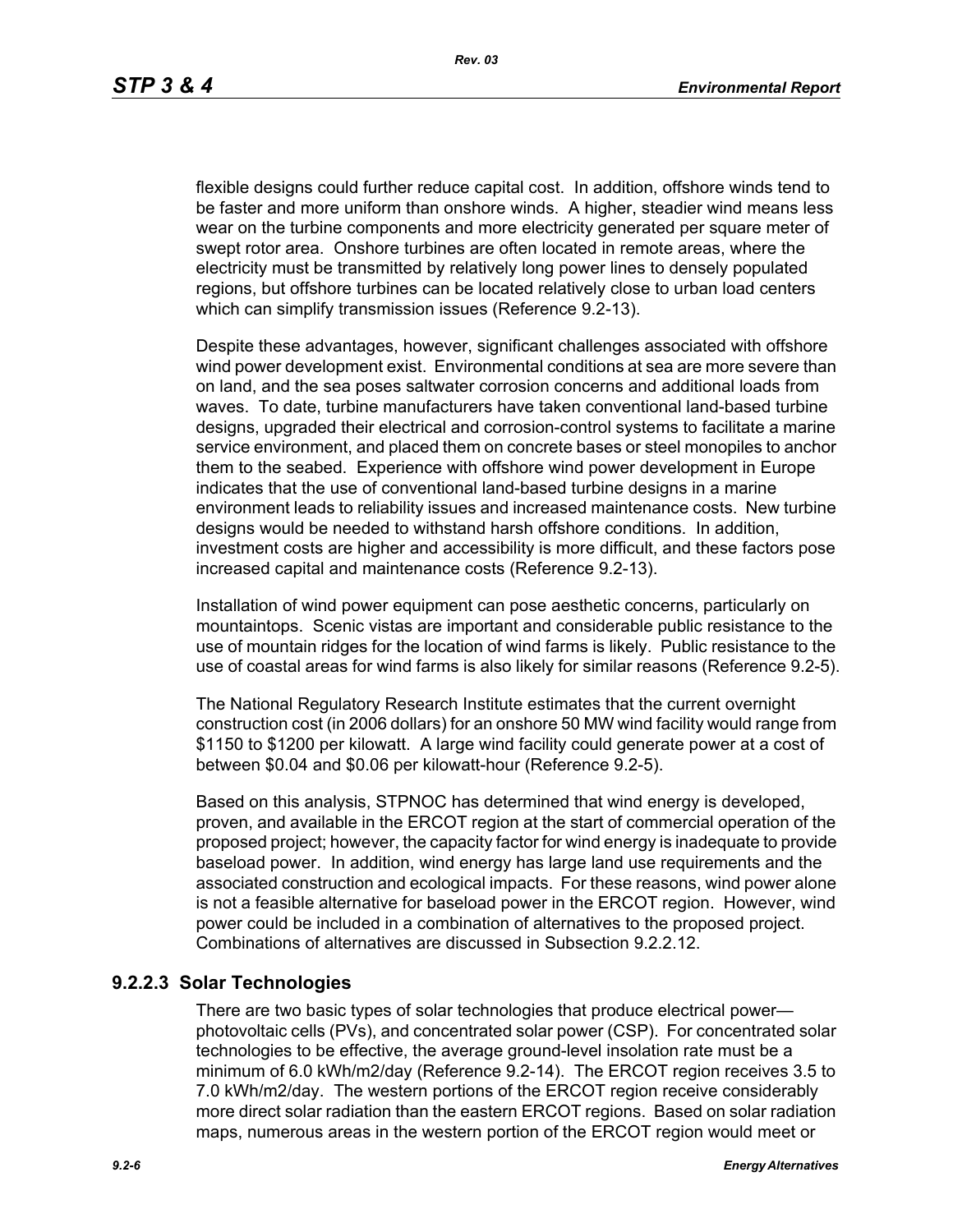exceed the 6.0 kWh/m2/day minimum insolation standard, especially in the far western portion of the ERCOT region (Reference 9.2-15). Environmental advantages shared by both solar technologies are near-zero emissions and an unlimited supply of fuel (sunlight). Environmental disadvantages shared by both solar technologies are sizeable land use requirements, aesthetic intrusion, and potential use of hazardous materials (lead) to store energy. Additional discussion of CSP and PV technologies is provided below.

# **9.2.2.3.1 Photovoltaic Cells**

In PVs, light particles called photons penetrate the solar cell and knock electrons free from a semiconductor material to create an electric current. As long as an adequate amount of light flows into the cell, electrons flow out of the cell. The cell does not consume its electrons and lose power like a battery. Instead, it operates as a converter that turns one kind of energy (sunlight) into another (electrical current). Individual photovoltaic cells are typically combined into modules that hold about 40 cells, and modules are then mounted into photovoltaic arrays. A large number of arrays can be combined to create a power generation plant (Reference 9.2-16).

Land use requirements (and associated construction and ecological impacts) are larger for a PV plant than for a nuclear plant. The land area required depends on the available solar insolation and type of plant, but based on the data from a 2002 report from the National Renewable Energy Laboratory (NREL), the minimum land area required is 3.8 acres per megawatt (Reference 9.2-14). Because of the land area requirements, a large PV facility could pose aesthetic concerns.

The capacity factor for PV technology ranges from 16% to 30% (Reference 9.2-17). For a solar voltaic system with a midrange capacity factor (24%), the estimated land required to provide 2700 MW of net power to the ERCOT grid is nearly 42,750 acres.

The current estimated overnight capital cost for a PV system (in 2006 dollars) is about \$4222 per kilowatt (Reference 9.2-5), and current levelized cost is between \$0.20 and \$0.25 per kilowatt-hour (Reference 9.2-16). In addition, retired PV system components (e.g., batteries) would likely require disposal as hazardous waste.

Based on this analysis, STPNOC has determined that PV technology is developed and proven, and that viable sites with adequate insolation levels are available in the ERCOT region at the start of commercial operation of the proposed project; however, the capacity factor for PV technology is inadequate to provide baseload power. In addition, PV systems have large land use requirements along with the associated environmental impacts. Furthermore, the cost to generate electrical power from PV systems is several times greater than the cost to generate nuclear power. For these reasons, PV systems are not a feasible or reasonable alternative for baseload power in the ERCOT region.

### **9.2.2.3.2 Concentrated Solar Power**

CSP systems include mirrors that concentrate the sunlight on a fluid system to induce motion. The fluid is then routed through a turbine to generate electricity. This is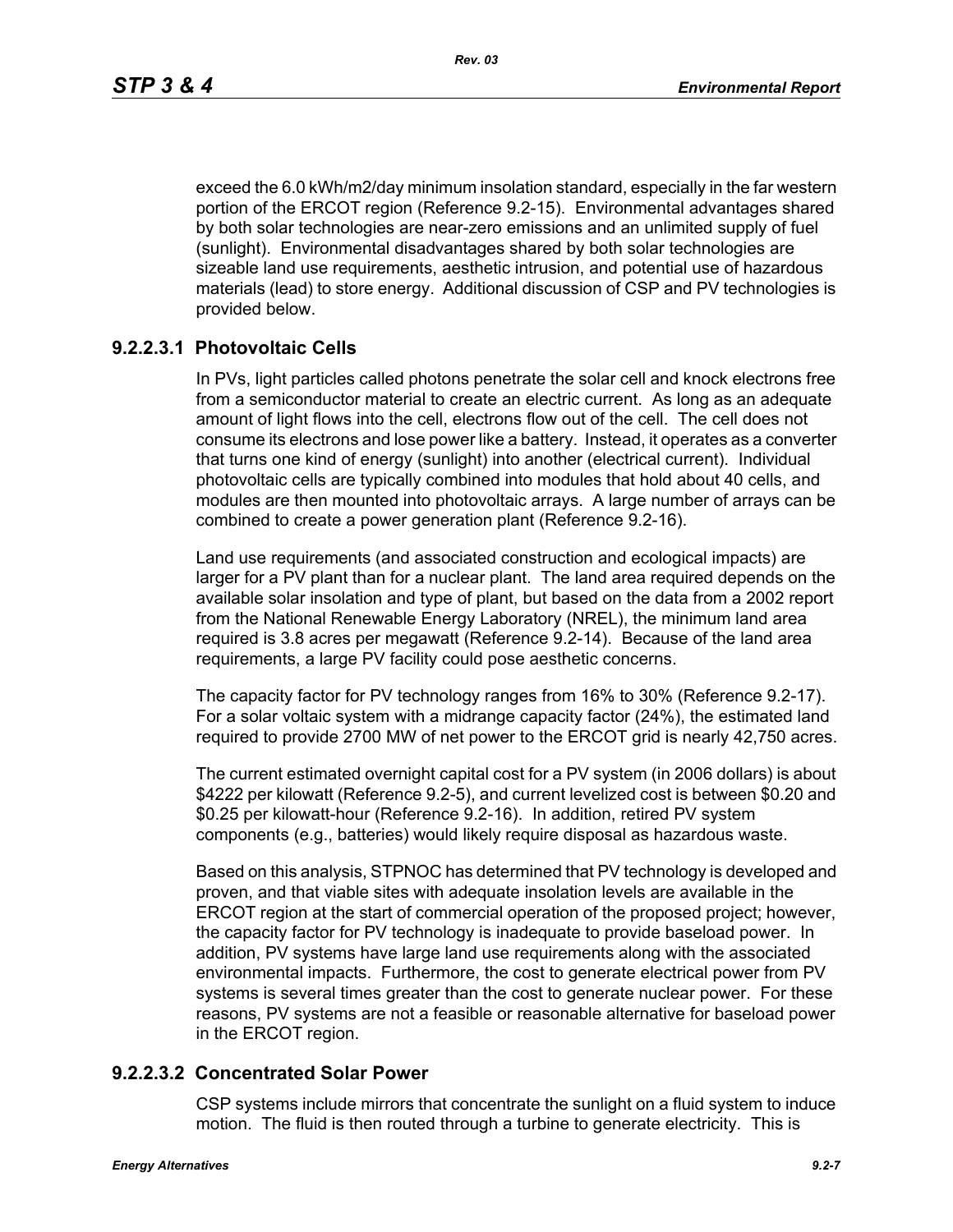basically the same type of system that is used to generate electricity from combustion of coal, except the thermal energy comes from the sun instead of from coal combustion. For this reason, CSP systems provide easy integration into the transmission grid. Solar thermal systems can also be equipped with a thermal storage tank to store the energy in the heat transfer fluid. This allows a solar thermal plant to provide dispatchable electric power (Reference 9.2-18). Current CSP systems are as large as 200 MW, with capacity factors that range from 30% to 50% (Reference 9.2-5).

The land area required depends on the available solar insolation and type of plant; however, based on a report from the Western Governors Association, the nominal land area required for a CSP system in a favorable solar region is around 5.0 acres per megawatt (Reference 9.2-18). Because of the land area requirements, a large CSP facility could pose aesthetic concerns.

To provide 2700 MWe of net power to the ERCOT grid, a CSP system that operates at a nominal 40% capacity factor (Reference 9.2-5) would require a land area of 33,750 acres.

The overnight capital cost for a CSP system (based on 2006 dollars) ranges from \$2745 to \$3410 per kilowatt (Reference 9.2-5). In areas with good solar insolation (at least 6.0 kWh/m2/day), the levelized cost of solar power in 2003 was between \$0.108 and \$0.187 per kilowatt-hour (Reference 9.2-19). Solar energy costs would likely be on the lower end of this range in the western portions of the ERCOT region that receive stronger ground-level radiation levels.

Based on this analysis, STPNOC has determined that CSP technology is developed and proven, and that viable sites with adequate insolation levels are available in the ERCOT region at the start of commercial operation of the proposed project; however, the capacity factor for CSP technology is inadequate to provide baseload power. In addition, CSP systems have large land use requirements along with the associated environmental impacts. Furthermore, the cost to generate electrical power from CSP systems is several times greater than the cost to generate nuclear power. For these reasons, CSP systems are not a feasible alternative for baseload power in the ERCOT region.

### **9.2.2.3.3 Hydroelectric Power**

Hydroelectric power is a fully commercialized technology. The summer capacity for hydropower in Texas in 2005 was about 673 MW, which represented approximately 0.7% of the electric generation capacity in Texas (Reference 9.2-20). About 532 MW of hydropower was generated in the ERCOT region (Reference 9.2-21). A recent DOE study indicates another 328 MW of hydropower is feasible (Reference 9.2-22); however, the available hydropower in the entire state of Texas is well below the 2700 MW capacity of the proposed project.

Land use for a large-scale hydropower facility is estimated to be quite large. NUREG-1437 estimates land use of 1600 square miles per 1000 MWe generated by hydropower (Reference 9.2-2). Based on this estimate, a 2700 MWe hydroplant that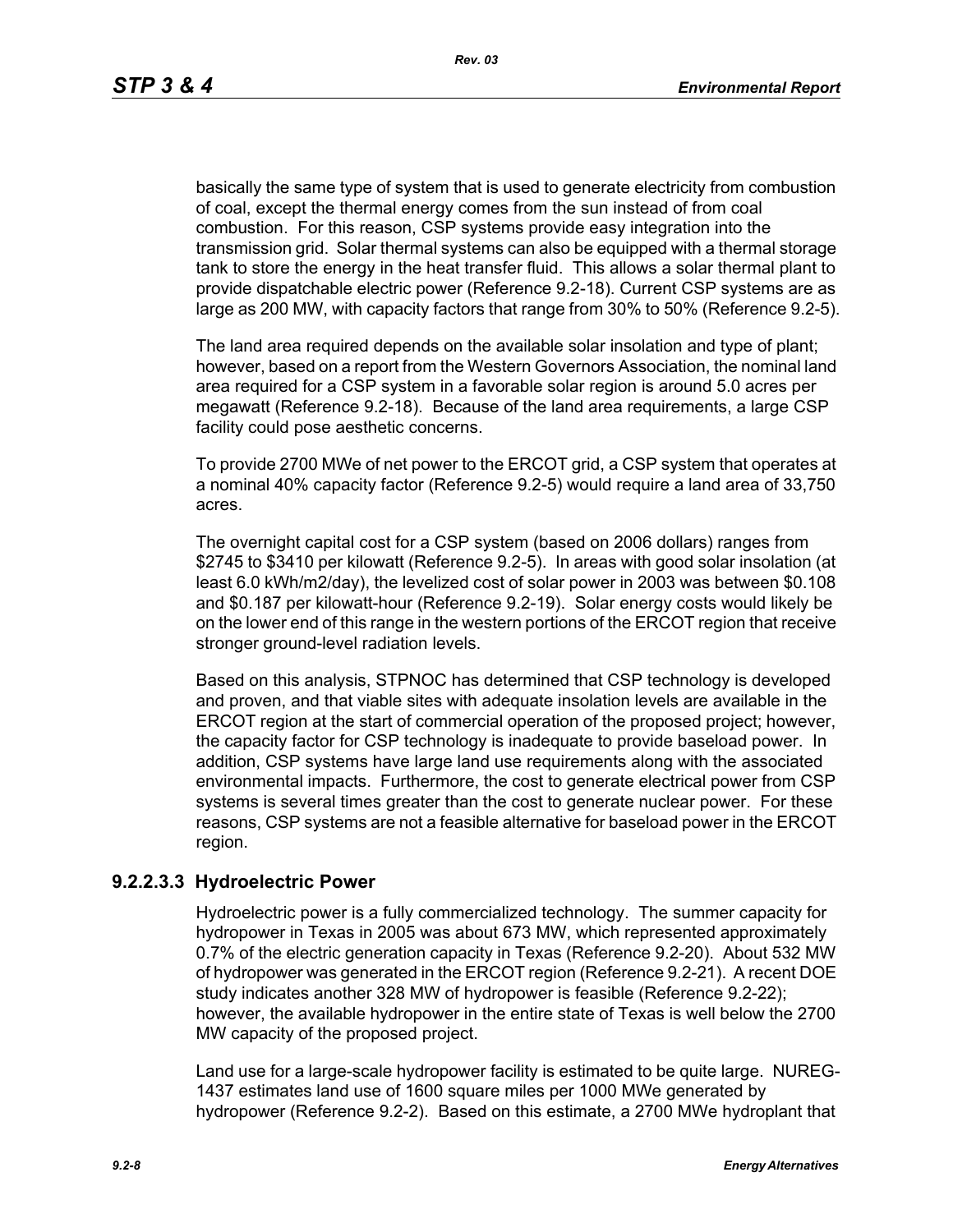operates at a 40% capacity factor (Reference 9.2-23) would require that about 10,800 square miles be flooded. This would pose a large impact on land use.

If a new hydropower were constructed, wildlife habitat would be lost for terrestrial and free-flowing aquatic biota, and additional habitat would be created for some aquatic species. Associated with the loss of land would be some erosion, sedimentation, dust, equipment exhaust, potential loss of cultural artifacts, and aesthetic impacts from land clearing and excavation. Land that once was lived on, farmed, ranched, forested, hunted, or mined would be submerged under water indefinitely. The original land uses would be replaced by electricity generation and recreation, and perhaps, residential and business developments that take advantage of the lake environment. Changes in water temperature, currents, and amount of sedimentation would produce a different aquatic environment above and below the dam. Alterations to terrestrial and aquatic habitats could change the risks to threatened and endangered species (Reference 9.2- 2).

In 2005, the overnight capital cost for a new large-scale hydropower facility was estimated between \$1700 and \$2300 per kilowatt (Reference 9.2-23), and the levelized cost of electricity produced from new hydropower facilities was estimated at around \$0.05 per kilowatt-hour (Reference 9.2-24).

Based on this analysis, STPNOC has determined that although hydropower is developed and proven, the potential for future hydropower development in the ERCOT region is inadequate to supply the power of STP 3 & 4. In addition, hydropower has large land use requirements along with the associated environmental impacts. For these reasons, hydropower is not a feasible alternative for baseload power in the ERCOT region.

### **9.2.2.3.4 Geothermal**

Geothermal energy is a proven resource for power generation. Geothermal power plants use naturally heated fluids in underground reservoirs as an energy source for electricity production. There are three types of geothermal energy plants in use today, dry steam, flash steam, and binary-cycle. Dry steam plants use the earth's thermal energy to spin turbines directly. Flash steam plants pump hot high pressure water into low pressure tanks instantly creating steam which is then used to spin turbine blades to generate electricity. In binary-cycle plants, geothermal steam is used to heat a secondary fluid—one that has a much lower boiling point than water—causing it to vaporize. The vapor is then used to drive turbines (Reference 9.2-5).

Geothermal energy systems can be used for baseload power where this type of energy source is available. Flash steam and binary-cycle geothermal energy systems can operate with a 93% capacity factor (Reference 9.2-5). According to the Energy Information Administration (EIA), as of January 2006, there were no geothermal power plants connected to the ERCOT grid (Reference 9.2-25).

Shallow, high-temperature convective geothermal reservoirs have not been discovered in the ERCOT region or the state. However, recent research indicates that it may be feasible to extract geothermal electric power from geopressured reservoirs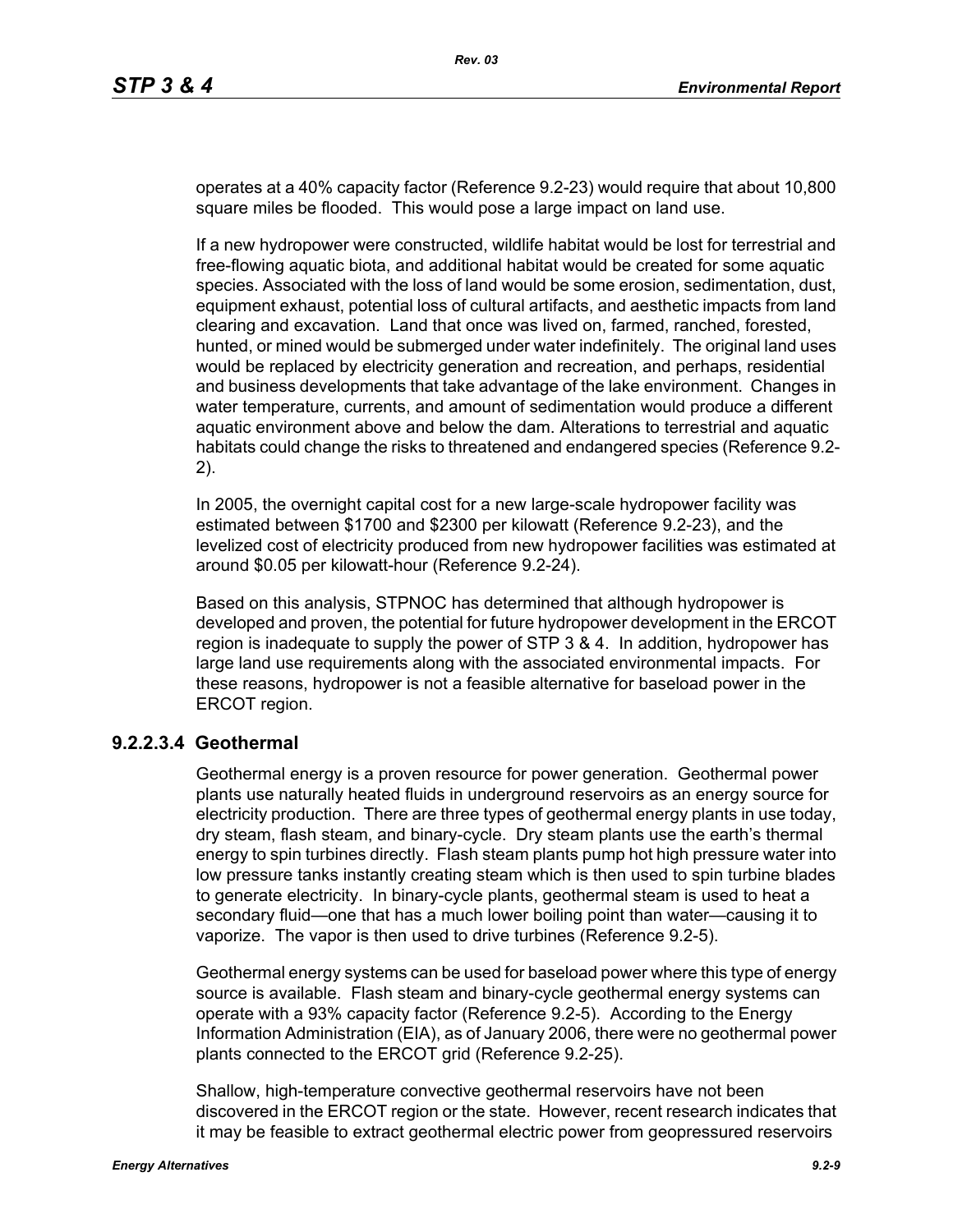of hot water and natural gas or hot wastewater from deep oil and gas wells, using a binary system. Over 600,000 oil and gas wells have been drilled in Texas, most of which are located in the ERCOT region. High-temperature fluid (250°F or greater) has been encountered in many of the wells that are 16,000 feet or deeper, with the highest temperatures above 400°F. Texas also has significant geopressured geothermal resources (Reference 9.2-26).

Researchers have estimated that electric power production potential from Texas oil and gas wells range from 400 MW in the near-term to over 2,000 MW once the technology is demonstrated (Reference 9.2-26).

Geothermal power generation facilities require between 1 and 8 acres per MWe (Reference 9.2-27). Based on a 93% capacity factor, a geothermal power plant with a net output of 2700 MWe would require between 2900 acres (4.5 square miles) and 23,200 acres.

The primary impacts of geothermal plant construction and energy production are gaseous emissions, land use, noise, and potential ground subsidence. Subsidence and reservoir depletion may be a concern if withdrawal of geothermal fluids exceeds natural recharge or injection (Reference 9.2-27).

Overnight construction costs for geothermal power plant (in 2006 dollars) ranges from \$2200 to \$2300 per kilowatt (Reference 9.2-5). The levelized cost of electricity produced from geothermal power plants located in favorable areas is estimated between \$0.045 and \$0.073 per kilowatt-hour (Reference 9.2-28).

Based on this analysis, STPNOC has determined that geothermal power is developed and proven; however, because there are no known shallow high-temperature geothermal sources in the ERCOT region, the potential for future geothermal power generation utilizing currently available technology is inadequate to supply the power of STP 3 & 4. The generation of electricity from geopressured reservoirs or hot wastewater from deep oil and gas wells is in the early stages of development, and STPNOC believes that this technology has not matured sufficiently to support production for a baseload facility. For these reasons, geothermal power is not a feasible alternative for baseload power in the ERCOT region.

# **9.2.2.3.5 Biomass Related Fuels**

Biopower refers to electric power generated from converted vegetation (i.e., biomass). The most common biomass resources today are waste wood and agricultural crop residues such as corn and sugar cane. Research is underway to explore the production of switchgrass and other crops for the specific purpose of biomass conversion for electricity production (Reference 9.2-5).

Biopower generation is a two-step process. The first step is to convert biomass feed stock into what is known as biofuel. The second step is to convert biofuel into electricity via combustion. Most biopower today is produced in direct combustion gas turbines, but it can also be used in combined-cycle turbines, diesel engines, or serve as a substitute in existing coal-fired burners (Reference 9.2-5). Power from biomass is a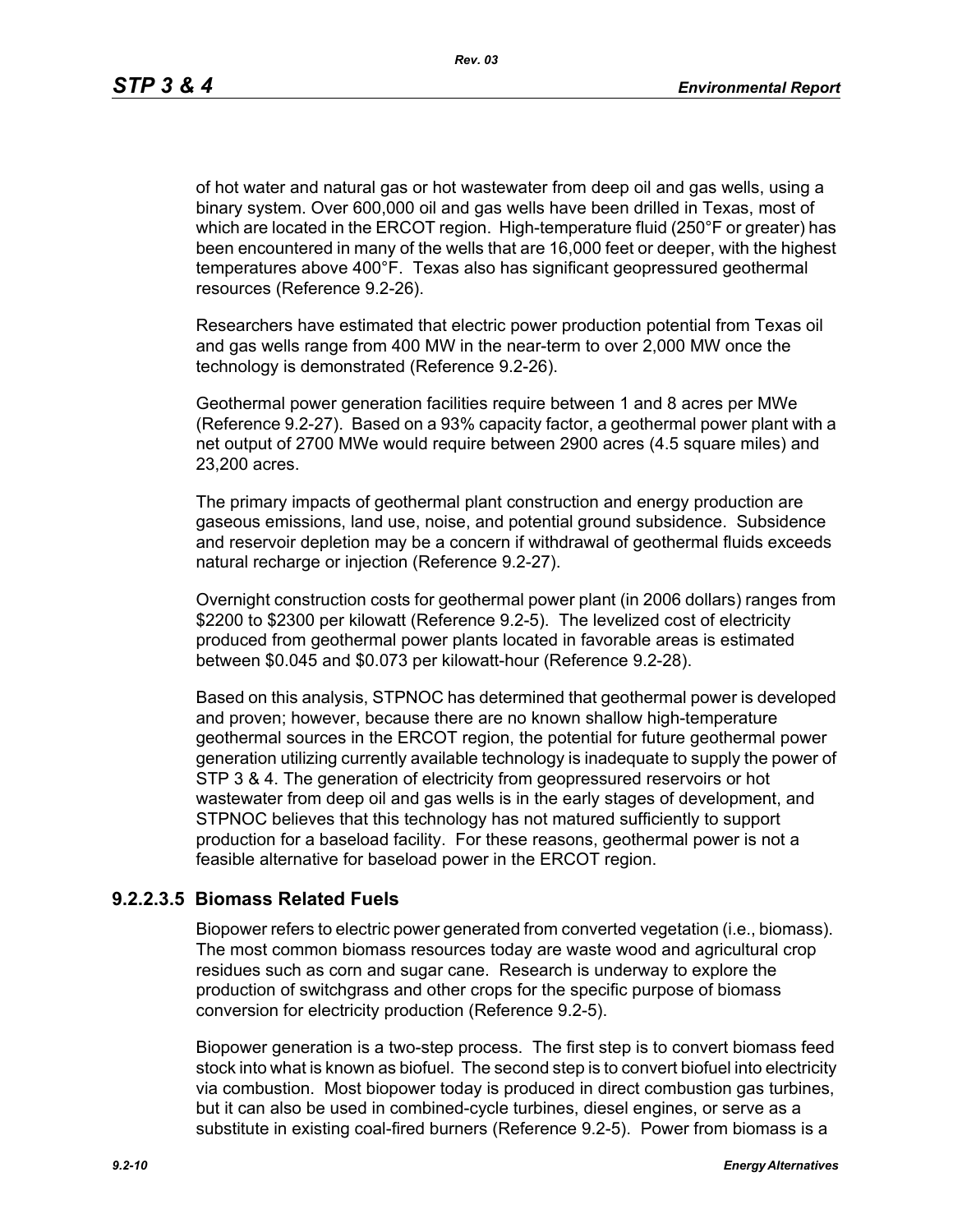proven commercial electricity generation option in the United States (Reference 9.2- 29).

The ERCOT region has abundant biomass resources in the form of wood waste and other agricultural residues. Significant biomass sources include cotton gin trash, forestry, and biomass-derived waste from the large urban base. Prime agricultural areas include regions along the Gulf Coast, the central Blackland Prairie, and delta lands near the mouth of the Rio Grande. Switchgrass, a tall native grass proposed as an energy crop by the DOE, can be grown in all of these regions. Other locally abundant agricultural wastes include rice hulls, sugarcane, and cottonseed hulls. Manures generated throughout the ERCOT region also form an important resource (Reference 9.2-30).

Steam turbine conversion technology is relatively simple to operate and it can accept a wide variety of biomass fuels. However, at the scale appropriate for biomass (the largest biomass power plant listed by the EIA has a 74.9 MW nameplate capacity), the technology is expensive and inefficient, and is therefore relegated to applications where there is a readily available supply of low-cost, zero-cost, or negative-cost delivered feedstocks (Reference 9.2-25).

The domestic cost of biofuel (in 2006 dollars) varies from about \$0.174/million British thermal units (MMBtu) for landfill gas, to \$2.78/MMBtu for agricultural field residue, to \$5.52/MMBtu for logging residue. The capital cost for a biomass power plant is between \$1760 and \$2160 per kilowatt (Reference 9.2-5). The levelized cost of electricity produced from biomass power plants in 2006 dollars is \$0.063 to \$0.118 per kilowatt-hour (Reference 9.2-19).

Biomass energy crops can produce a net fuel yield of 3.0 to 4.3 dry ton per acre per year (Reference 9.2-31), and the heat value is generally between 6450 and 8200 Btu/pound (Reference 9.2-32). For a nominal heat value of 7300 Btu/pound, and 40% conversion efficiency, the acreage required to grow enough biomass crop to generate 2700 MWe would be around 5.26 million acres, or 8200 square miles.

Although biomass offers some advantages, combustion of biomass fuels in modern power plants leads to many of the same kinds of emissions as the combustion of fossil fuels; including criteria air pollutants, greenhouse gases, and ash. Fuel processing, which in most cases involves some type of grinding operation, produces emissions of dust and particulates. Air emissions and water consumption are usually the principal sources of environmental concern related to biomass facilities (Reference 9.2-33).

Conversion of large tracts of land for production of energy crops would pose potentially adverse environmental impacts on wildlife habitat and biodiversity, reduce soil fertility, increase erosion, and reduce water quality. The net environmental impacts would depend on previous land use, the particular energy crop, and how the crop is managed. If the land has not previously been developed for farming or other purposes, displacement of natural land cover, such as forests and wetlands, with energy crops would likely have negative environmental impacts. In addition, conversion of food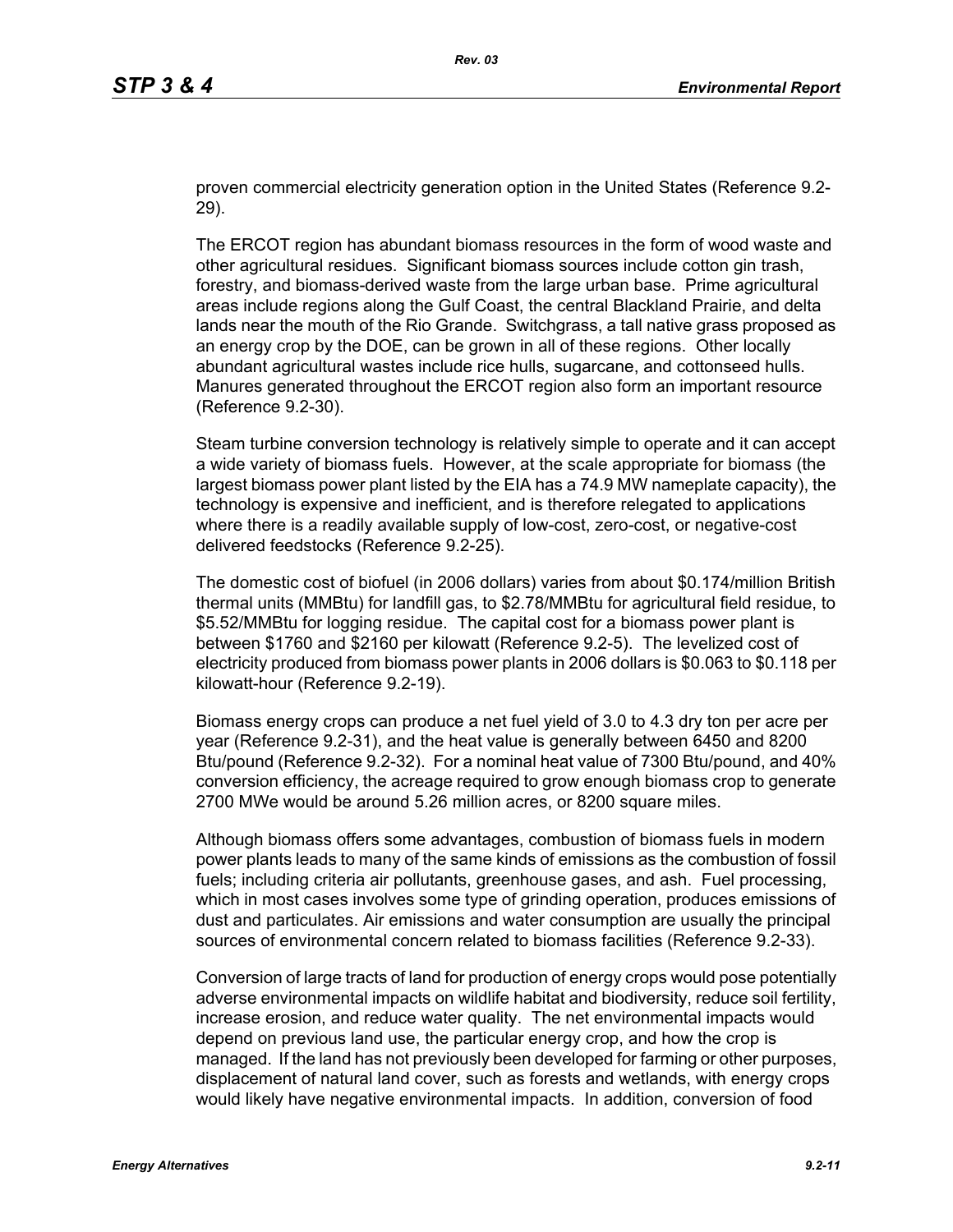crops into energy crops means a reduction in food production that may need to be replaced elsewhere.

Based on this analysis, STPNOC has determined that biomass energy technology is developed, proven, and available in the ERCOT region at the start of commercial operation of the proposed project; however, biomass energy has large land use requirements and would produce substantial combustion gas emissions. Furthermore, the cost to generate electrical power from biomass systems is substantially greater than the costs of nuclear power. For these reasons, biomass power alone is not a feasible alternative for baseload power in the ERCOT region and is not environmentally preferable to STP 3 & 4.

### **9.2.2.3.6 Municipal Solid Waste**

Municipal solid waste refers to the stream of garbage collected through community sanitation services. Since municipal solid waste generally includes some materials not suitable for combustion, segregation must be performed on the waste supply stream. For this reason, the capital and operations cost for a municipal solid waste generation plant are generally higher than other steam turbine generation plants that use a homogeneous waste feed such as wood waste (Reference 9.2-34).

The combustion of municipal solid waste can generate energy and reduce the volume of waste by up to 90% and the waste mass by up to 75%, an environmental benefit (Reference 9.2-35). However, municipal solid waste combustion also generates emissions of nitrogen dioxide, sulfur dioxide, and toxic pollutants such as mercury. The variation in the composition of municipal solid waste affects the emissions. For example, municipal solid waste that contains batteries and tires would generate higher levels of toxic emissions (Reference 9.2-34).

Power plants that burn municipal solid waste are normally smaller than fossil fuel power plants but typically require a similar amount of water per unit of electricity generated. When water is removed from a lake or river, fish and other aquatic life can be killed, which affects the animals and people who depend on these resources (Reference 9.2-34).

At the end of 2005, the EIA reported 96 municipal solid waste generation facilities in operation. Nameplate capacities range from 1.2 MWe to 90 MWe with combined output from all 96 plants of around 2650 MWe, and half of those are less than 20 MWe (Reference 9.2-26). It would require 30 municipal solid waste plants at 90 MWe to equal 2700 MWe of baseload capacity.

The overnight construction cost for a municipal solid waste generation facility (based on 2004 dollars) is about \$1500 per kilowatt based on an 80 MW unit (Reference 9.2- 36). The levelized cost for municipal solid waste-generated power (in 2000 dollars) is about \$0.75 per kilowatt-hour (Reference 9.2-37).

The nominal heat content in municipal solid waste is around 11.7 MMBtu/ton, or about 5850 Btu/pound (Reference 9.2-38). There are about 20 million people that live within the ERCOT service area (Reference 9.2-39), and on average each person generates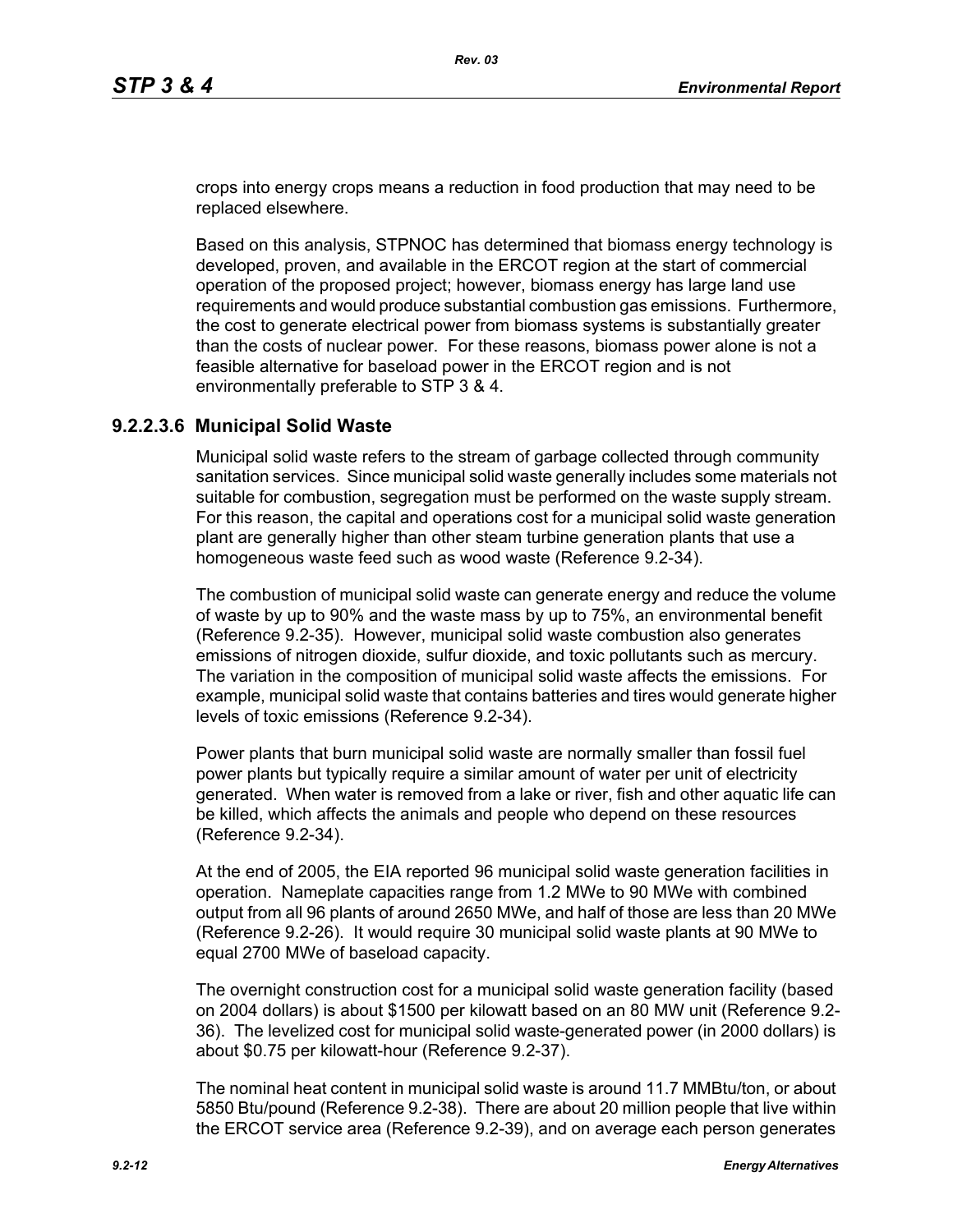about 7.11 pounds of municipal solid waste per day which amounts to roughly 2600 pounds of municipal solid waste each year (Reference 9.2-40). This is more than the nation average of 4.5 pounds per day per person (Reference 9.2-41). About 35% of municipal solid waste generated is recovered for recycling (Reference 9.2-40). If the other 65% is burned to generate electricity and the combustion process is 30% efficient, the total annual energy potential in the ERCOT region from municipal solid waste would be around 2000 MW. This is less than the 2700 MW proposed by STPNOC.

Another option for conversion of landfill waste into electricity is to capture and burn the gases produced as municipal solid waste decomposes. This gas, which is primarily methane, can be collected from wells within the landfill, filtered, and used to fuel for engines connected to generators. Landfill gas generation plants are generally in the range of 3 to 8 MW, and can economically produce power for 10 to 15 years. In addition, combustion of the waste gas is beneficial to the environment because it prevents the introduction of raw methane, a greenhouse gas with global-warming potential 21 times that of carbon dioxide, into the atmosphere (Reference 9.2-42).

Based on this analysis, STPNOC has determined that municipal solid waste energy technology is developed, proven, and available in the ERCOT region at the start of commercial operation of the proposed project; however, because the full potential of municipal solid waste in the ERCOT region is still less than the 2700 MW needed, and because of the adverse environmental impacts to air and water quality, municipal solid waste is not environmentally preferable to STP 3 & 4.

#### **9.2.2.3.7 Petroleum Liquids**

Electricity generated in 2005 in Texas from combustion of petroleum liquids represented less than 0.5% of the total electricity generated in the state (Reference 9.2-20). Based on the ERCOT Unit Data Report for June 2007, petroleum-fueled (i.e., diesel) generation facilities in operation within the ERCOT region produce about 38 MW (Reference 9.2-21).

Although the capital cost for a new petroleum-fired plant would be similar to the cost of a new gas-fired plant, the viability of petroleum-fired electricity generation is linked to the price of crude oil, the rise of which has made petroleum-fired electricity generation relatively less economic. Based on a 2003 estimate, the levelized cost of electricity produced by conventional petroleum-fired operation is about \$0.61 per kilowatt-hour (Reference 9.2-43). According to EIA, during the years 2003 through 2006, the average spot price of crude oil in the U.S. increased 120% from \$26.60 per barrel to \$58.41 per barrel (Reference 9.2-44). Future increases in petroleum prices are expected to make petroleum-fired generation even more expensive relative to other alternatives. Also, the United States depends heavily on foreign petroleum supplies (Reference 9.2-45). This reliance coupled with regional instability in the primary petroleum producing regions presents potential concerns with the long-term reliability and economic stability of petroleum-fired electricity generation. For these reasons, liquid petroleum is not considered an economically viable fuel source for new electricity generation facilities.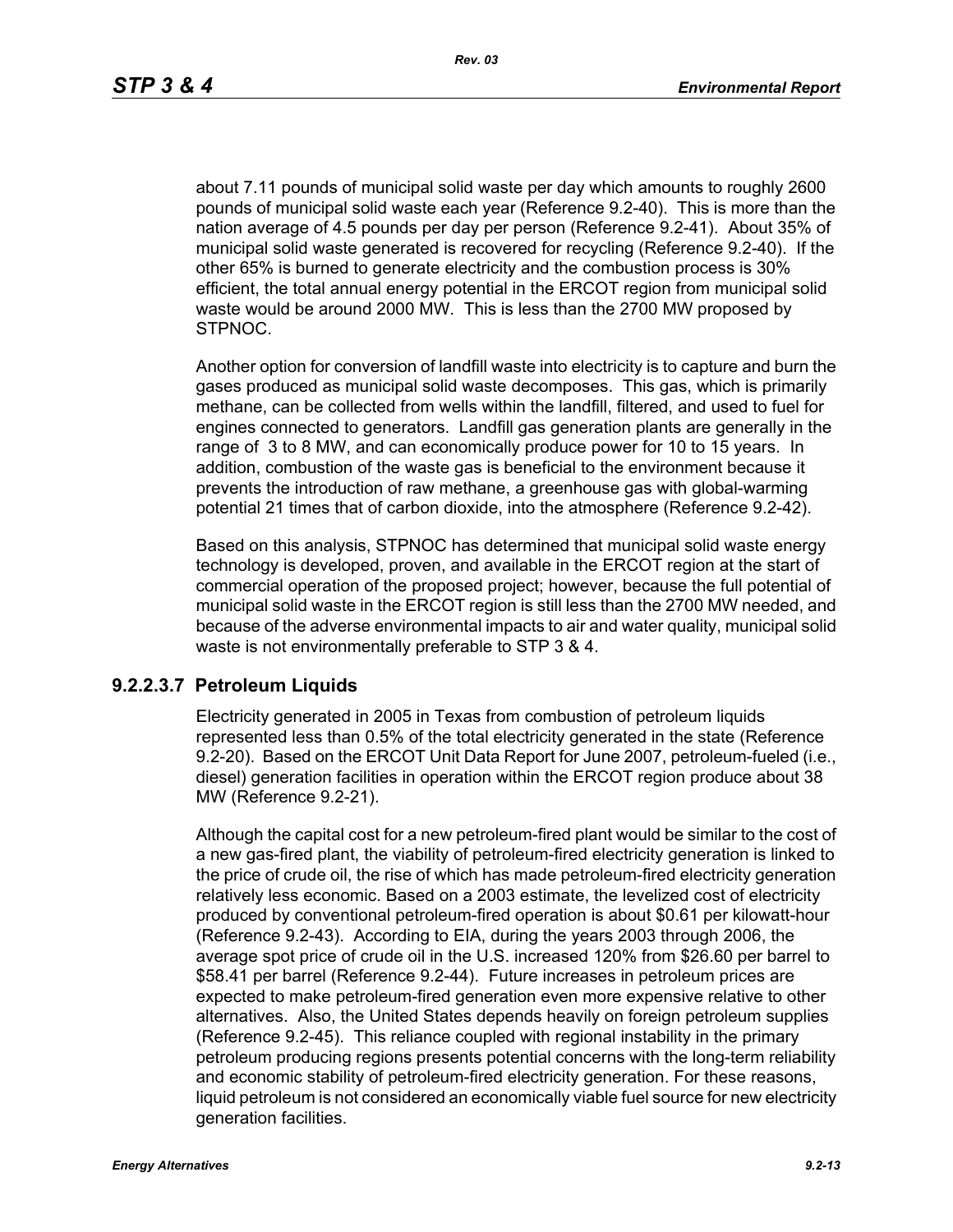Construction and operation of a petroleum-fired plant would have identifiable environmental impacts. For example, NUREG-1437 estimates that construction of a 1000 MWe petroleum-fired plant would require about 120 acres. Based on a 95% capacity factor, a petroleum-fired power plant with a net output of 2700 MWe would require about 341 acres. Operation of petroleum-fired plants would have environmental impacts (including impacts on the aquatic environment and air) that would be similar to those from a coal-fired plant (Reference 9.2-2).

Based on this analysis, STPNOC has determined that petroleum energy technology is developed, proven, and available in the ERCOT region at the start of commercial operation of the proposed project, and that the land use requirements are relatively small; however, because of the high cost of the fuel, combined with concerns related to availability, energy independence, and the adverse environmental impacts to air and water quality, petroleum-fired generation is not a feasible alternative for baseload power in the ERCOT region.

#### **9.2.2.4 Fuel Cells**

Fuel cells are similar to common batteries. Both have a positive end and a negative end, rely on chemical reaction, and produce electricity when the circuit is closed. In hydrogen fuel cells, hydrogen passes through an anode catalyst where it is ionized. The hydrogen ions then pass through a conductive medium and combine with oxygen. The electrons formed by the ionization process create an electrical current. Fuel cells can generate up to 2 MW of power (Reference 9.2-5).

The fuel cell generation process is a clean technology because the byproduct is water. However, the hydrogen gas used in the fuel cells is generally obtained from fossil fuels—mainly natural gas. Fuel cells can be sized for grid-connected or customer-sited applications, but are generally too expensive to compete without subsidies (Reference 9.2-5).

Fuel cell power plants are in the initial stages of commercialization. Although more than 650 large stationary fuel cell systems have been built and operated worldwide, the global stationary fuel cell electricity generation capacity in 2003 was 125 MWe. The largest stationary fuel cell power plant ever built is 11 MWe (Reference 9.2-46). STPNOC believes that this technology has not matured sufficiently to support production for a baseload facility.

Fuel cells are not cost-effective when compared with other generation technologies, both renewable and fossil based. The estimated overnight construction cost (in 2006 dollars) is around \$4015 per kilowatt (Reference 9.2-5), with a levelized electricity cost of \$0.058 to \$0.119 per kilowatt-hour based on a 2003 estimate (Reference 9.2-47).

Based on this analysis, fuel cell technology has not matured sufficiently to support production for a baseload facility, and is therefore not a reasonable alternative for baseload capacity due to the cost and production limitations.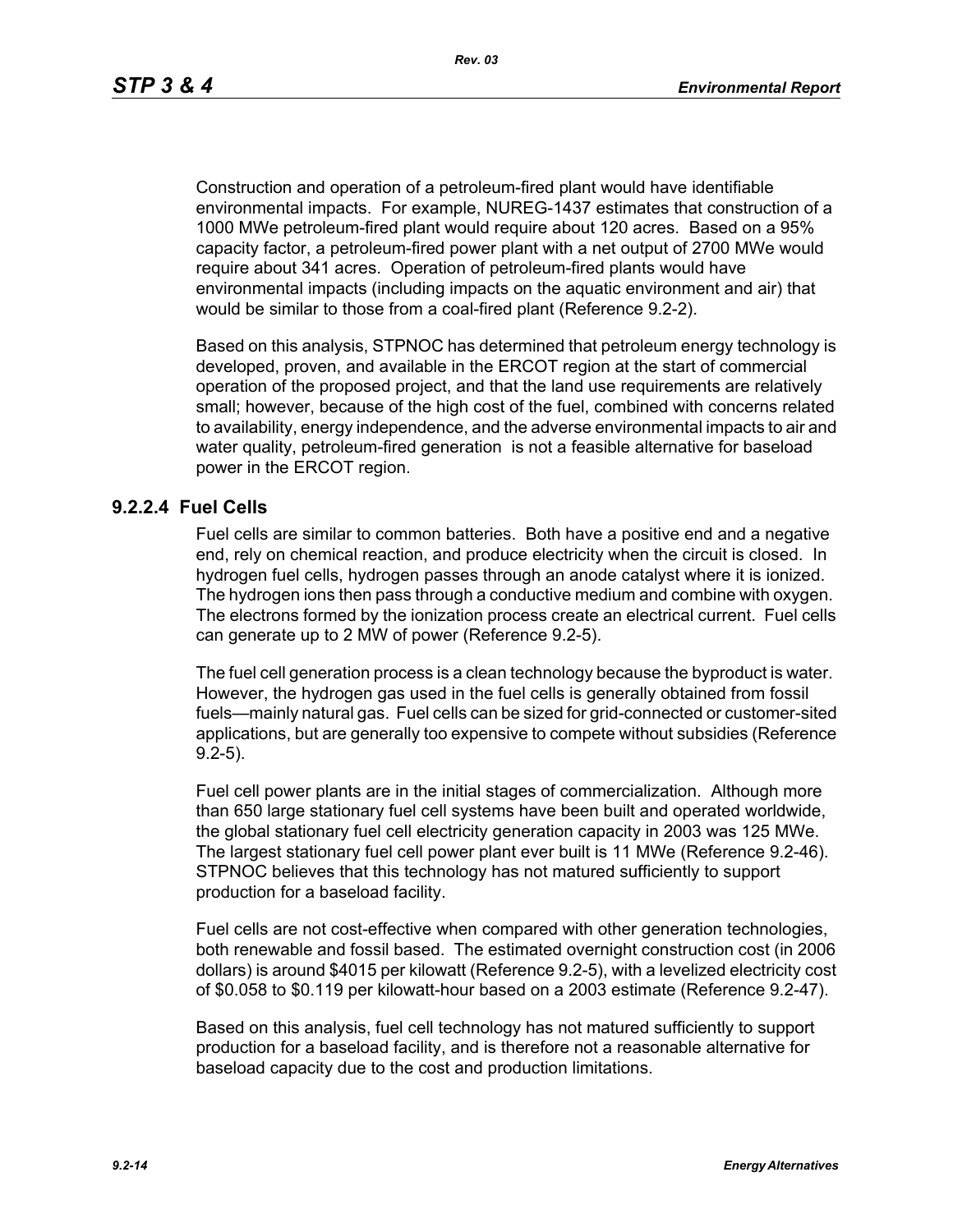# **9.2.2.5 Coal**

The United States has abundant low-cost coal reserves, and the price of coal for electric generation is projected to remain steady for the next 20 years. By 2030, coal consumption is projected to increase by 50% over 2005 levels, with significant additions of new coal-fired generation capacity over the last decade of the projection period; however, projections for coal consumption are based on the assumption that current energy and environmental policies remain unchanged throughout the projection period (Reference 9.2-48). In year 2005, coal-fired generation facilities in Texas accounted for about 37.4 percent of the electricity generated and about 20 percent of its electric generation capacity (Reference 9.2-20).

There are three primary technologies identified to generate electrical energy from coal: conventional pulverized coal boiler, fluidized bed, and integrated gasification combined-cycle (IGCC). As part of the alternatives evaluation, all three technologies (conventional, fluidized bed, and IGCC) are evaluated.

# **9.2.2.5.1 Conventional Pulverized Coal Boiler**

In conventional pulverized coal-fired plants, pulverized coal is blown into the combustion chamber of a boiler. The idea is that if the coal is sufficiently pulverized, it will burn almost as easily and efficiently as a gas. In the combustion chamber, hot gases and heat energy from the incineration process convert water into high-pressure steam. The steam is then passed through a turbine to produce electricity. Flue gases are routed through a selective catalytic reduction unit for nitrogen oxides ( $NO<sub>v</sub>$ ) reduction, and into an air heater. From the air heater the flue gas flows to a sulfur dioxide  $(SO<sub>2</sub>)$  scrubber system and a particulate removal system.

The steam systems used in the current generation of pulverized coal plants are generally designated as subcritical (or conventional), supercritical, or ultrasupercritical. This designation is based on the pressure and temperature of the steam. The demarcation for these designations varies within the worldwide power generation industry (Reference 9.2-5).

In the United States, subcritical plants operate at a nominal pressure of 2400 psi and a peak temperature of 1050°F. A supercritical unit would operate at a similar peak temperature but at a nominal pressure of 3500 psi. Ultra-supercritical units operate at a nominal pressure of 4500 psi and a minimum temperature of 1100°F. As the temperature and pressure of the steam at the generator turbine inlet increases, so does the efficiency of the power steam cycle. As the efficiency of the steam cycle is increased, the amount of fuel necessary to produce the same amount of energy is reduced, which also reduces plant emissions (Reference 9.2-5). The subcritical and supercritical technologies are commercially mature and widely used throughout the world. The ultra-supercritical technology, however, is currently in the development phase and is not a feasible alternative for the proposed nuclear project. Pulverized coal-fired boilers provide an output between 100 and 1300 MWe (Reference 9.2-5). To mitigate the impact of a system failure on the electrical distribution system, most boiler/turbine combinations are generally less than 1000 MWe.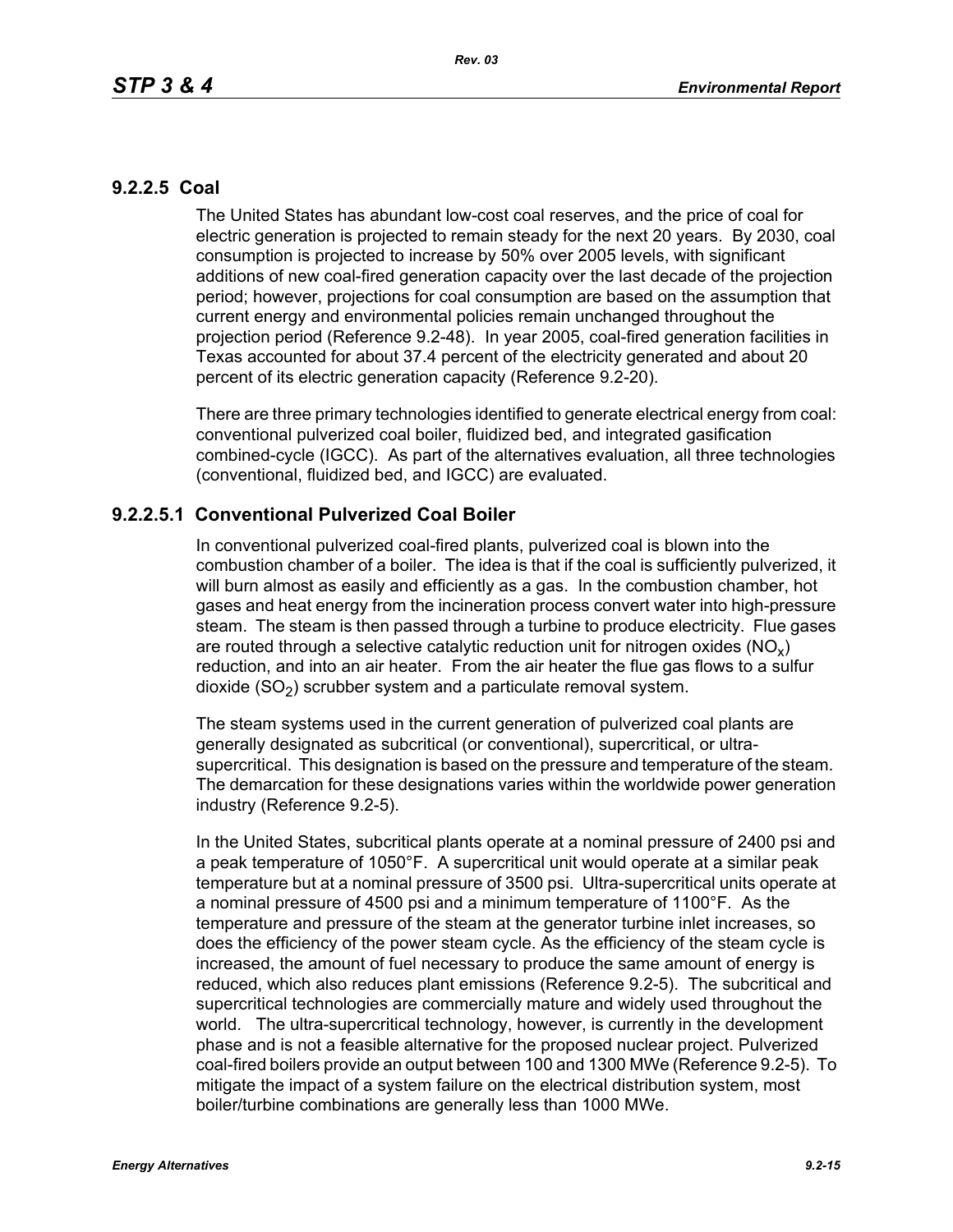The environmental impacts of construction of a typical pulverized coal-fired steam plant are well known because coal-fired steam plants represent about a third of the electrical generation in the United States (Reference 9.2-20). The estimated capital costs (in 2006 dollars) for a new pulverized coal-fired power plant range from \$1235 to \$2270 per kilowatt (Reference 9.2-5). The levelized cost of new generation capacity from a pulverized coal-fired power plant is \$0.056 per kilowatt-hour (Reference 9.2- 48).

# **9.2.2.5.2 Fluidized Bed**

Fluidized bed is an advanced coal combustion process that involves the injection of a sorbent material, such as crushed limestone, into the combustion chamber along with the fuel. The presence of the sorbent helps minimize the formation of gaseous pollutants. The fuel and sorbent mixture is fluidized on air jets in the combustion chamber to enhance combustion and heat transfer. Sulfur released from the fuel as  $SO<sub>2</sub>$  is captured by the sorbent to form a solid compound that is removed with the ash, generating large quantities of solid waste. The waste stream is potentially marketable for agricultural and construction applications. More than 90% of the sulfur in the fuel is captured in this process.  $NO_{v}$  formation in fluidized bed power plants is lower than that for conventional pulverized coal boilers because the operational temperature range is below the temperature at which thermal  $NO<sub>x</sub>$  is formed (Reference 9.2-49). Overall, emissions from fluidized bed units are comparable to the emissions from a conventional pulverized coal boiler equipped with post-combustion  $SO<sub>2</sub>$  and  $NO<sub>x</sub>$ control equipment. As discussed in Subsection 9.2.3.1, these environmental impacts are greater than those of a nuclear plant. Fluidized bed units are currently available in sizes as large as 300 MW, and designs are being developed for units as large as 600 MW. The technology is more suited to low-grade, high ash, high sulfur coals, which are more difficult to pulverize, and which may have variable combustion characteristics (Reference 9.2-50). Also, because the operational temperature of the fluidized bed system is lower, it does not achieve the higher efficiency levels achieved by conventional pulverized coal boilers.

To improve the thermal efficiency of the fluidized bed technology, a new type of fluidized bed boiler has been proposed that encases the entire boiler inside a large pressure vessel. Combustion of coal in a pressurized fluidized bed boiler results in a high-pressure stream of combustion gases that can spin a gas turbine to make electricity and boil water for a steam turbine. It is estimated that pressurized fluidized bed plants could generate 50% more electricity from coal than a regular power plant from the same amount of coal. The pressurized fluidized bed technology is currently in the demonstration phase and is not a feasible alternative for the proposed nuclear project. (Reference 9.2-49). Additionally, the fluid bed technology is not environmentally preferable to nuclear power.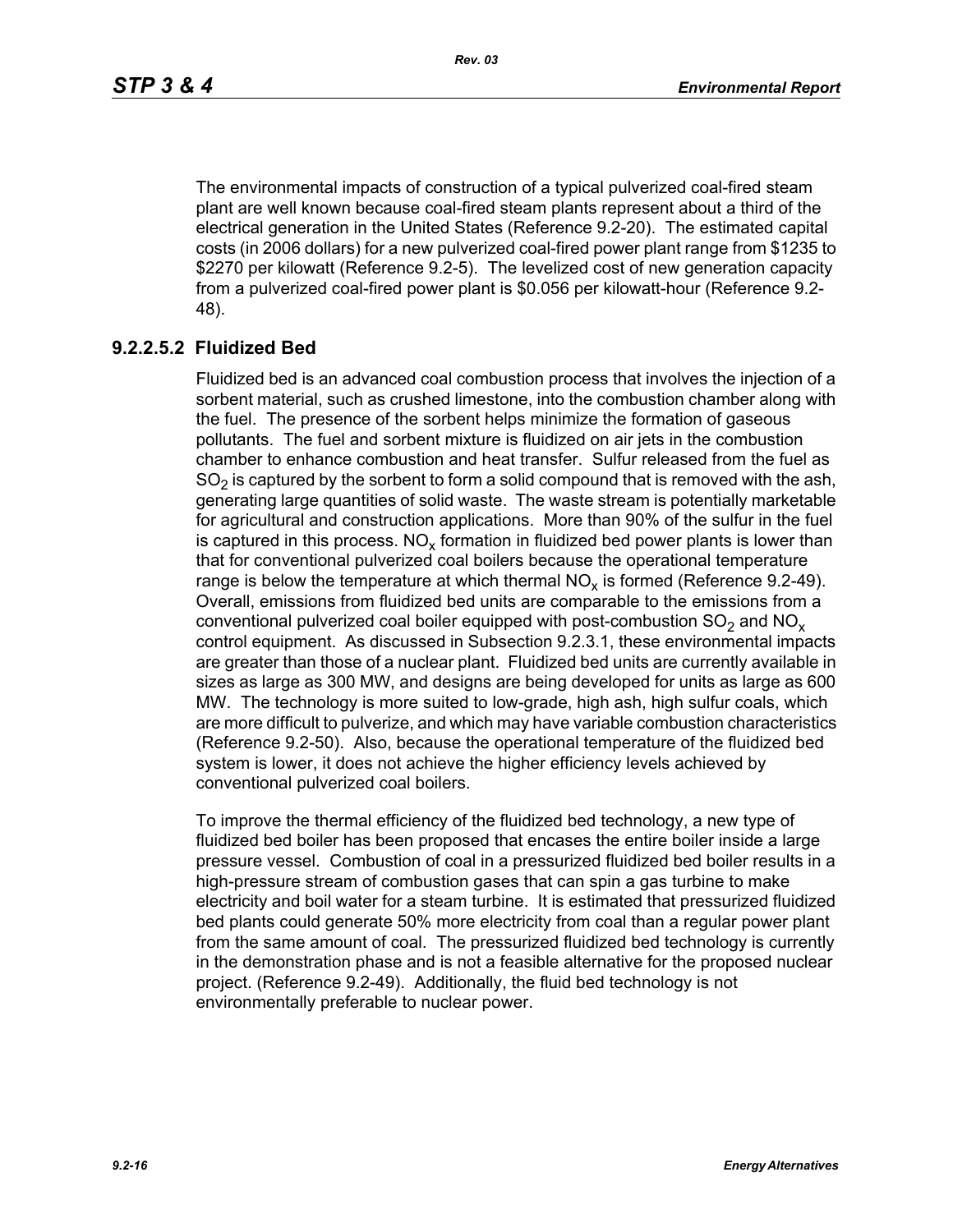# **9.2.2.5.3 Integrated Gasification Combined Cycle**

IGCC is an innovative electric power generation concept that combines modern coal gasification technology with both gas turbine and steam turbine power generation. The technology is substantially cleaner than conventional pulverized coal plants because major pollutants can be removed from the inlet gas stream before combustion.

The IGCC alternative generates substantially less solid waste than a conventional coal-fired boiler. The largest solid waste stream produced by IGCC installations is slag, a black, glassy, sand-like material that is potentially a marketable byproduct. Slag production is a function of ash content in the coal (Reference 9.2-51). The other large-volume byproduct produced by IGCC plants is sulfur, which is extracted during the gasification process and can be marketed rather than placed in a landfill. IGCC units do not produce ash or scrubber wastes.

IGCC power plants are in the early stages of commercialization. There are currently two commercial-size, coal-based IGCC plants in the United States. Both were supported initially under the DOE Clean Coal Technology demonstration program, but now operate commercially without DOE support (Reference 9.2-51). Experience has been gained with the chemical processes of gasification, coal properties, and their impact on IGCC design, efficiency, economics, etc. However, system reliability is still relatively lower than conventional pulverized coal-fired power plants and the major reliability problem is from the gasification section. There are problems with the integration between gasification and power production as well. For example, if the gases are not adequately cleaned, uncleaned gas can cause various types of damage to the gas turbine (Reference 9.2-52).

An IGCC plant is estimated to cost about 20% to 25% more than a comparably sized conventional pulverized coal plant (Reference 9.2-51). STPNOC believes this technology has not matured sufficiently to support production for a large baseload facility and is not a reasonable alternative for a large baseload facility.

# **9.2.2.5.4 Conclusion for Coal-Fired Alternatives**

Pulverized coal-boilers and fluidized bed units (if such units become commercially mature) are reasonable alternatives to the proposed nuclear plant. Because the supercritical pulverized coal technology has a higher thermal efficiency and lower emissions than either the subcritical pulverized coal or fluidized bed technologies, supercritical pulverized coal was selected as the representative technology for the coal-fired alternative. The coal-fired alternative includes four supercritical boiler units, each with a net capacity of 675 MWe for a combined capacity of 2700 MWe. Table 9.2-1 describes the assumed basic operational characteristics of the coal-fired units. Emission control technology and percent-control assumptions are based on alternatives identified by the EPA (Reference 9.2-53). For the purpose of analysis, it is assumed that coal and limestone (calcium carbonate) would be delivered by rail after upgrades are applied to the existing rail spur into STP.

Based on the well-known technology, fuel availability, and generally understood environmental impacts associated with construction and operation of a coal-fired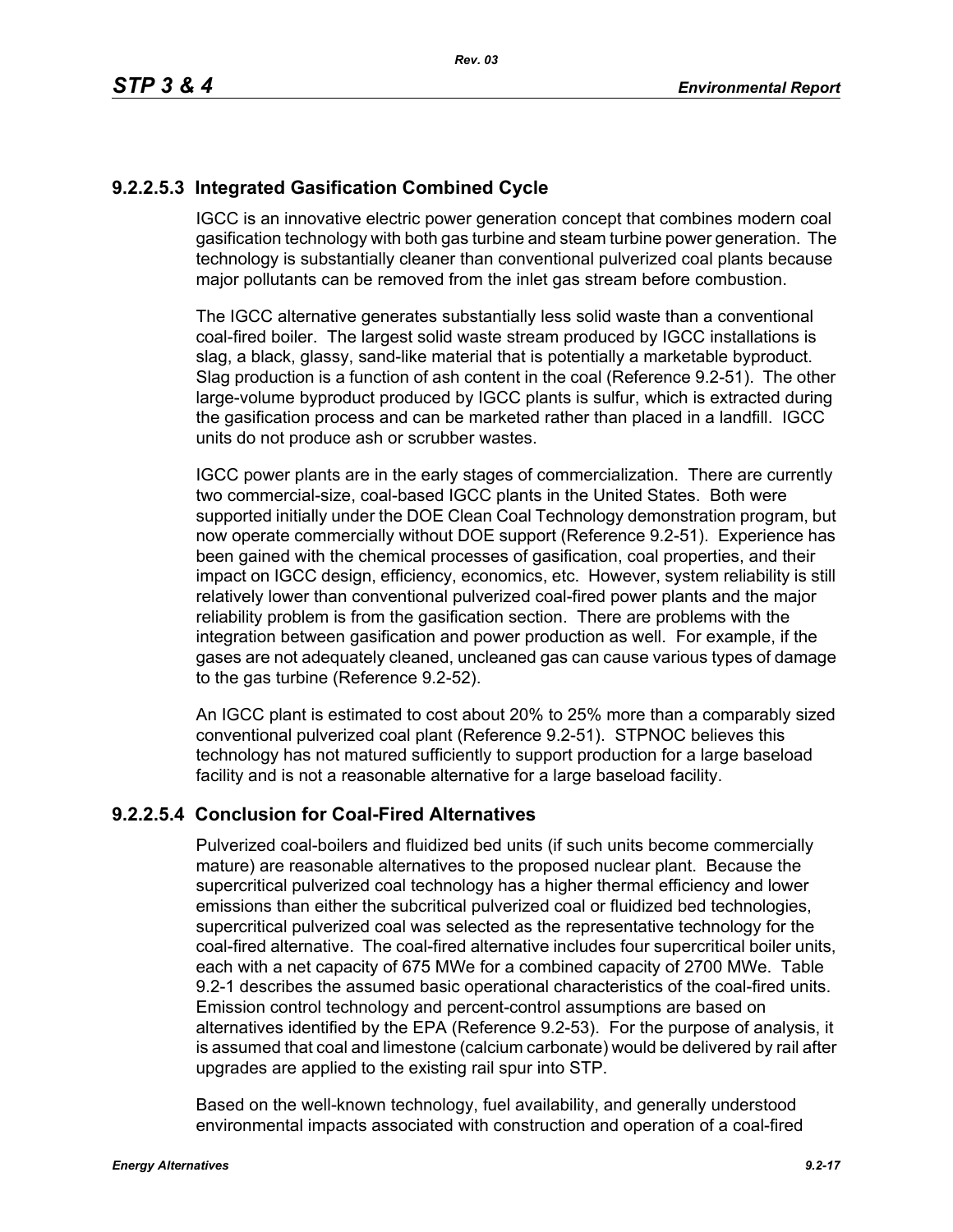power generation plant, it is considered a reasonable alternative and is therefore retained for further evaluation in Subsection 9.2.3.

### **9.2.2.6 Natural Gas**

Gas-fired generation with combined-cycle turbines is mature and has relatively low capital costs. Overnight construction costs (based on 2006 dollars) for a combinedcycle turbine range from \$565 to \$620 per kilowatt (Reference 9.2-5). The levelized cost of electricity produced from a new gas-fired power plants in 2005 was around \$0.055 per kilowatt-hour (Reference 9.2-48).

For the purpose of the gas-fired alternative analysis, four standard-sized units, each with an output of 675 MWe are postulated to achieve the target output of 2700 MWe. Table 9.2-2 describes assumed basic operational characteristics of the gas-fired units. It is also assumed that there would be sufficient gas availability.

Based on the well-known technology, fuel availability, and generally understood environmental impacts associated with construction and operation of a natural gasfired power generation plant, natural gas is considered a reasonable alternative and is therefore retained for further evaluation in Subsection 9.2.3.

### **9.2.2.6.1 Combination of Alternatives**

Although individual alternatives might not be sufficient to provide 2700 MWe capacity due to the small size of the resource or lack of cost-effective opportunities, it is conceivable that a mix of alternatives might be cost-effective and may also provide for a better environmental solution. There are many possible combinations of fuel types to generate 2700 MWe, and STPNOC has not exhaustively evaluated each combination. However, STPNOC reviewed combinations that, due to technological maturity, economics, and other factors, could be reasonable alternatives to the proposed project. Two of these combinations of alternatives are addressed below.

As discussed in Subsection 9.2.2.2, wind energy, as a stand-alone technology, is not a feasible alternative for baseload power. However, it is conceivable that a mix of wind energy and gas-fired combined cycle units could provide baseload power. For example, the 2700 MWe target capacity could be satisfied with a 600 MWe wind farm, along with 4 675 MWe natural gas combined-cycle units. During operation, a combined-cycle plant could ramp up and down quickly to "follow" the wind load. However, the impacts, including impacts to air quality, associated with the gas-fired plant alone would exceed those of the nuclear plant. Additionally, the wind portion of the alternative—land use impacts, noise impacts, and visual impacts—would be more than the stand-alone natural gas alternative; therefore, the combination would have greater adverse environmental impacts than a single fuel type. The cost of implementing the combination would also be greater than the cost of the stand-alone natural gas alternative. These conclusions would also apply for any combination of wind or solar coupled with any fossil fuel type facility. The environmental impacts and costs associated with the combined alternative would compare unfavorably with the proposed project.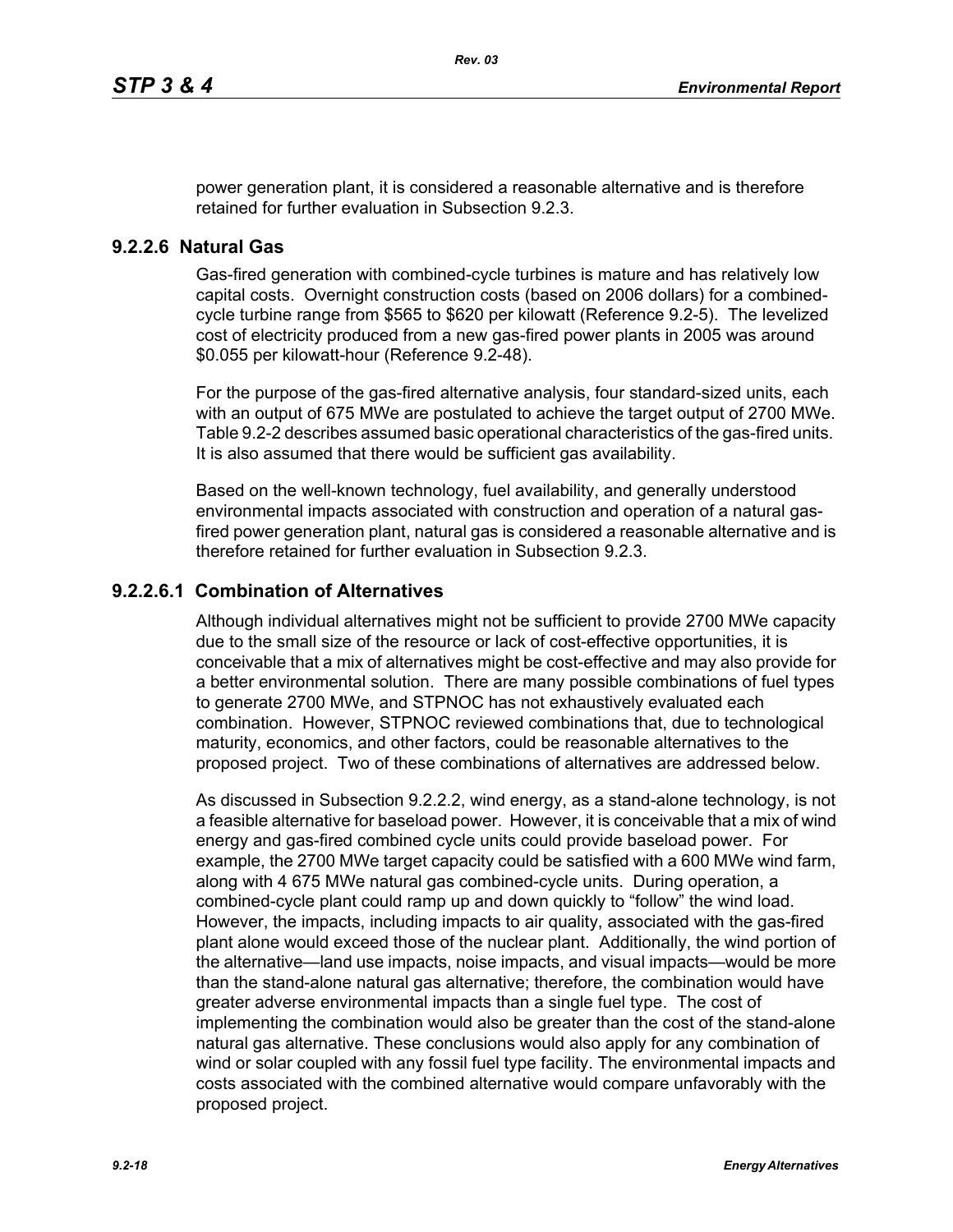If the hypothetical mix included coal-fired generation, the environmental impacts associated with construction (land use, ecology) and air quality would be expected to be greater than that of the proposed project. For example, the 2700 MWe target capacity could be met with two 675 MWe coal-fired units and two 675 MWe natural gas combined-cycle units. This combination coal-gas facility would require an estimated 291 acres for permanent structures. As discussed in Subsection 4.1.1, construction of the proposed project would disturb about $-770$   $540$  acres of which about $-90$   $300$  acres of these lost permanently due to construction of new facilities and a new heavy haul road. Air quality impacts for the 675 MWe coal-fired units would compare unfavorably with the proposed project due to the large quantity of combustion emissions from coalfired generation. The additional impact, including combustion emissions, from the natural gas unit would only strengthen the overall favorable position of the proposed project.

Wind and solar facilities could be used in combination with storage systems to produce baseload power. By storing the power produced from wind or solar facilities and releasing it when the wind and solar facilities are not generating power, energy storage in combination with the wind or solar facilities would be able to generate electricity continuously. However, large-scale energy storage in Texas is either not available or would not be economically viable. For example, the storage of even one day's output at 2700 MW is well beyond any demonstration projects using batteries, compressed air, hydrogen, or other storage mechanism and the cost of such systems, even if available, would be prohibitive. Adding the significant cost of storage systems to the cost of wind or solar facilities would render the total cost non-competitive. In the northwestern United States, existing hydropower reservoirs are used to store and release the energy produced by wind generation. This combination of alternatives, in the form of "pumped storage," is not available in Texas at this scale. In addition to not being available, the costs to develop such storage would be prohibitive.

Other combinations of the various alternatives are not discussed here. In general, poor annual average capacity factors, higher environmental impacts (land use, ecological, air quality), immature technologies, and a lack of cost-competitiveness are not expected to lead to a viable, competitive combination of alternatives that would be either environmentally equivalent or preferable.

# **9.2.3 Assessment of Reasonable Alternative Energy Sources and Systems**

This section evaluates the environmental impacts of reasonable alternatives to the proposed project: pulverized coal-fired generation and gas-fired generation. The significance of the impacts associated with each issue is identified as SMALL, MODERATE, or LARGE. This characterization is consistent with the criteria that NRCestablished criteria in 10 CFR 51, Appendix B, Table B-1, Footnote 3, and presented as follows:

SMALL - Environmental effects are not detectable or are so minor that they will neither destabilize nor noticeably alter any important attribute of the resource. For the purpose of radiological impacts assessment, the Commission has concluded that those impacts that do not exceed permissible levels in the Commission's regulations are considered small.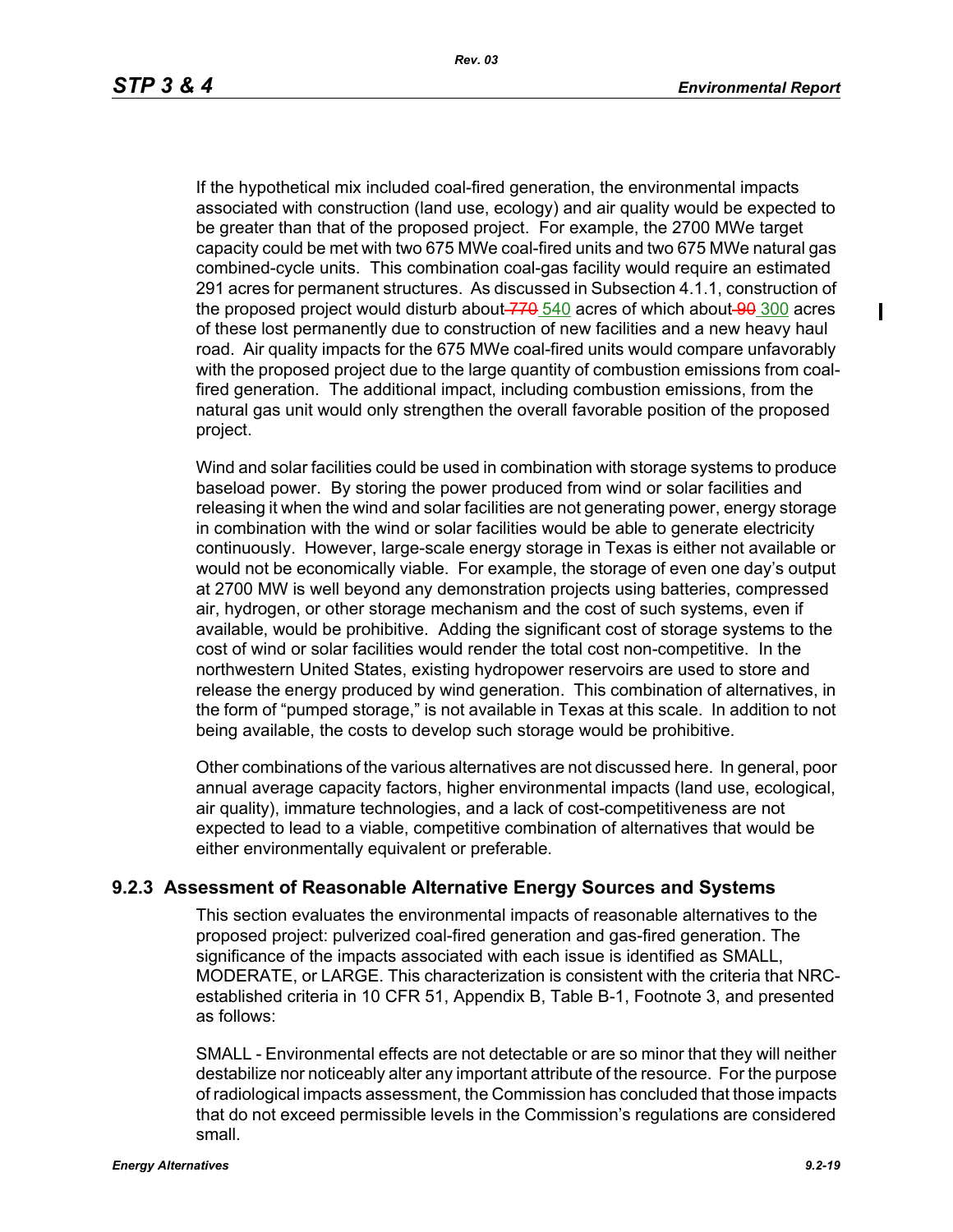MODERATE - Environmental effects are sufficient to alter noticeably, but not to destabilize, any important attribute of the resource.

LARGE - Environmental effects are clearly noticeable and are sufficient to destabilize any important attributes of the resource.

Consideration is given to ongoing and potential additional mitigation in proportion to the significance of the impact to be addressed (i.e., impacts that are SMALL receive less mitigative consideration than impacts that are LARGE).

# **9.2.3.1 Coal-Fired Generation**

STPNOC has reviewed the NRC analysis of environmental impacts from coal-fired generation alternatives presented in NUREG-1437 and found the NRC analysis to be reasonable. Construction impacts could be substantial, due in part to the large land area required (which can result in natural habitat loss) and the large workforce needed; however, NRC pointed out that the installation of a new coal-fired plant where an existing nuclear plant is located would reduce many construction impacts. There are major adverse impacts from operations such as human health concerns associated with air emissions, waste generation, and losses of aquatic biota due to cooling water withdrawals and discharges.

# **9.2.3.1.1 Air Quality**

Air quality impacts of coal-fired generation are considerably different from those of nuclear power. A coal-fired plant would emit sulfur dioxide  $(SO<sub>2</sub>)$ , as  $SO<sub>x</sub>$  surrogate), oxides of nitrogen (NO<sub>x</sub>), particulate matter (PM), carbon monoxide (CO), and mercury (Hg), all of which are regulated pollutants. A coal-fired plant would also emit carbon dioxide  $(CO<sub>2</sub>)$ , which has been linked to global warming. As Subsection 9.2.2.10 indicates, it is assumed a plant design would minimize air emissions through a combination of boiler technology and post combustion pollutant removal. The coalfired alternative emissions would be as follows:

 $SO<sub>2</sub>$  = 2900 tons per year

 $NO<sub>x</sub>$  = 2000 tons per year

CO = 2800 tons per year

 $CO<sub>2</sub> = 27$  million tons per year

 $Hq = 0.46$  tons per year

 $PM_{10}$  (particulates with a diameter of less than 10 microns) = 50 tons per year

 $PM<sub>2.5</sub>$  (particulates with a diameter of less than 2.5 microns) = 13 tons per year

These emission totals are calculated based on the parameters and assumptions identified in Table 9.2-1 and emission factors published in AP-42 (9.2-53).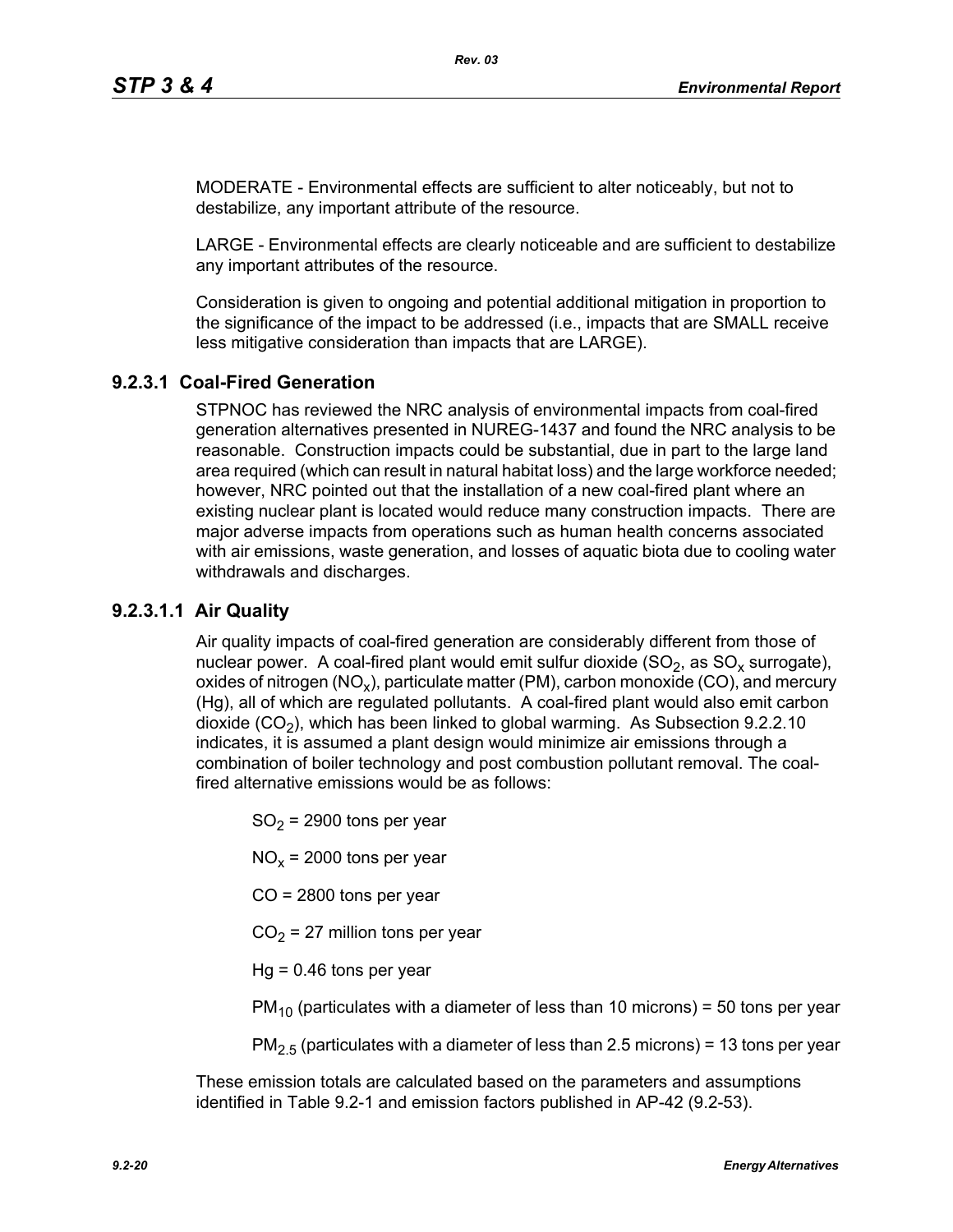The acid rain requirements of the Clean Air Act Amendments establish a cap on the allowable  $SO<sub>2</sub>$  emissions from power plants. Each company with fossil fuel-fired units was allocated  $SO<sub>2</sub>$  allowances. To be in compliance with the Act, the companies must hold enough allowances to cover their annual  $SO<sub>2</sub>$  emissions. In 2005, emissions from generators in Texas ranked highest nationally for  $NO<sub>x</sub>$  and fifth highest nationally for  $SO<sub>2</sub>$  (Reference 9.2-20). Both  $SO<sub>2</sub>$  and  $NO<sub>x</sub>$  emissions would increase if a new coalfired plant were operated at STP. To operate a fossil-fuel generation plant, STPNOC would have to purchase  $SO<sub>2</sub>$  allowances from the open market or shut down existing fossil-fired capacity from one of its owning members and apply the credits from that plant to the new one.

In March 2005, EPA issued the final Clean Air Interstate Rule which addresses power plant  $SO_2$  and  $NO_x$  emissions that contribute to non-attainment of the 8-hour ozone and fine particulate matter standards in downwind states. Twenty-eight states, including Texas, are subject to the requirements of the rule. The rule calls for further reductions of NO<sub>x</sub> and SO<sub>2</sub> emissions from power plants. These reductions can be accomplished by the installation of additional emission controls at existing coal-fired facilities or by the purchase of emission allowances from a cap-and-trade program.

In March 2005, EPA finalized the Clean Air Mercury Rule which sets emissions limits on mercury to be met in two phases beginning in 2010 and 2018, and encourages a cap and trade approach to achieve the target emission limits.  $NO<sub>x</sub>$  and  $SO<sub>2</sub>$  controls indirectly help to reduce mercury emissions. However, according to the EPA, the second phase cap reflects a level of mercury emissions reduction that exceeds the level that would be achieved solely as a co-benefit of controlling  $NO<sub>x</sub>$  and  $SO<sub>2</sub>$  under the Clean Air Interstate Rule. Each new coal-fired electrical generation unit in Texas must acquire enough mercury allowances to cover its annual mercury emissions. Compliance with EPA mercury standards must be achieved by January 01, 2010 (Reference 9.2-54).

Texas has regions that are designated as non-attainment with respect to the National Ambient Air Quality Standards for one or more criteria pollutants. Therefore, the state of Texas was required to submit a State Implementation Plan (SIP) to the EPA (1) to establish control strategies to reduce criteria pollutant emissions, and (2) to identify the technical and regulatory processes to demonstrate compliance with the SIP. The Texas SIP includes a cap and trade program for  $NO<sub>x</sub>$ , SO<sub>x</sub>, and H<sub>q</sub> emissions. New stationary fossil fuel facilities in Texas must acquire trade credits to cover the new potential emissions. Compliance with the  $NO<sub>x</sub>$  and  $SO<sub>x</sub>$  standards identified in the SIP must be achieved by January 01, 2009 and January 01, 2010, respectively (Reference 9.2-54).

The region of non-attainment nearest to the proposed project location is the Houston-Galveston-Brazoria region. Brazoria County is east of and conterminous with Matagorda County. This region is designated as moderate non-attainment with respect to the 8-hour ozone standard (40 CFR 81.344).

Air impacts from a coal-fired generation facility would be substantial. Adverse human health effects from coal combustion have led to important federal legislation in recent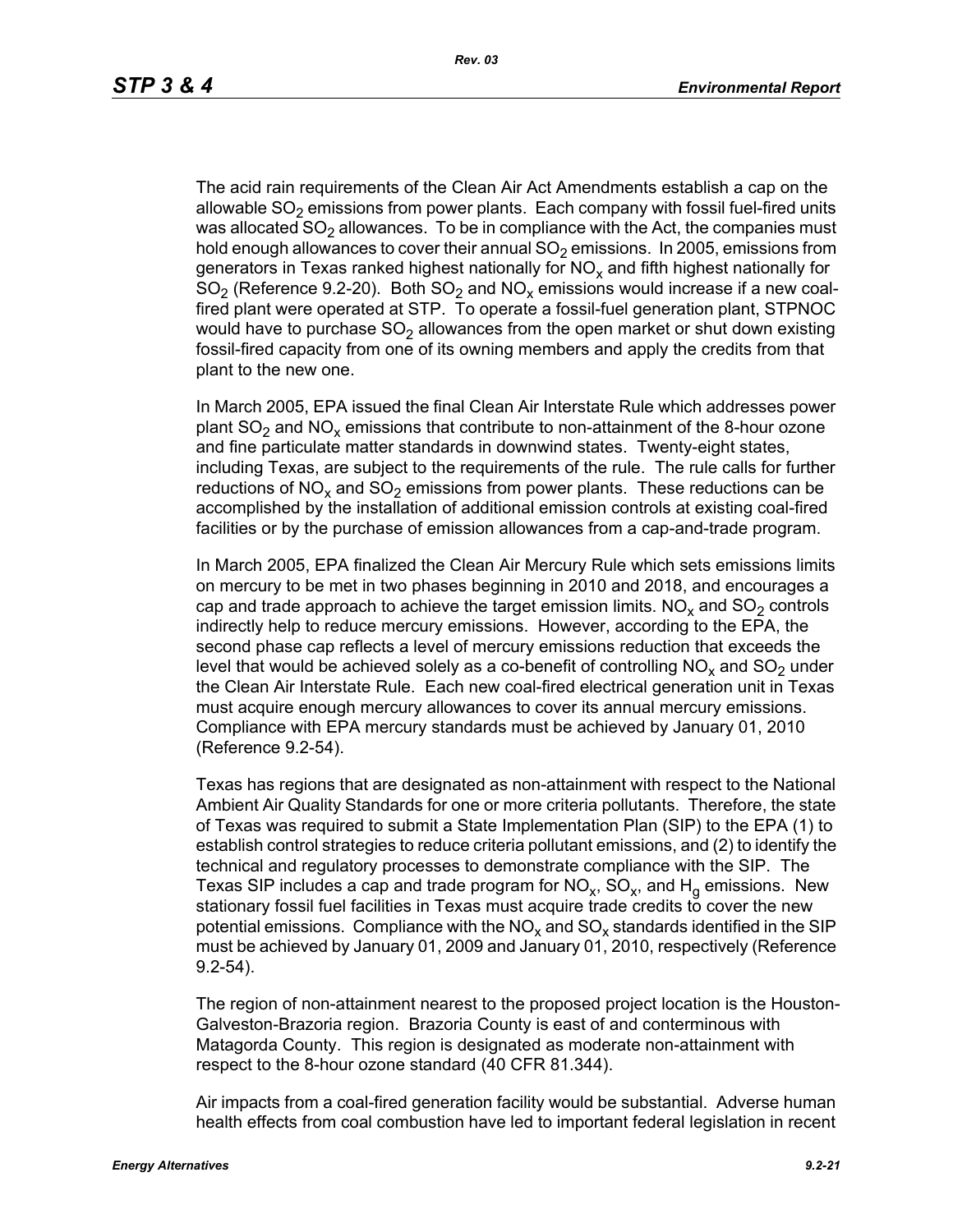years because public health risks, such as cancer and emphysema, have been associated with coal combustion. Global warming and acid rain are also potential impacts. Recent changes in air quality regulations indicate that the EPA and the federal government recognize the importance of stability for air resources.  $SO<sub>2</sub>$  and mercury emission allowances,  $NO_x$  emission offsets, low  $NO_x$  burners, overfire air, fabric filters or electrostatic precipitators, and scrubbers are regulatory-imposed mitigation measures. The coal-fired alternative would have MODERATE impacts on air quality—the impacts may be noticeable, but would not destabilize air quality in the area due to the use of mitigation technologies.

# **9.2.3.1.2 Waste Management**

The coal-fired alternative would generate substantial solid waste. Based on the assumed plant parameters, the coal would have 3.9% ash content, and the facility would consume around 11 million tons of coal annually. Particulate control equipment would collect most (99.9%) of this ash (about 435,000 tons per year). If 75% of the coal ash were recycled, an annual total of about 109,000 tons of ash would require disposal.

SO<sub>y</sub>-control equipment would require about 105,000 tons of limestone and would generate another 124,000 tons per year of waste in the form of scrubber sludge. Ash and scrubber waste disposal over a 40-year plant life would require about 141 acres.

With proper facility placement, coupled with current waste management and monitoring practices, waste disposal would not destabilize any resources. There would be space within the current STP property for this disposal. After closure of the waste site and revegetation, the land would be available for other uses. Waste disposal for the coal-fired alternative would have MODERATE impacts—the impacts of increased waste disposal would be clearly noticeable, but would not destabilize any important resource and further mitigation of the impact would be unwarranted.

# **9.2.3.1.3 Other Impacts**

Construction of the power block and coal storage area would impact about 435 acres of land and associated terrestrial habitat. Because most of this construction would be in previously disturbed areas, impacts would be minimal. Visual impacts would be consistent with the industrial nature of the site. As with any large construction project, some erosion, sedimentation, and fugitive dust emissions could be anticipated, but would be minimized through application of best management practices. Onsite disposal is assumed for debris generated when the area is cleared and grubbed and that other construction debris would be accepted at a nearby municipal disposal facility.

Short-term socioeconomic impacts would result from the estimated 2414 construction workers to build the facilities, and long-term impacts would result from the estimated 315 full-time workers to operate the coal-fire facility. These impacts would be SMALL due to the influence of the nearby Houston-Galveston metropolitan area.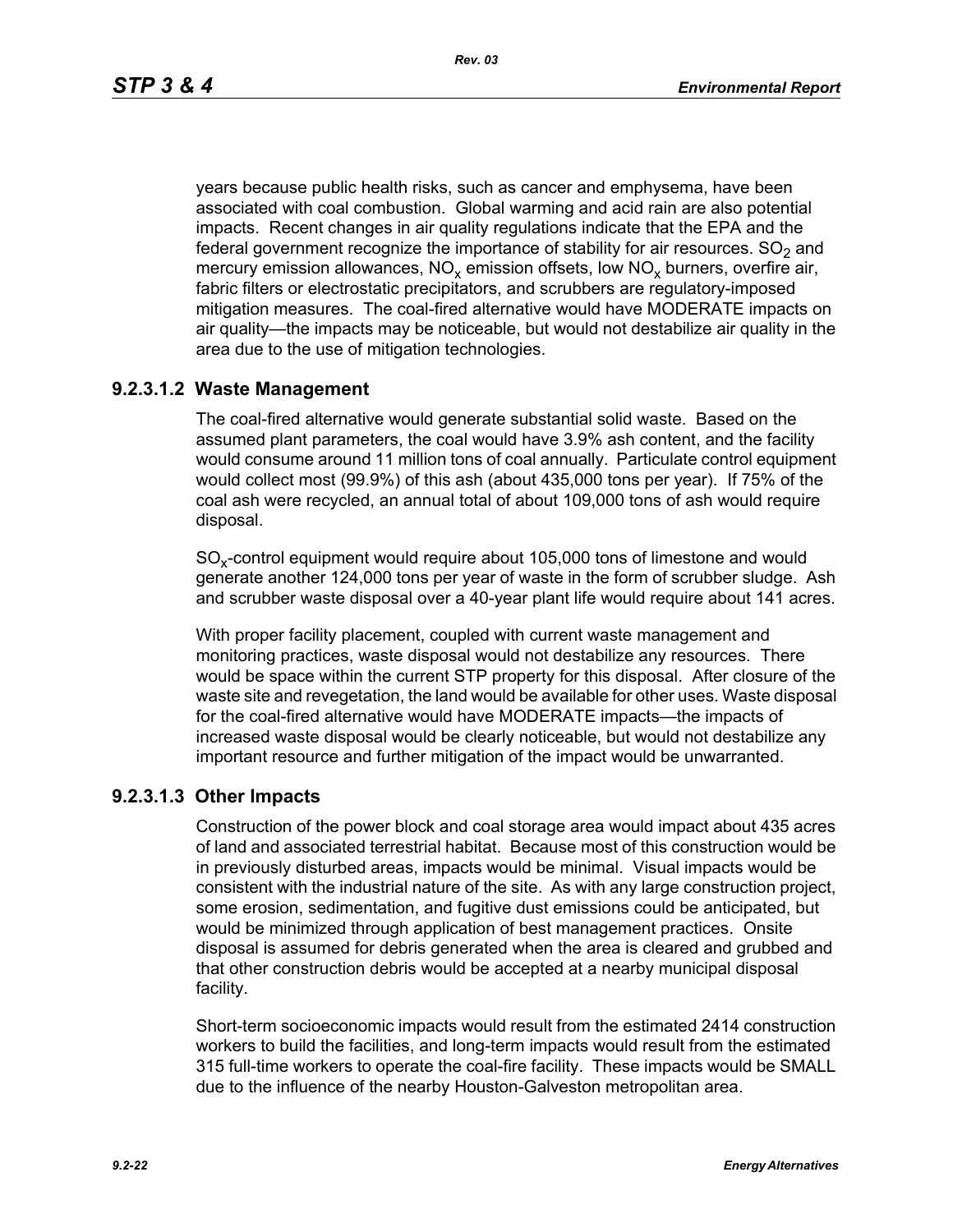Cultural resource impacts would be unlikely due to the previously disturbed nature of the site and could be, if needed, minimized by survey and recovery techniques.

The existing STP Main Cooling Reservoir (MCR) would be used to minimize impacts to aquatic resources and regional water quality; therefore, STPNOC believes that these impacts would be SMALL.

The new stacks, boilers, and rail deliveries would be an incremental addition to the visual impact from existing STP structures and operations. Coal delivery would add noise and transportation impacts associated with unit-train traffic. Based on a unit train with 125 cars, where each car holds 100 tons, about 900 unit trains per year (about 17 trains per week) would be needed to deliver coal and limestone to the coal-fired plant.

Other construction and operation impacts would be SMALL. In most cases, the impacts would be detectable, but they would not destabilize any important attribute of the resource involved. Due to the minor nature of these impacts, mitigation would not be warranted beyond that mentioned.

# **9.2.3.1.4 Design Alternatives**

The in-land location of the STP site lends itself to coal delivery by truck. However, this design alternative would necessitate substantial upgrades to area roads. The alternative would trade truck traffic impacts for rail traffic impacts, a tradeoff that provides no obvious environmental benefit. Subsection 9.4.1 analyzes alternative designs for the STP 3 & 4 heat dissipation systems. Based on this analysis, STPNOC assumed the MCR would be used for the coal-fired alternative. Use of the existing MCR would minimize water consumption, thermal impacts, and additional visual intrusion; therefore, the heat dissipation system would pose a SMALL impact. The analysis of air quality impacts in Subsection 9.2.3.1.1 is based on use of best available control technology; therefore, there are no reasonable alternates for reducing those impacts.

# **9.2.3.1.5 Conclusion**

As discussed in Subsection 9.2.2.10, STPNOC determined that coal-fired generation using supercritical boilers is a reasonable alternative to the proposed nuclear project because it is a mature technology, coal is available in the ERCOT region, and the environmental impacts associated with construction and operation of a coal-fired power generation plant are well understood. The impacts of coal-fired generation on the STP site are evaluated in Subsection 9.2.3.1 and STPNOC determined impacts would be SMALL to MODERATE. The impacts of coal-fired generation are compared to the proposed nuclear project in Tables 9.2-3 and 9.2-4. As these tables demonstrate, coal-fired plants are not environmentally preferable to nuclear power.

# **9.2.3.2 Natural Gas Generation**

Subsection 9.2.2.11 presents the basis to select a combined-cycle plant as the gasfired alternative. Land-use impacts from gas-fired units would be less than those of the coal-fired alternative. Reduced land requirements, due to construction on the existing site and a smaller facility footprint, would reduce impacts to ecological, aesthetic, and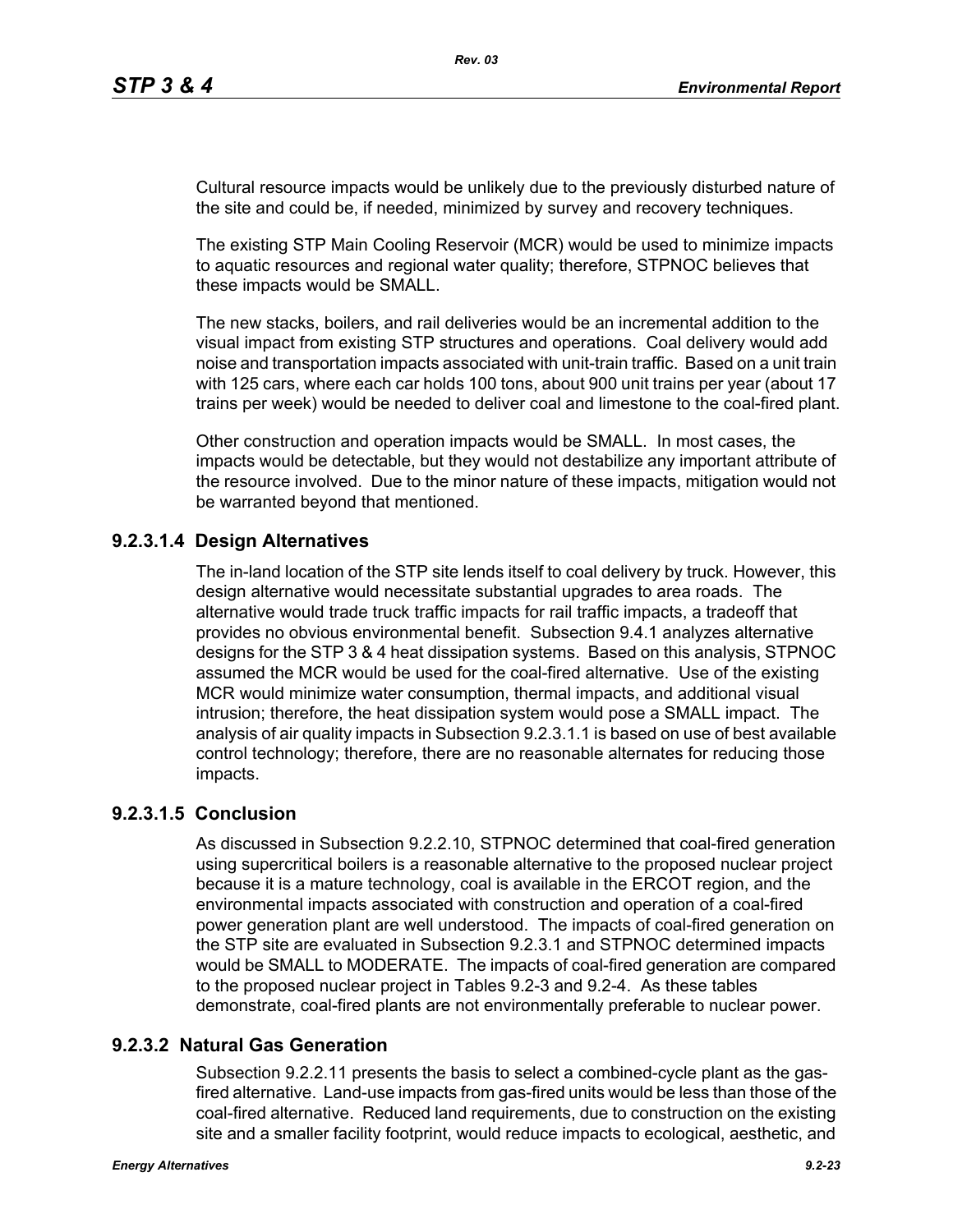cultural resources. As discussed under "Other Impacts," an incremental increase in the workforce could have socioeconomic impacts. Human health effects associated with air emissions would be of concern, but the effect would be less than those of coalfired generation. The gas-fired alternative defined in Subsection 9.2.2.11 would be located on land adjacent to the STP site.

### **9.2.3.2.1 Air Quality**

Natural gas combustion is relatively clean compared to other fossil fuel combustion. Also, because the heat recovery steam generator does not receive supplemental fuel, the combined-cycle operation is highly efficient (56% vs. 33% for the coal-fired alternative). Therefore, the gas-fired alternative would release similar types of emissions, but generally in quantities less than the coal-fired alternative. Control technology for gas-fired turbines focuses on the reduction of  $NO<sub>x</sub>$  emissions. The gasfired alternative would use about 121 billion standard cubic feet of natural gas per year and would generate these emissions:

 $SO<sub>2</sub> = 41$  tons per year

 $NO<sub>x</sub>$  = 680 tons per year

 $CO = 141$  tons per year

 $CO<sub>2</sub> = 6.9$  million tons per year

PM = 119 tons per year (all particulates are  $PM<sub>2.5</sub>$ )

These emission totals are calculated based on the parameters and assumptions identified in Table 9.2-2 and emission factors published in AP-42 (9.2-5853).

The Subsection 9.2.3.1 discussion of regional air quality, Clean Air Act requirements, the  $NO<sub>x</sub>$  SIP, and the Clean Air Interstate Rule also apply to the gas-fired generation alternative.  $SO_2$  allowances,  $NO_x$  effects on ozone levels, and  $NO_x$  emission offsets could be issues of concern for gas-fired combustion. STPNOC concludes that emissions from a gas-fired alternative could noticeably alter local air quality and would not destabilize regional resources. Air quality impacts would therefore be MODERATE.

### **9.2.3.2.2 Waste Management**

Gas-fired generation would result in almost no solid waste generation and would therefore produce minor (if any) impacts. STPNOC concludes that gas-fired generation waste management impacts would be SMALL.

### **9.2.3.2.3 Other Impacts**

Similar to the coal-fired alternative, the ability to construct the gas-fired alternative on land adjacent to the STP site would reduce construction-related impacts relative to construction on a greenfield site.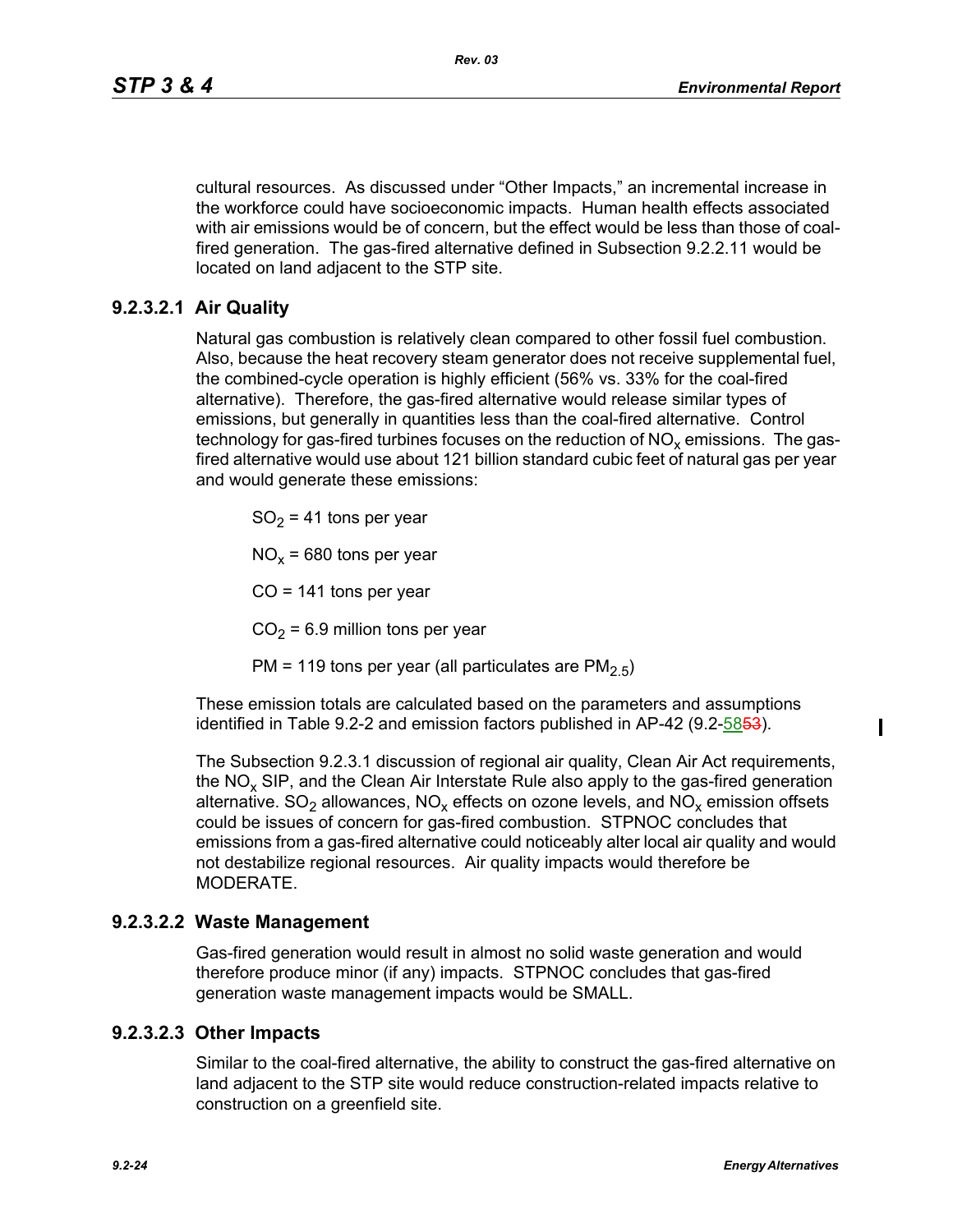A new 24-inch diameter pipeline would need to be constructed from an existing 24-inch transmission pipeline located about 2 miles northwest of the proposed site. Upgrades to the existing pipeline and gas storage facilities would also be required. To the extent practicable, new gas supply pipeline would be routed in previously disturbed areas to minimize impacts. Based on a 75-foot easement, about 18 acres would need to be graded to permit the installation of the pipeline. Construction impacts would be minimized through the application of best management practices to minimize soil loss and restore vegetation immediately after the excavation is backfilled. Installation of a gas pipeline would not create a long-term reduction in the local or regional diversity of plants and animals. In theory, impacts from construction of a pipeline could be reduced or eliminated if the gas-fired plant were located adjacent to an existing pipeline.

Construction of the combined-cycle plant would impact about 107 acres of land. Because this much previously disturbed acreage is available at the STP site, loss of terrestrial habitat would be minimal. Aesthetic impacts, erosion and sedimentation accumulation, fugitive dust, and construction debris impacts would be similar to the coal-fired alternative, but smaller because of the reduced site size. Socioeconomic impacts would result from the estimated 661 construction workers to build the facilities and 91 people needed to operate the gas-fired facility. These impacts would be SMALL due to the influence of the nearby metropolitan area.

### **9.2.3.2.4 Design Alternatives**

Subsection 9.4.1 analyzes alternative designs for the STP 3 & 4 heat dissipation systems. Based on this analysis, STPNOC assumed the MCR would be used for the gas-fired alternative. Use of the MCR would minimize evaporative water loss, visual intrusion, and thermal impacts; the heat dissipation system would pose a SMALL impact. The analysis of air quality impacts in Subsection 9.2.3.2.1 is based on use of maximum achievable control technology; therefore there are no reasonable alternatives for reducing those impacts.

### **9.2.3.3 Conclusion**

As discussed in Subsection 9.2.2.11, STPNOC determined that gas-fired generation using combined-cycle turbines is a reasonable alternative to the proposed nuclear project because it is a mature technology, natural gas is available in the ERCOT region, and the environmental impacts associated with construction and operation of a natural gas-fired power generating plant are well understood. The impacts of gas-fired generation on a site adjacent to the STP site are evaluated in Subsection 9.2.3.2 and STPNOC determined impacts would be SMALL to MODERATE. The impacts of gasfired generation are compared to the proposed nuclear project in Tables 9.2-3 and 9.2- 4. As these tables demonstrate, coal-fired plants are not environmentally preferable to nuclear power.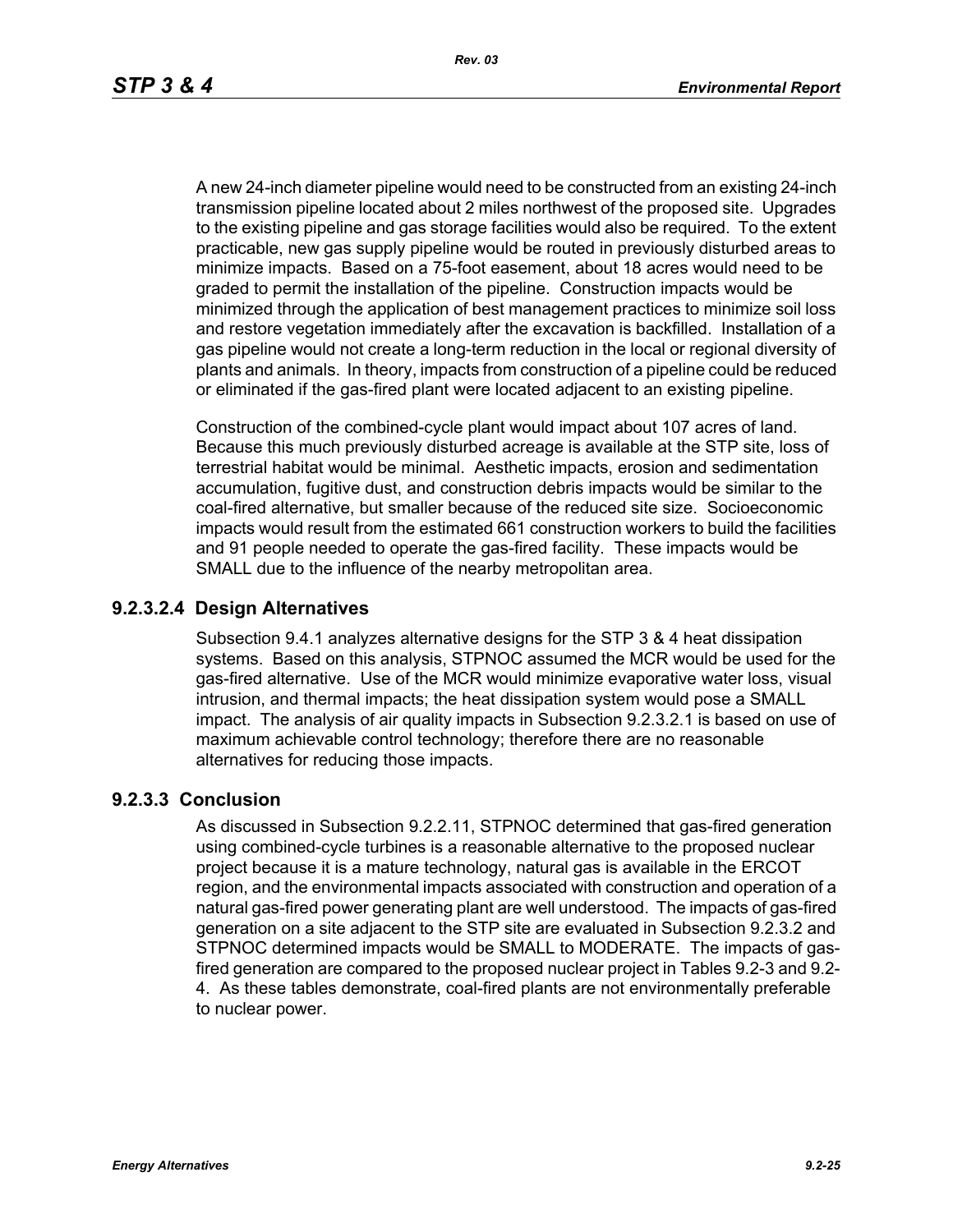# **9.2.4 Conclusion**

As shown in detail in Tables 9.2-3 and 9.2-4, based on environmental impacts, neither a coal-fired nor a gas-fired plant would provide an appreciable reduction in overall environmental impacts relative to a nuclear plant. Furthermore, each of these types of plants would entail a significantly greater relative environmental impact on air quality than would the proposed nuclear project. Therefore, neither a coal-fired or gas-fired plant would be environmentally preferable to the proposed project.

### **9.2.5 References**

- 9.2-1 "ERCOT Protocols Section 1—Overview," ERCOT 2007a. Available at http://www.ercot.com/mktrules/protocols/current/01-050107.doc.
- 9.2-2 "Generic Environmental Impact Statement for License Renewal of Nuclear Reactors," NRC 1996. NUREG-1437. Office of Nuclear Regulatory Research. Washington, D.C., May. Available at http://www.nrc.gov/reading-rm/doccollections/nuregs/staff/sr1437/v1/index.html.
- 9.2-3 "Analysis of Transmission Alternatives for Competitive Renewable Energy Zones in Texas," ERCOT 2007c. Available at http://www.ercot.com/news/ presentations/2006/ATTCH\_A\_CREZ\_Analysis\_Report.pdf.
- 9.2-4 "Wind Energy Basics," AWEA (American Wind Energy Association) 2007a. Available at http://www.awea.org/faq/wwt\_basics.html.
- 9.2-5 "What Generation Mix Suits Your State? Tools for Comparing Fourteen Technologies across Nine Criteria," National Regulatory Research Institute 2007. Available at http://www.nrri.ohio-state.edu.
- 9.2-6 "Basic Principles of Wind Resource Evaluation," AWEA 2007b. Available at http://www.awea.org/faq/basicwr.html.
- 9.2-7 "A Guidebook to Expanding the Role of Renewables in a Power Supply Portfolio," American Public Power Association, September 2004. Available at http://www.eere.energy.gov/windandhydro/windpoweringamerica/pdfs/po wer\_supply\_guidebook.pdf.
- 9.2-8 TSECO (Texas State Energy Conservation Office) 2007. Texas Wind Energy Resources. Available at http://www.infinitepower.org/reswind.htm.
- 9.2-9 "Wind Energy—An Untapped Resource," AWEA 2007c. Available at http://www.awea.org/pubs/factsheets/Wind\_Energy\_An\_Untapped\_ Resource.pdf.
- 9.2-10 "Wind Generation Assessment—A Report to the Electric Reliability Council of Texas," AWS Truewind, January 2007.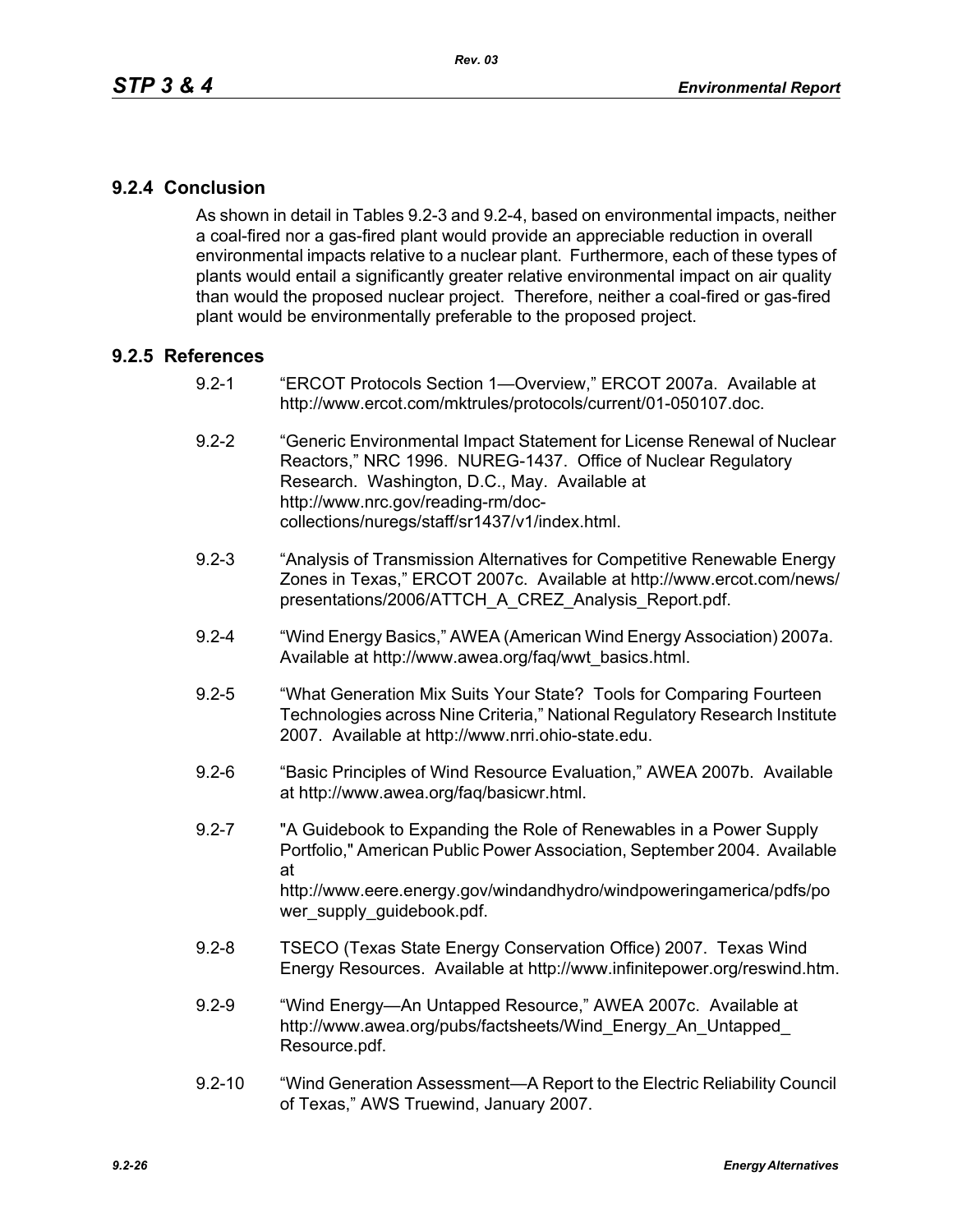- 9.2-11 "Wind Energy and the Environment," AWEA 2007d. Available at http://www.awea.org/faq/wwt\_environment.html.
- 9.2-12 "Wind Resource of Offshore Texas, Wind Power Density at 50 Meters," AWS Truewind, December 2006. Available at http://www.seco.cpa.state.tx.us/ zzz\_re/re\_offshore\_pwr50m.pdf.
- 9.2-13 "Future for Offshore Wind Energy in the United States," NREL, NREL/CP-500-36313, Golden, Colorado, June 2004. Available at http://www.nrel.gov/docs/ fy04osti/36313.pdf.
- 9.2-14 "Fuel from the Sky: Solar Power's Potential for Western Energy Supply," NREL/SR-550-32160, Golden, Colorado, July 2002. Available at http://www.nrel.gov/csp/publications.html?print.
- 9.2-15 "Texas Renewable Energy Resource Assessment," Virtus Energy Research Associates 1995. Available at http://www.seco.cpa.state.tx.us/zzz\_re/ re\_study1995.pdf.
- 9.2-16 "Solar Cells Increasing Use of Electricity from Sunlight Photovoltaic technology a multibillion-dollar market worldwide," USINFO 2005. Available at http://usinfo.state.gov/gi/Archive/2005/Apr/19-464962.html.
- 9.2-17 "Renewable Energy Technology—Solar Fact Sheet," Renewable Northwest Project, September 2006. Available at http://www.rnp.org/RenewTech/tech\_ solar.html.
- 9.2-18 "Solar Task Force Report, Clean and Diversified Energy Initiative," Western Governors' Association, January 2006. Available at http://www. westgov.org/wga/initiatives/cdeac/Solar-full.pdf.
- 9.2-19 "An Assessment of Renewable Electric Generating Technologies for Florida," Florida Public Service Commission and the Department of Environmental Protection) 2003. Available at http://www.psc.state.fl.us/publications/pdf/ electricgas/Renewable\_Energy\_Assessment.pdf.
- 9.2-20 EIA 2007a. State Electricity Profiles 2005. DOE/EIA-(348)/02. Washington, D.C. March. Available at http://www.eia.doe.gov/cneaf/electricity/ st\_profiles/sep2005.pdf.
- 9.2-21 "ERCOT Unit Data Report June 2007," ERCOT 2007d. Available upon request via email to info@ercot.com.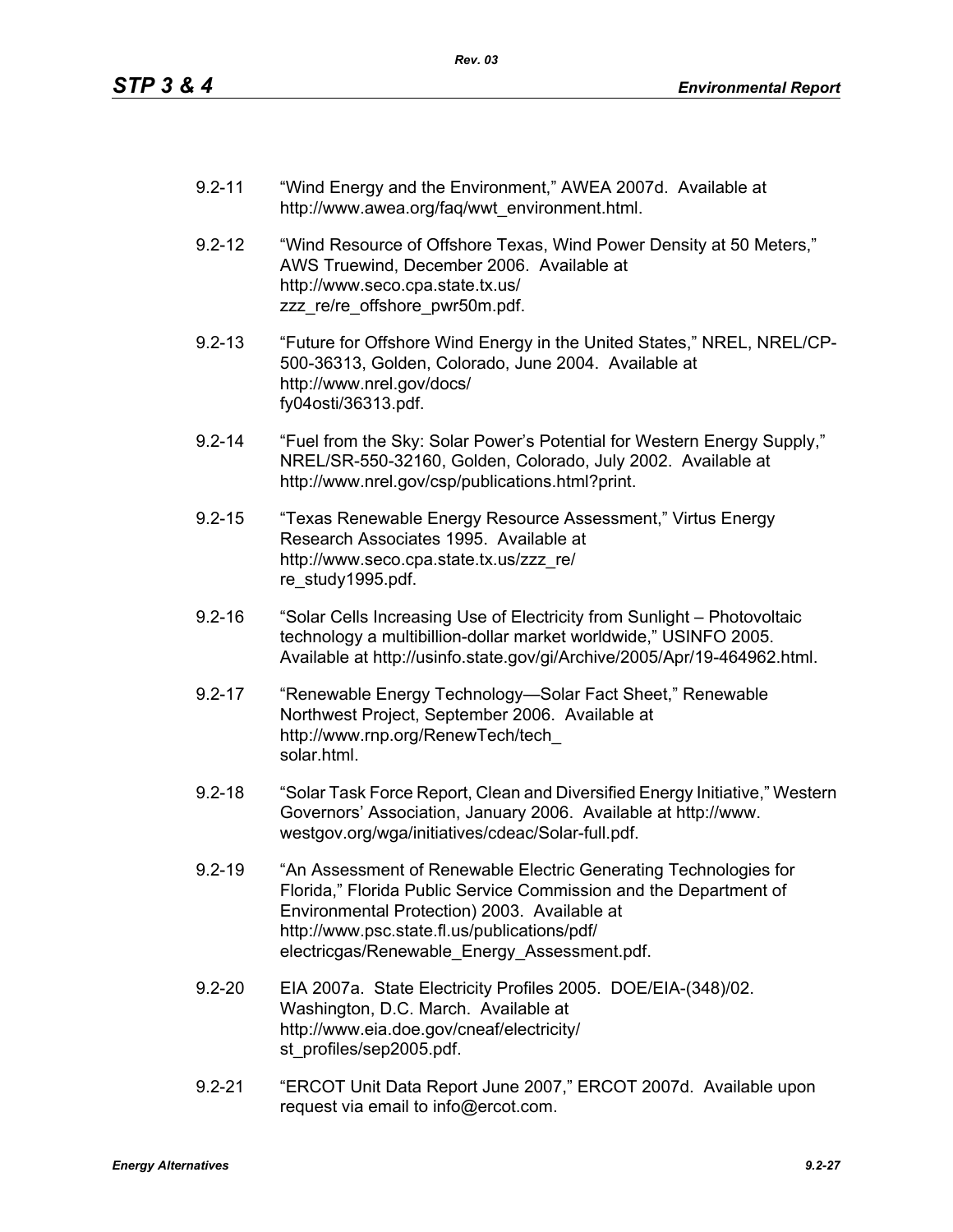| $9.2 - 22$ | "Feasibility Assessment of the Water Energy Resources of the United |
|------------|---------------------------------------------------------------------|
|            | States for New Low Power and Small Hydro Classes of Hydroelectric   |
|            | Plants," DOE, DOE-ID-11263, January 2006.                           |

- 9.2-23 "Hydropower Program: Hydrofacts," Idaho National Laboratory, July 2005. Available at http://hydropower.id.doe.gov/hydrofacts/plant\_costs.shtml.
- 9.2-24 "The Real Cost of Electricity Generation Alternatives: A Portfolio Approach," Energy-Regulatory Economics and Finance, Shimon Awerbuch, Ph.D., 2005.
- 9.2-25 "Annual Electric Generator Report—Spreadsheet Download," EIA 2006. Available at http://www.eia.doe.gov/cneaf/electricity/page/capacity/ capacity.html.
- 9.2-26 "An Assessment of Geothermal Resource Development Needs in the Western United States," Geothermal Energy Association, Daniel J. Fleischmann, January 2007. Available at http://www.geoenergy.org/publications/reports/States%20 Guide.pdf.
- 9.2-27 "Geothermal Energy for Electric Power, Renewable Energy Policy Project," Shibaki, Masashi, Washington, D.C., December 2003. Available at http://www.repp.org/repp/index.html.
- 9.2-28 "All About Geothermal Energy—Power Plant Cost," Geothermal Energy Association 2007n. Available at http://www.geo-energy.org/aboutGE/ powerPlantCost.asp.
- 9.2-29 "DOE Energy Efficiency and Renewable Energy Biomass Program," DOE March 2007. Available at http://www1.eere.energy.gov/biomass/printable\_ versions/electrical\_power.html.
- 9.2-30 TSECO 2007. Texas Biomass Energy Resources. Available at http://www. infinitepower.org/resbiomass.htm.
- 9.2-31 "Potential Supply and Cost of Biomass from Energy Crops," ORNL (Oak Ridge National Laboratory) 1996. Available at http://bioenergy.ornl.gov/reports/tvareg/ supply3.html.
- 9.2-32 "Bioenergy Feedstock Characteristics," ORNL 2007. Available at http:// bioenergy.ornl.gov/papers/misc/biochar\_factsheet.html.
- 9.2-33 "The Value of the Benefits of U.S. Biomass Power," NREL 1999, NREL/SR-570-27541. Available at http://www.energyproducts.com/Documents/NREL%20 Biomass%20Power%20value.pdf.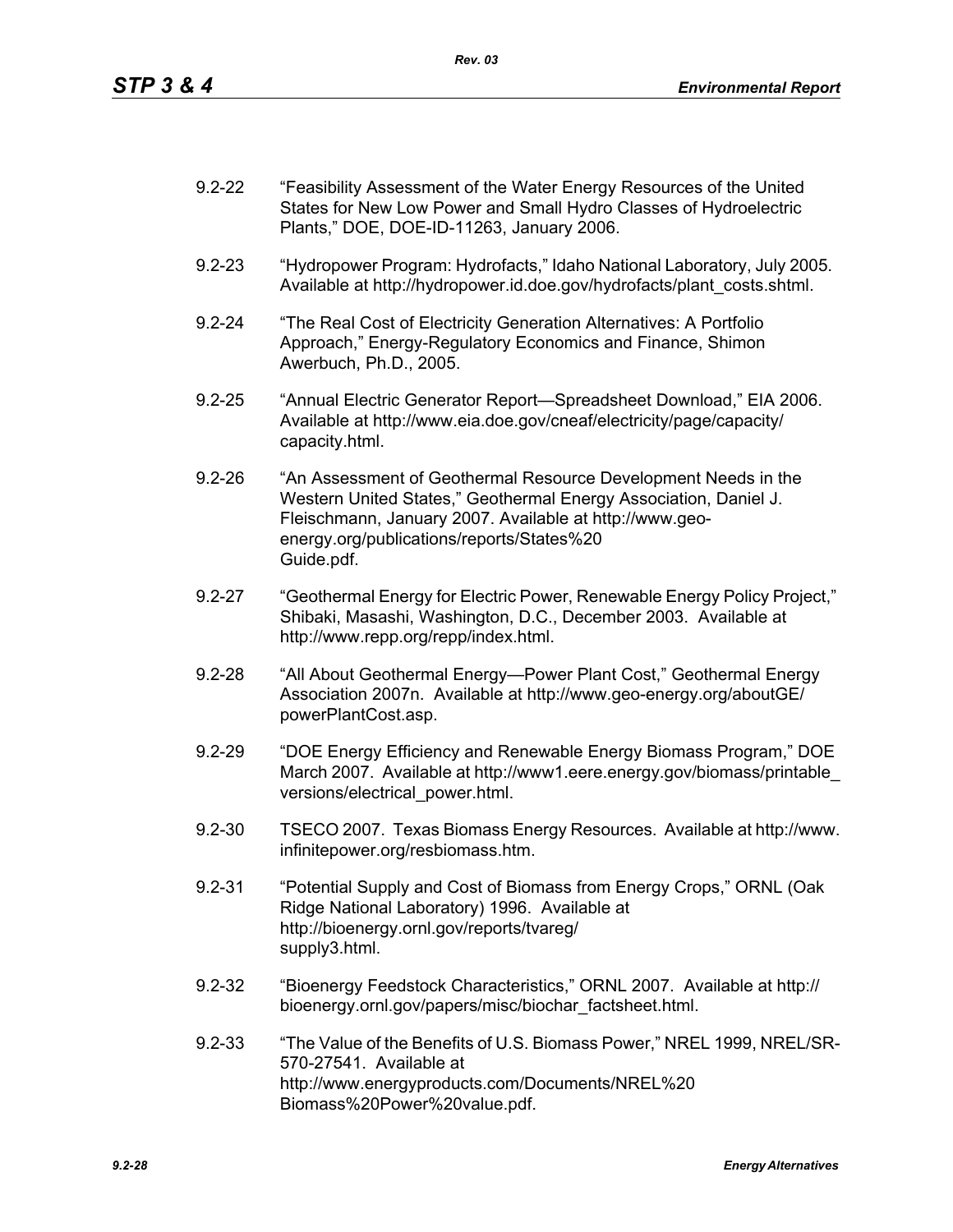| $9.2 - 34$ | "Electricity from Municipal Solid Waste," EPA (U.S. Environmental<br>Protection Agency), July 2006. Available at<br>http://www.epa.gov/solar/muni.htm.                                                                                                          |
|------------|-----------------------------------------------------------------------------------------------------------------------------------------------------------------------------------------------------------------------------------------------------------------|
| $9.2 - 35$ | "Municipal Solid Waste-Basic Facts," EPA, March 2007. Available at<br>http://www.epa.gov/epaoswer/non-hw/muncpl/facts.htm.                                                                                                                                      |
| $9.2 - 36$ | "Biomass for Electricity Generation," EIA 2004. Available at http://www.<br>epa.gov/cleanenergy/pdf/haq apr20.pdf.                                                                                                                                              |
| $9.2 - 37$ | "Texas Energy, The Next Generation — The Role of Renewables in<br>Generating," University of Texas, 2004. Available at<br>http://utopia.utexas.edu/articles/tbr/<br>energy.html?sec=business⊂=economics.                                                        |
| $9.2 - 38$ | "Methodology for Allocating Municipal Solid Waste to Biogenic and Non-<br>Biogenic Energy," EIA 2007b. Available at<br>http://www.eia.doe.gov/cneaf/solar.<br>renewables/page/mswaste/msw.pdf.                                                                  |
| $9.2 - 39$ | "ERCOT Quick Facts," ERCOT 2007b. Available at<br>http://www.ercot.com/news<br>/presentations/2007/ERCOT%20Quick%20Facts%20May%202007.pdf.                                                                                                                      |
| $9.2 - 40$ | "Municipal Solid Waste in Texas: A Year in Review FY 2005 Data<br>Summary and Analysis," TCEQ (Texas Commission on Environmental<br>Quality), AS-187/06, June 2006. Available at<br>http://www.tceq.state.tx.us/assets/<br>public/comm_exec/pubs/as/187_06.pdf. |
| $9.2 - 41$ | "Municipal Solid Waste Generation, Recycling, and Disposal in the United<br>States-Facts and Figures for 2005," EPA 2005. Available at<br>http://www.epa.<br>gov/epaoswer/osw/conserve/resources/msw-2005.pdf.                                                  |
| $9.2 - 42$ | "Green Power FAQ," Santee Cooper 2007. Available at https://www.<br>santeecooper.com/portal/page/portal/SanteeCooper/Environment/GreenP<br>ower/GreenPower%20FAQ.                                                                                               |
| $9.2 - 43$ | "A Portfolio—Risk Analysis of Electricity Supply Options in the<br>Commonwealth of Virginia," Clean Energy Commercialization, October<br>2005. Available at<br>http://www.chesapeakeclimate.org/doc/VA Renewables Study.pdf.                                    |
| $9.2 - 44$ | "United States Spot Price FOB Weighted by Estimated Import Volume<br>(Dollars per Barrel)." Energy Information Administration, July 25, 2007.<br>Available at http://tonto.eia.doe.gov/dnav/pet/hist/wtotusaw.htm.                                              |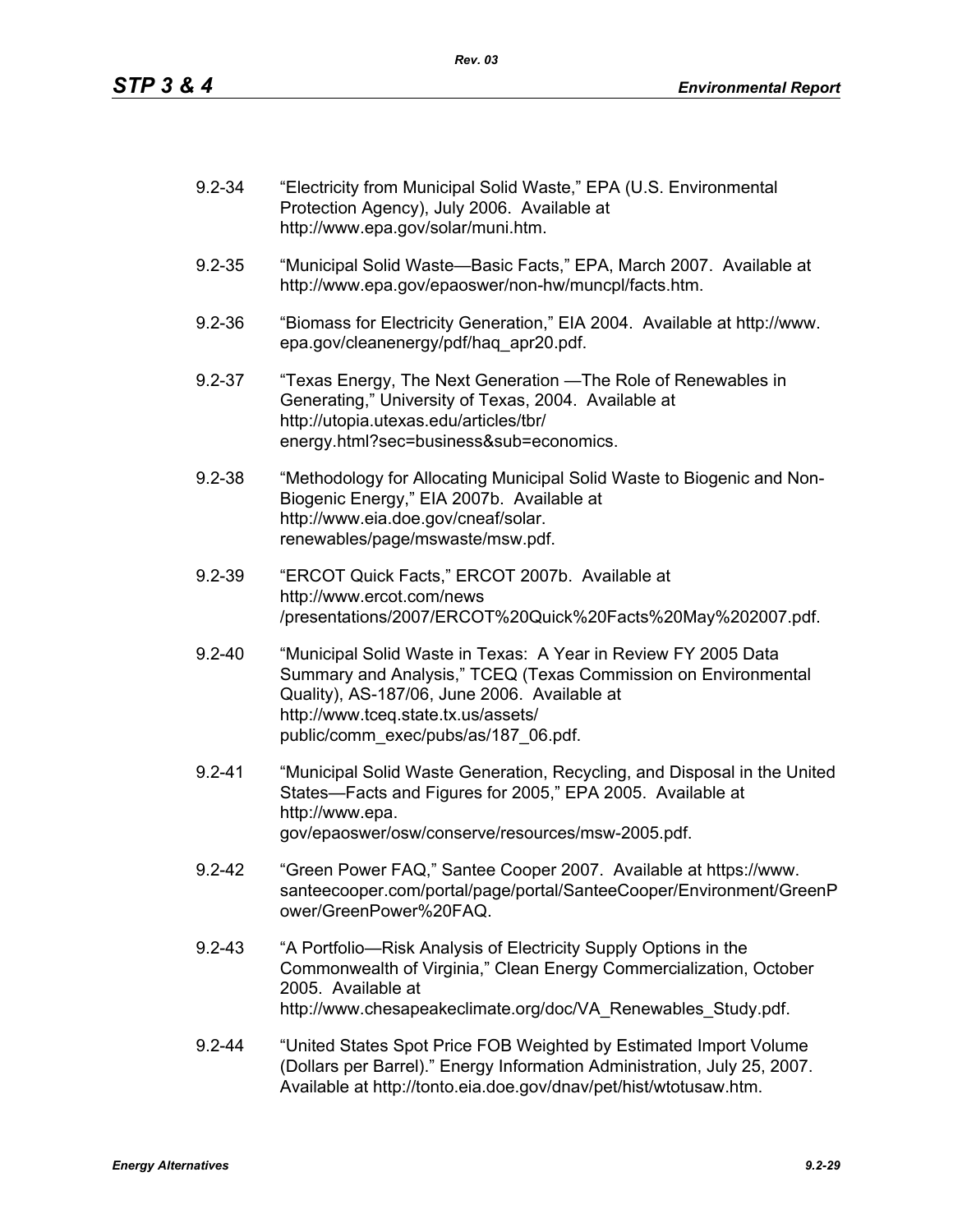| $9.2 - 45$ | "U.S. Crude Oil Supply & Disposition" Energy Information Administration,<br>June 21, 2007. Available at |
|------------|---------------------------------------------------------------------------------------------------------|
|            | http://tonto.eia.doe.gov/dnav/pet/pet sum crdsnd adc<br>mbbl m.htm.                                     |

- 9.2-46 "Fuel Cells Market Survey: Large Stationary Applications," Fuel Cell Today, 2003. Available at http://www.fuelcelltoday.com.
- 9.2-47 "Electricity Generation Technologies: Performance and Cost Characteristics," Canadian Energy Research Institute, August 2005. Prepared for the Ontario Power Authority.
- 9.2-48 "Annual Energy Outlook 2007 with Projections to 2030," EIA 2007c. DOE/EIA-0383, Washington, D.C., February. Available at http://www.eia. doe.gov/oiaf/aeo/pdf/0383(2006).pdf.
- 9.2-49 "Clean Coal Technology The JEA Large-Scale CFB Combustion Demonstration Project," DOE 2003. Topical Report Number 22. Available at http://www.fossil.energy.gov/programs/powersystems/publications/ Clean\_Coal\_Topical\_Reports/topical22.pdf.
- 9.2-50 "Assessment of Advanced Coal-Based Electricity Generation Options for India: Potential Learning from U.S. Experiences," BCSIA Discussion Paper 2005-02, Energy Technology Innovation Project, Kennedy School of Government, Harvard University, 2005. Available at hhttp://bcsia.ksg.harvard.edu/BCSIA\_ content/documents/ghosh200502.pdf.
- 9.2-51 "About IGCC Power," Clean Energy 2007. Available at http://www.cleanenergy.us/facts/igcc.htm.
- 9.2-52 "Factors that Affect the Design and Implementation of Clean Coal Technologies in Indiana," Rardin, Ronald, Zuwei Yu, Forrest Holland, Anthony Black, Jesse Oberbeck 2005. Available at https://engineering.purdue.edu/IE/Research/ PEMRG/CCTR/Purdue-InterimReport-Jun10-2005.pdf.
- 9.2-53 "Bituminous and Subbituminous Coal Combustion," EPA 1998. Air Pollutant Emission Factors, Volume 1, Stationary Point Sources and Area Sources, Section 1.1, AP-42. Washington, D.C., September 1998. Available at http://www.epa. gov/ttn/chief/ap42/ch01/final/c01s01.pdf.
- 9.2-54 "Air Quality and the State Implementation Plan," TCEQ, Texas SIP 101 May 2007. Available at http://www.tceq.state.tx.us/implementation/ air/sip/sipintro.html.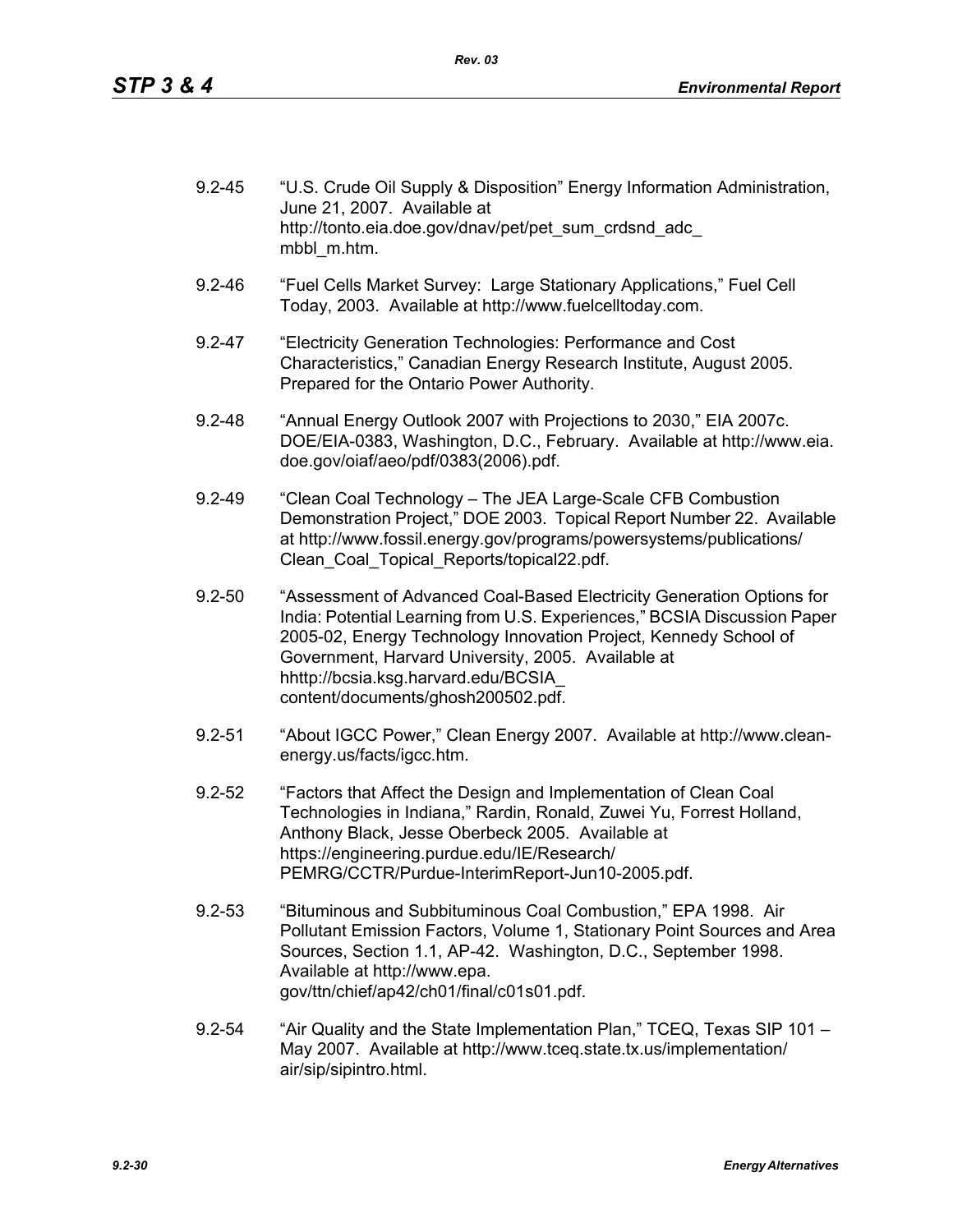| $9.2 - 55$ | NRG Energy 2006. Application for a Texas Commission on Environmental           |
|------------|--------------------------------------------------------------------------------|
|            | Quality Flexible Air Quality Permit, W. A. Parish Electric Generation Station, |
|            | June.                                                                          |

- 9.2-56 "Market-Based Advanced Coal Power Systems Final Report," DOE/FE-0400, DOE 1999. Available at http://www.netl.doe.gov/technologies/coalpower/ refshelf/marketbased\_systems\_report.pdf.
- 9.2-57 "Sulfur Dioxide Content in Natural Gas," Interstate Natural Gas Association of America 2007. Available at http://www.ingaa.org/environment/pollutants.htm.
- 9.2-58 "Stationary Gas Turbines," EPA, Air Pollutant Emission Factors, Vol. 1. Stationary Point Sources and Area Sources, Section 3.1. AP-42. Washington, D.C., April 2000. Available at http://www.epa.gov/ttn/chief/ap42/ch03/final/ c03s01.pdf.
- 9.2-59 "Siemens Power Generation: Combined Cycle Plant Ratings," Siemens, January 2006. Available at http://www.powergeneration.siemens.com/ en/plantrating/index.cfm.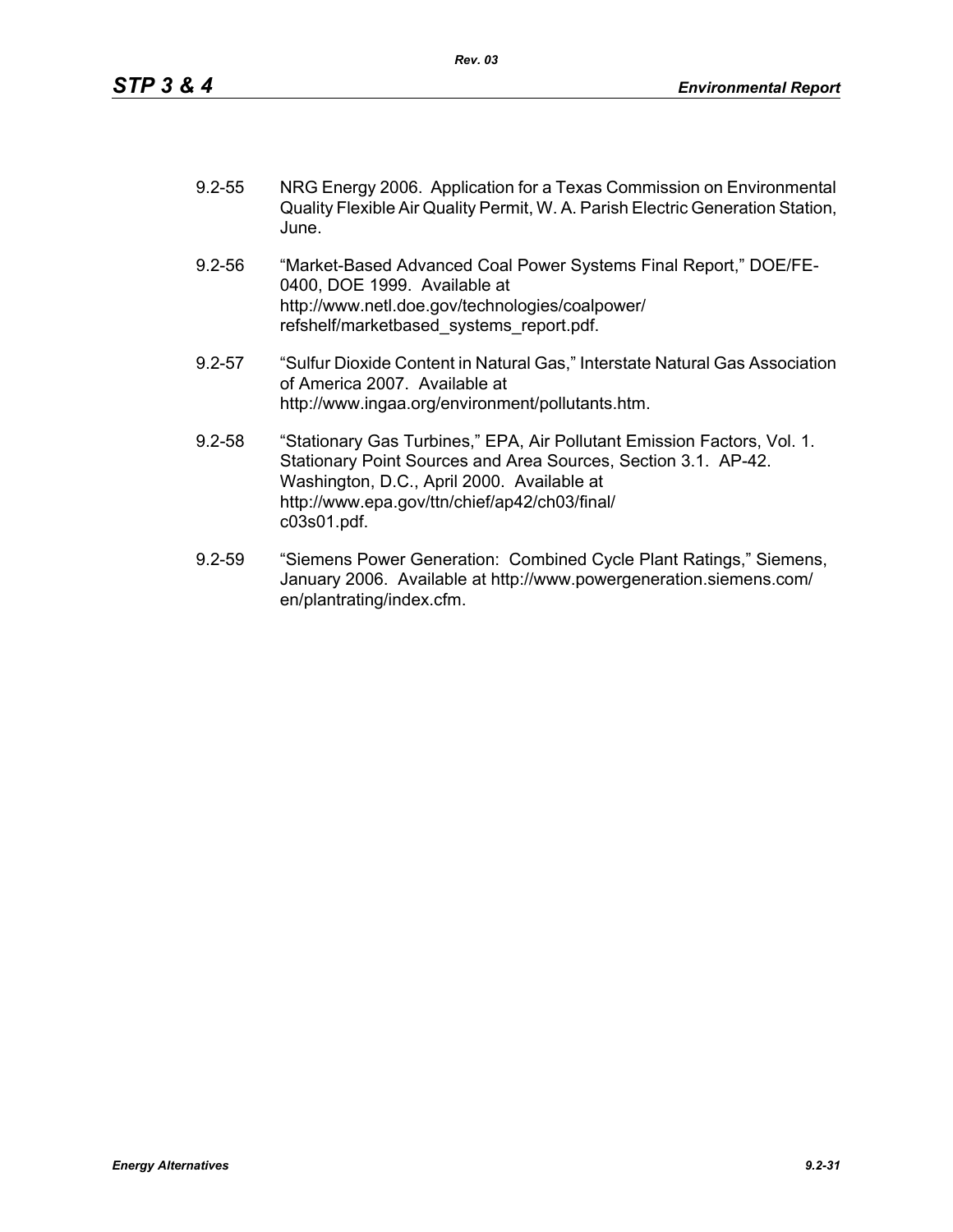| <b>Characteristic</b>                                                                                  | <b>Basis</b>                                                                             |
|--------------------------------------------------------------------------------------------------------|------------------------------------------------------------------------------------------|
| Unit size = $675$ MWe ISO rating net [1]                                                               | Assumed                                                                                  |
| Unit size = 718 MWe ISO rating gross [1]                                                               | Calculated based on 6% onsite power                                                      |
| Number of units $=$ 4                                                                                  | Assumed                                                                                  |
| Boiler type = PC, dry bottom, tangentially fired, sub-<br>bituminous, NSPS                             | Minimizes nitrogen oxides emissions (Reference<br>$9.2 - 49$                             |
| Fuel type = Powder River Basin Sub-bituminous coal                                                     | Typical for coal used by NRG-Energy                                                      |
| Fuel heat value = 8200 Btu/lb                                                                          | NRG-Energy Experience (Reference 9.2-55)                                                 |
| Fuel ash content by weight = $3.9\%$                                                                   | NRG-Energy Experience ((Reference 9.2-55)                                                |
| Fuel sulfur content by weight = $0.3\%$                                                                | NRG-Energy experience (Reference 9.2-55)                                                 |
| Uncontrolled $NO_x$ emission = 7.2 lb/ton                                                              | Typical for pulverized coal, tangentially fired,<br>dry-bottom, NSPS (Reference 9.2-53)  |
| Uncontrolled CO emission = $0.5$ lb/ton                                                                | Typical for pulverized coal, tangentially fired, dry-<br>bottom, NSPS (Reference 9.2-53) |
| Heat rate = $8,568$ Btu/kWh                                                                            | Assumed based on DOE data (Reference 9.2-56)                                             |
| Capacity factor = $0.85$                                                                               | Typical for large coal-fired units                                                       |
| $NO_x$ control = low $NO_x$ burners, overfire air and<br>selective catalytic reduction (95% reduction) | Best available and widely demonstrated to<br>minimize $NOx$ emissions (Reference 9.2-53) |
| Particulate control = fabric filters (baghouse-99.9%<br>removal efficiency)                            | Best available for minimizing particulate emissions<br>(Reference 9.2-53)                |
| $SO_x$ control = Wet scrubber - limestone (95%<br>removal efficiency)                                  | Best available for minimizing $SO_x$ emissions<br>(Reference 9.2-53)                     |

| Table 9.2-1 Coal-Fired Alternative |  |
|------------------------------------|--|
|------------------------------------|--|

[1] The difference between "net" and "gross" is electricity consumed onsite.

Btu = British thermal unit

ISO rating = International Standards Organization rating at standard atmospheric conditions of 59°F, 60% relative humidity, and 14.696 pounds per square inch of atmospheric pressure kWh = kilowatt hour

NSPS = New Source Performance Standard

MWe = megawatt electrical output

 $NO<sub>x</sub>$  = nitrogen oxides

 $SO_x =$  oxides of sulfur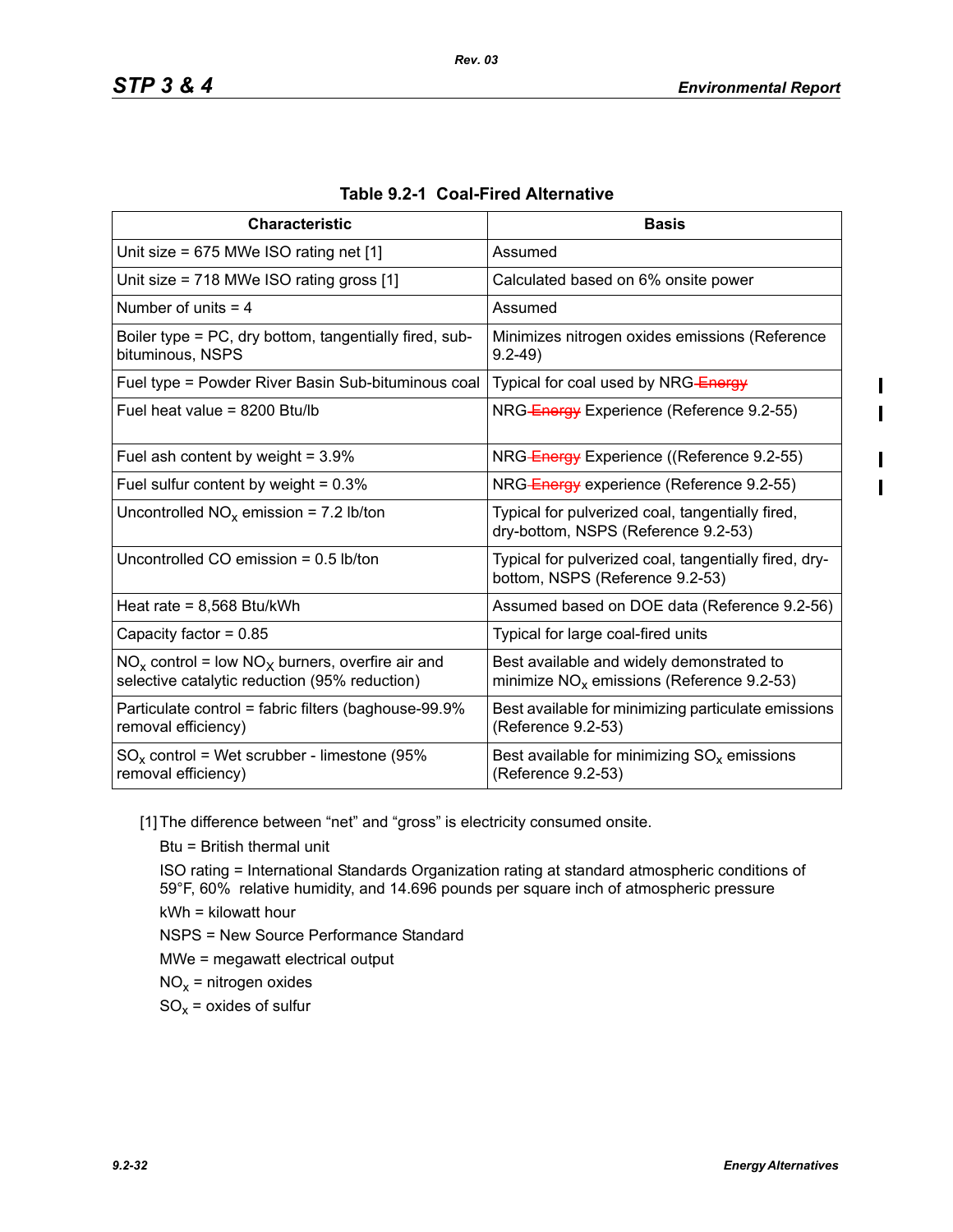| <b>Characteristic</b>                                                             | <b>Basis</b>                                                                                |
|-----------------------------------------------------------------------------------|---------------------------------------------------------------------------------------------|
| Unit size = $675$ MWe ISO rating net [1]                                          | Assumed                                                                                     |
| Unit size = $703$ MWe ISO rating gross [1]                                        | Calculated based on 4% onsite power                                                         |
| Number of units $=$ 4                                                             | Assumed                                                                                     |
| Fuel type $=$ natural gas                                                         | Assumed                                                                                     |
| Fuel heating value = $1,029$ Btu/ft <sup>3</sup>                                  | 2005 value for gas used in Texas (Reference 9.2-<br>20, Table 6)                            |
| Fuel $SO_x$ content = 0.0007%                                                     | Reference 9.2-57                                                                            |
| $NOx$ control = selective catalytic reduction (SCR) with<br>steam/water injection | Best available to minimize $NOx$ emissions<br>(Reference 9.2-58)                            |
| Fuel $NO_x$ content = 0.0109 lb/MMBtu                                             | Typical for large SCR-controlled gas fired units<br>with water injection (Reference 9.2-58) |
| Fuel CO content = 0.00226 lb/MMBtu                                                | Typical for large SCR-controlled gas fired units<br>(Reference 9.2-58)                      |
| Fuel $PM2.5$ content [2] = 0.0019 lb/MMBtu                                        | Reference 9.2-58, Table 3.1-2a                                                              |
| Heat rate = $5,960$ Btu/kWh                                                       | Assumed based on Siemens SCC6-5000F 2x1<br>plant configuration (Reference 9.2-59)           |
| Capacity factor = $0.85$                                                          | Assumed based on performance of modern plants                                               |

|  |  | Table 9.2-2 Gas-Fired Alternative |
|--|--|-----------------------------------|
|--|--|-----------------------------------|

[1] The difference between "net" and "gross" is electricity consumed onsite.

[2] All particulate matter is  $PM<sub>2.5</sub>$ .

ISO rating = International Standards Organization rating at standard atmospheric conditions of 59°F, 60% relative humidity, and 14.696 pounds of atmospheric pressure per square inch MM = million

 $PM_{2.5}$  = particulates with a diameter of 2.5 microns or less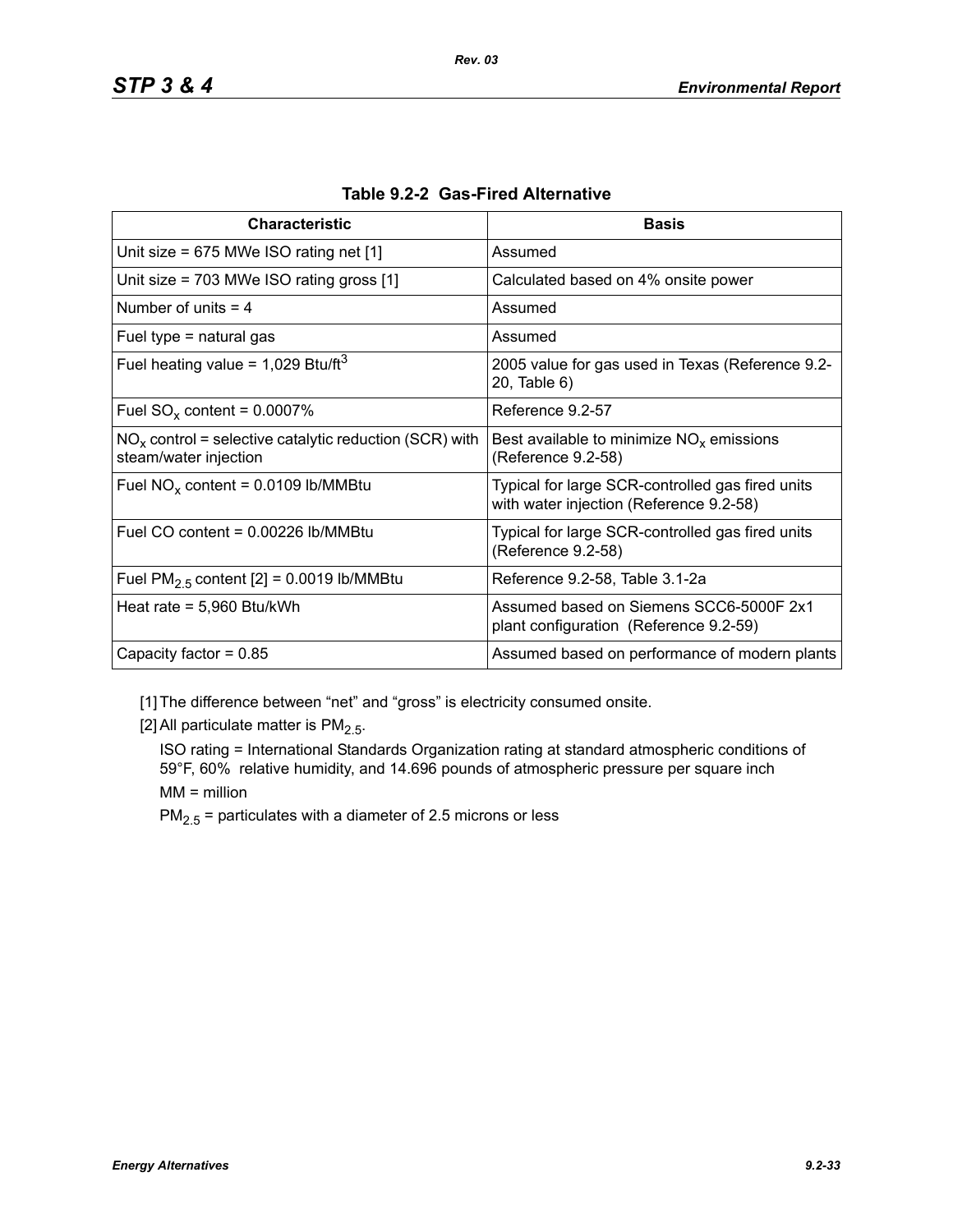| <b>Impact Category</b>                     | <b>Proposed</b><br><b>Action</b><br>(STP COL) | Coal-Fired<br>Generation | Gas-Fired<br>Generation | <b>Combinations of</b><br><b>Alternatives</b> |
|--------------------------------------------|-----------------------------------------------|--------------------------|-------------------------|-----------------------------------------------|
| Land Use                                   | SMALL                                         | SMALL                    | SMALL                   | SMALL to LARGE                                |
| <b>Water Quality</b>                       | SMALL                                         | SMALL                    | SMALL                   | SMALL                                         |
| <b>Air Quality</b>                         | <b>SMALL</b>                                  | <b>MODERATE</b>          | <b>MODERATE</b>         | <b>SMALL to MODERATE</b>                      |
| <b>Ecological Resources</b>                | SMALL                                         | <b>SMALL</b>             | <b>SMALL</b>            | <b>SMALL to LARGE</b>                         |
| Threatened or<br><b>Endangered Species</b> | <b>SMALL</b>                                  | SMALL                    | SMALL                   | SMALL to LARGE                                |
| Human Health                               | SMALL                                         | <b>MODERATE</b>          | SMALL                   | SMALL to MODERATE                             |
| Socioeconomics                             | SMALL                                         | SMALL                    | SMALL                   | <b>SMALL to LARGE</b>                         |
| Waste Management                           | SMALL                                         | <b>MODERATE</b>          | SMALL                   | SMALL to MODERATE                             |
| Aesthetics                                 | SMALL                                         | SMALL                    | <b>SMALL</b>            | SMALL to LARGE                                |
| <b>Cultural Resources</b>                  | <b>SMALL</b>                                  | <b>SMALL</b>             | SMALL                   | SMALL                                         |
| Accidents                                  | SMALL                                         | SMALL                    | SMALL                   | SMALL                                         |

**Table 9.2-3 Impacts Comparison Summary**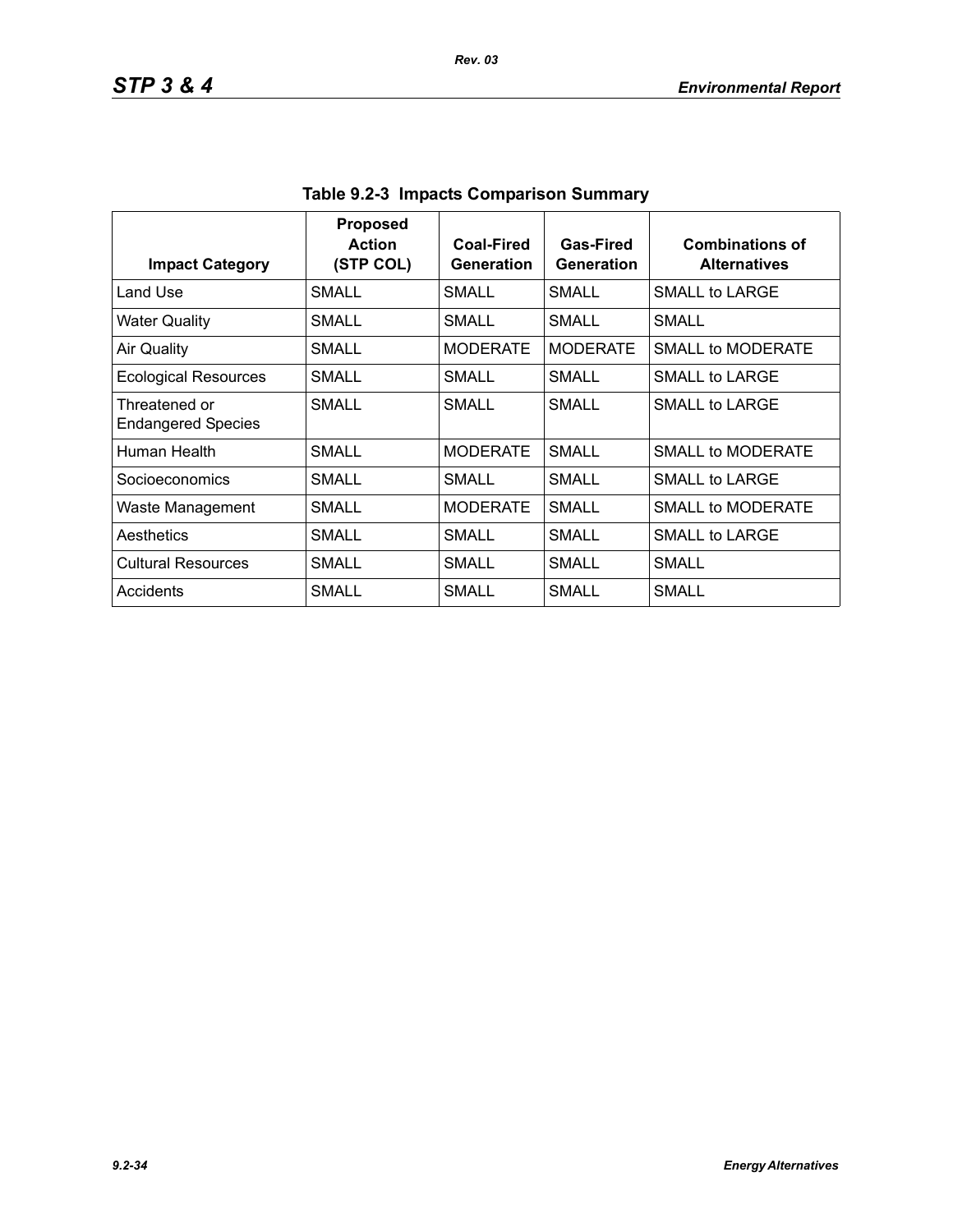| <b>Proposed Action</b><br>(STP COL)        | <b>Coal-Fired Generation</b>                                                                                                                                                                                                                      | <b>Gas-Fired Generation</b>                                                                                                                                                         | <b>Combination of</b><br><b>Alternatives</b>                                                                                                                        |  |
|--------------------------------------------|---------------------------------------------------------------------------------------------------------------------------------------------------------------------------------------------------------------------------------------------------|-------------------------------------------------------------------------------------------------------------------------------------------------------------------------------------|---------------------------------------------------------------------------------------------------------------------------------------------------------------------|--|
| <b>Alternative Descriptions</b>            |                                                                                                                                                                                                                                                   |                                                                                                                                                                                     |                                                                                                                                                                     |  |
| New construction at the<br>STP site        | New construction at the<br>STP site.                                                                                                                                                                                                              | New construction on<br>land adjacent to the STP<br>site.                                                                                                                            | New construction at the<br>STP site, a greenfield<br>site, or a combination of<br>the two. Site selection<br>would be dependent on<br>the technologies<br>selected. |  |
| Two 1350-MWe (net)<br><b>ABWR</b> reactors | Four 675-MWe (net)<br>tangentially-fired, dry<br>bottom boilers.                                                                                                                                                                                  | Four 675-MWe (net)<br>combined-cycle units<br>that includes two 198-<br>MWe gas turbines and a<br>279-MWe heat recovery<br>steam generator.                                         | A combination of two or<br>more of the technologies<br>described in Subsection<br>9.2.2.                                                                            |  |
|                                            | Pulverized bituminous<br>coal, 8,200 Btu/pound;<br>8,568 Btu/kWh; 3.9%<br>ash; 0.3% sulfur; 7.2<br>Ib/ton $NO_x$ ; 11 million<br>tons of coal per year.                                                                                           | Natural gas, 1,029<br>Btu/ft <sup>3</sup> ; 5,960 Btu/kWh;<br>0.00066 lb SO <sub>v</sub> /MMBtu;<br>0.0109 lb NO <sub>x</sub> /MMBtu;<br>121 billion cubic feet of<br>gas per year. |                                                                                                                                                                     |  |
|                                            | Low $NOx$ burners,<br>overfire air and selective<br>catalytic reduction (95%<br>$NOx$ reduction<br>efficiency).                                                                                                                                   | Selective catalytic<br>reduction with<br>steam/water injection.                                                                                                                     |                                                                                                                                                                     |  |
|                                            | Wet scrubber-limestone<br>desulfurization system<br>(95% SO <sub>2</sub> removal<br>efficiency); 105 thousand<br>tons of limestone per<br>year.<br>Fabric filters or<br>electrostatic precipitators<br>(99.9% particulate<br>removal efficiency). |                                                                                                                                                                                     |                                                                                                                                                                     |  |
|                                            | Upgrade existing rail<br>spur.                                                                                                                                                                                                                    | Disturb about 18 acres to<br>construct 2.0 miles of<br>gas pipeline with a 75-<br>foot-wide corridor. May<br>require upgrades to<br>existing pipelines.                             | The need for material<br>transport facilities would<br>depend on the<br>technologies selected.                                                                      |  |

|  |  |  | Table 9.2-4 Impacts Comparison Detail |  |
|--|--|--|---------------------------------------|--|
|--|--|--|---------------------------------------|--|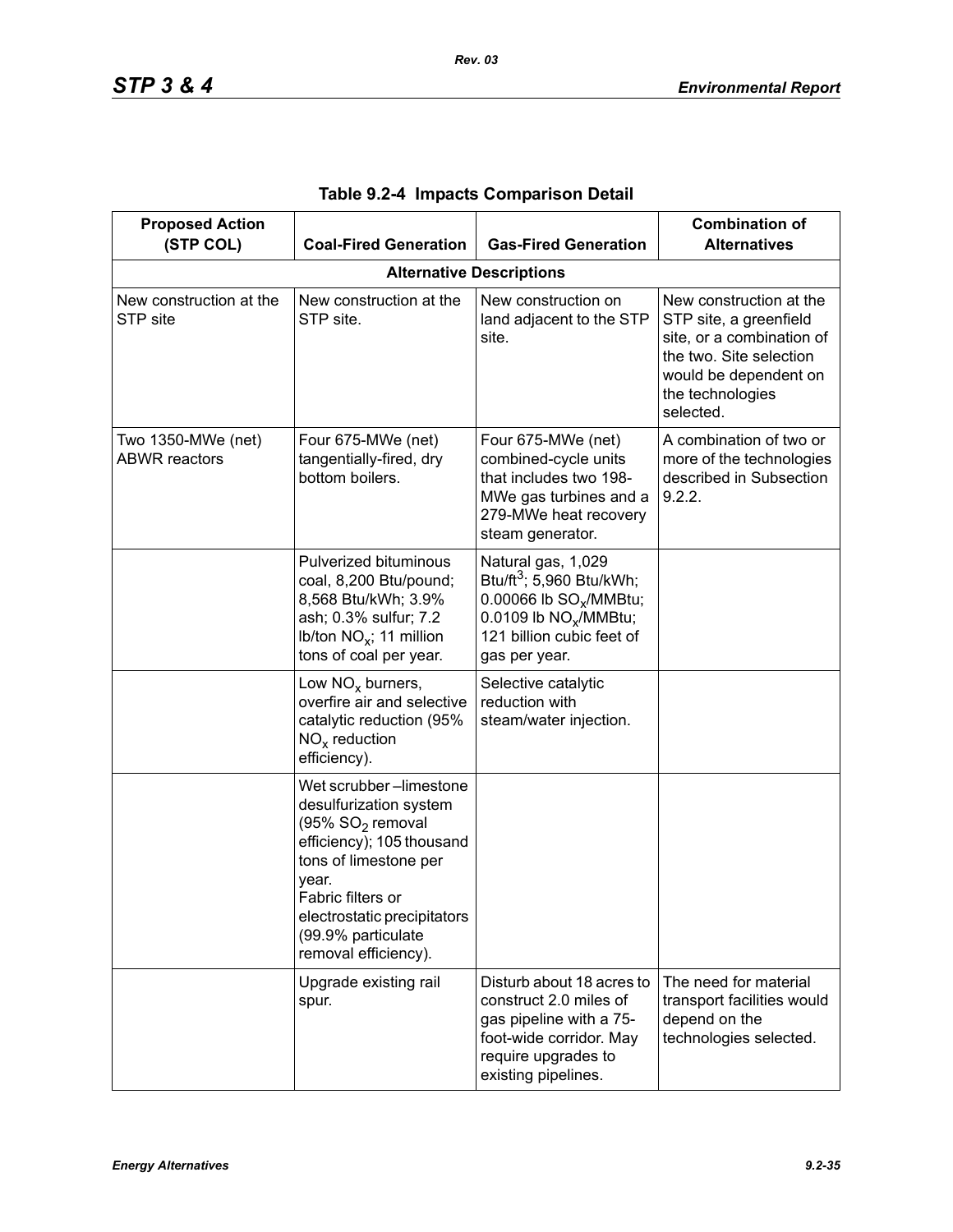| <b>Proposed Action</b><br>(STP COL)                                                                                                                                                                                                          | <b>Coal-Fired Generation</b>                                                                                                                                                                                                                 | <b>Gas-Fired Generation</b>                                                                                                                                                                                                                  | <b>Combination of</b><br><b>Alternatives</b>                                                                                                                                                                                                                                                                                                                                                                 |
|----------------------------------------------------------------------------------------------------------------------------------------------------------------------------------------------------------------------------------------------|----------------------------------------------------------------------------------------------------------------------------------------------------------------------------------------------------------------------------------------------|----------------------------------------------------------------------------------------------------------------------------------------------------------------------------------------------------------------------------------------------|--------------------------------------------------------------------------------------------------------------------------------------------------------------------------------------------------------------------------------------------------------------------------------------------------------------------------------------------------------------------------------------------------------------|
| New closed cycle cooling<br>water system that utilizes<br>the MCR                                                                                                                                                                            | New closed cycle cooling<br>water system that utilizes<br>the MCR.                                                                                                                                                                           | New closed cycle cooling<br>water system that utilizes<br>the MCR.                                                                                                                                                                           | The need for a cooling<br>water system would<br>depend on the<br>technologies selected.                                                                                                                                                                                                                                                                                                                      |
| 5950 peak construction<br>workers.                                                                                                                                                                                                           | 4467 peak construction<br>workers.                                                                                                                                                                                                           | 1637 peak construction<br>workers.                                                                                                                                                                                                           | The number of<br>construction workers<br>would depend on the<br>technologies selected.                                                                                                                                                                                                                                                                                                                       |
|                                                                                                                                                                                                                                              |                                                                                                                                                                                                                                              | <b>Land Use Impacts</b>                                                                                                                                                                                                                      |                                                                                                                                                                                                                                                                                                                                                                                                              |
| SMALL - 90 acres<br>required for facility at the<br>STP site (this acreage<br>excludes the MCR).                                                                                                                                             | SMALL - 435 acres at<br>the STP site required for<br>the powerblock and coal<br>storage; 141 acres<br>ash/scrubber waste<br>disposal (this acreage<br>excludes the MCR).                                                                     | SMALL - 107 acres for<br>facility at the STP site;<br>18 acres for gas pipeline<br>(this acreage excludes<br>the MCR).                                                                                                                       | SMALL to LARGE - The<br>amount land required<br>would depend on the<br>technologies selected,<br>but could range from 100<br>acres to more than 600<br>square miles.                                                                                                                                                                                                                                         |
| <b>SMALL - Construction</b><br>impacts would be<br>minimized by use of best<br>management practices.<br>Operational impacts<br>would be minimized by<br>use of the MCR and<br>compliance with<br>applicable TCEQ water<br>quality standards. | <b>SMALL - Construction</b><br>impacts would be<br>minimized by use of best<br>management practices.<br>Operational impacts<br>would be minimized by<br>use of the MCR and<br>compliance with<br>applicable TCEQ water<br>quality standards. | <b>SMALL - Construction</b><br>impacts would be<br>minimized by use of best<br>management practices.<br>Operational impacts<br>would be minimized by<br>use of the MCR and<br>compliance with<br>applicable TCEQ water<br>quality standards. | <b>SMALL - Construction</b><br>impacts would be<br>minimized by use of best<br>management practices.<br>Operational impacts, if<br>any, would be dependent<br>on the technologies<br>selected and the location<br>of the generating<br>facilities. Operational<br>impacts would be<br>minimized by use of best<br>management practices<br>and compliance with<br>applicable TCEQ water<br>quality standards. |

|  |  | Table 9.2-4  Impacts Comparison Detail (Continued) |  |  |
|--|--|----------------------------------------------------|--|--|
|--|--|----------------------------------------------------|--|--|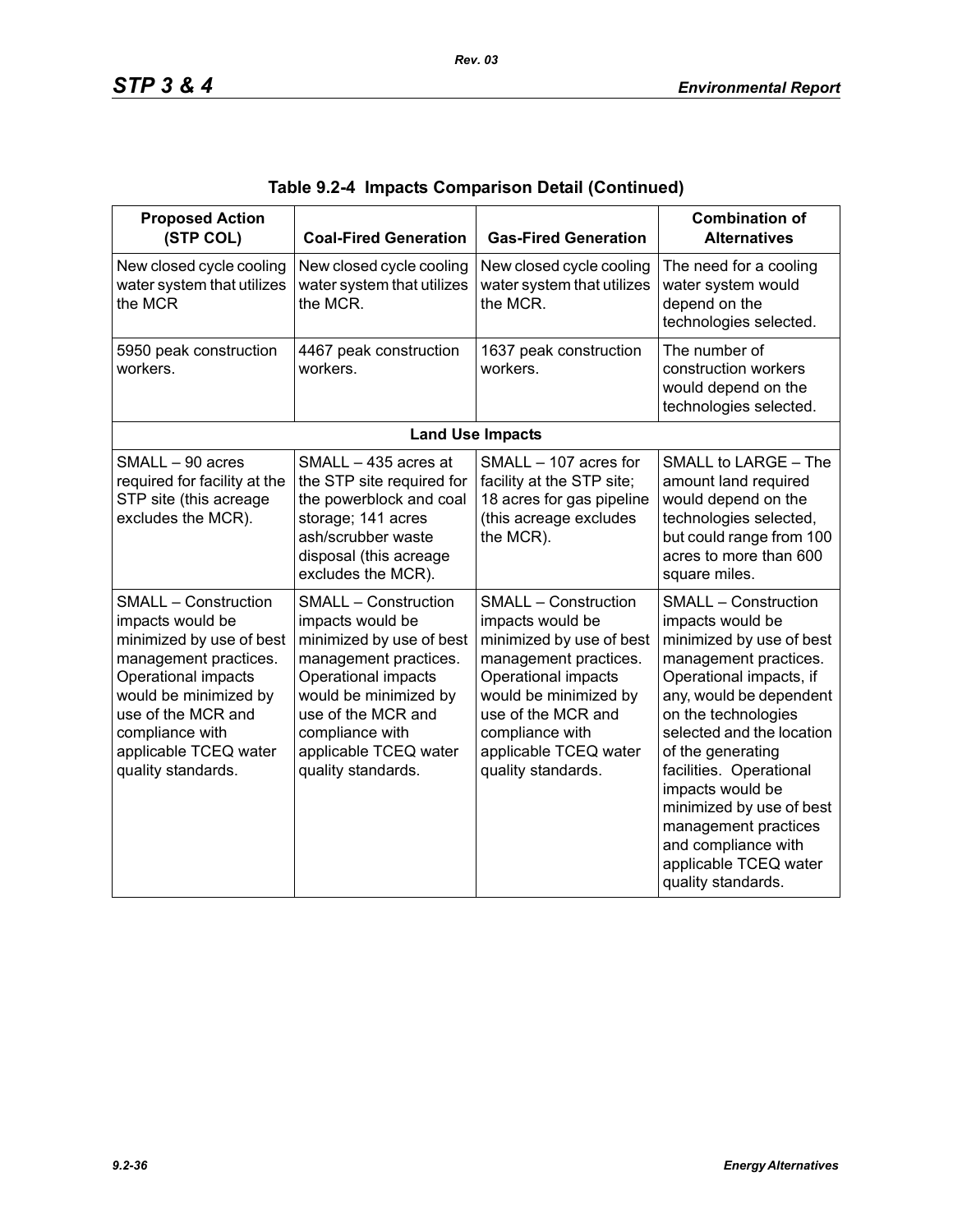| <b>Proposed Action</b><br>(STP COL)                                                                                                                                                                                                                                         | <b>Coal-Fired Generation</b>                                                                                                                                                                                                                                                                                                              | <b>Gas-Fired Generation</b>                                                                                                                                                                                                                                                                                                         | <b>Combination of</b><br><b>Alternatives</b>                                                                                                                                                                                                                                                                                                                                                                                                                                       |  |  |  |  |
|-----------------------------------------------------------------------------------------------------------------------------------------------------------------------------------------------------------------------------------------------------------------------------|-------------------------------------------------------------------------------------------------------------------------------------------------------------------------------------------------------------------------------------------------------------------------------------------------------------------------------------------|-------------------------------------------------------------------------------------------------------------------------------------------------------------------------------------------------------------------------------------------------------------------------------------------------------------------------------------|------------------------------------------------------------------------------------------------------------------------------------------------------------------------------------------------------------------------------------------------------------------------------------------------------------------------------------------------------------------------------------------------------------------------------------------------------------------------------------|--|--|--|--|
|                                                                                                                                                                                                                                                                             | <b>Air Quality Impacts</b>                                                                                                                                                                                                                                                                                                                |                                                                                                                                                                                                                                                                                                                                     |                                                                                                                                                                                                                                                                                                                                                                                                                                                                                    |  |  |  |  |
| <b>SMALL - Construction</b><br>impacts would be<br>minimized by use of best<br>management practices.<br>Operational impacts are<br>negligible.                                                                                                                              | MODERATE -<br>2,900 tons SO <sub>2</sub> per year<br>2,000 tons $NOx$ per year<br>2,800 tons CO per year<br>27 million tons $CO2$ per<br>year<br>0.46 tons Hg per year<br>50 tons $PM_{10}$ per year<br>13 tons $PM2.5$ per year                                                                                                          | MODERATE -<br>41 tons SO <sub>2</sub> per year<br>680 tons $NOx$ per year<br>141 tons CO per year<br>6.90 million tons CO <sub>2</sub> per<br>year<br>119 tons $PM2.5$ per year<br>$[1]$ .                                                                                                                                          | SMALL to MODERATE -<br><b>Construction impacts</b><br>would be minimized by<br>use of best management<br>practices. Operational<br>impacts are dependent<br>on the combination of<br>technologies selected.<br>Emissions could be zero<br>or they could be as much<br>as the emissions from<br>the coal-fired alternative.                                                                                                                                                         |  |  |  |  |
|                                                                                                                                                                                                                                                                             |                                                                                                                                                                                                                                                                                                                                           | <b>Ecological Resource Impacts</b>                                                                                                                                                                                                                                                                                                  |                                                                                                                                                                                                                                                                                                                                                                                                                                                                                    |  |  |  |  |
| SMALL - Construction of<br>the power block would<br>permanently impact<br>about 90 acres of<br>terrestrial habitat and<br>would displace various<br>species.<br>Use of the MCR would<br>minimize impingement,<br>entrainment, and thermal<br>impacts to aquatic<br>species. | SMALL - Construction of<br>the power block and coal<br>storage areas and 40<br>years of ash/sludge<br>disposal would<br>permanently impact<br>about 576 acres of<br>terrestrial habitat.<br>displacing various<br>species. Use of the MCR<br>would minimize<br>impingement,<br>entrainment, and thermal<br>impacts to aquatic<br>species. | SMALL - Construction of<br>the power block and<br>pipeline would impact up<br>to 125 acres of terrestrial<br>habitat, displacing<br>various species.<br>Approximately 107 acres<br>would be permanently<br>impacted.<br>Use of the MCR would<br>minimize impingement,<br>entrainment, and thermal<br>impacts to aquatic<br>species. | SMALL to LARGE -<br>Depending on the<br>technologies selected,<br>construction could<br>impact 100 acres to<br>more than 600 square<br>miles of terrestrial<br>habitat. Impacts to<br>aquatic resources would<br>be dependent on the site<br>and the technologies<br>selected. Use of cooling<br>towers and best<br>management practices<br>for the intake and outfall.<br>if needed, would<br>minimize impingement,<br>entrainment, and thermal<br>impacts to aquatic<br>species. |  |  |  |  |

|  |  | Table 9.2-4  Impacts Comparison Detail (Continued) |  |  |  |
|--|--|----------------------------------------------------|--|--|--|
|--|--|----------------------------------------------------|--|--|--|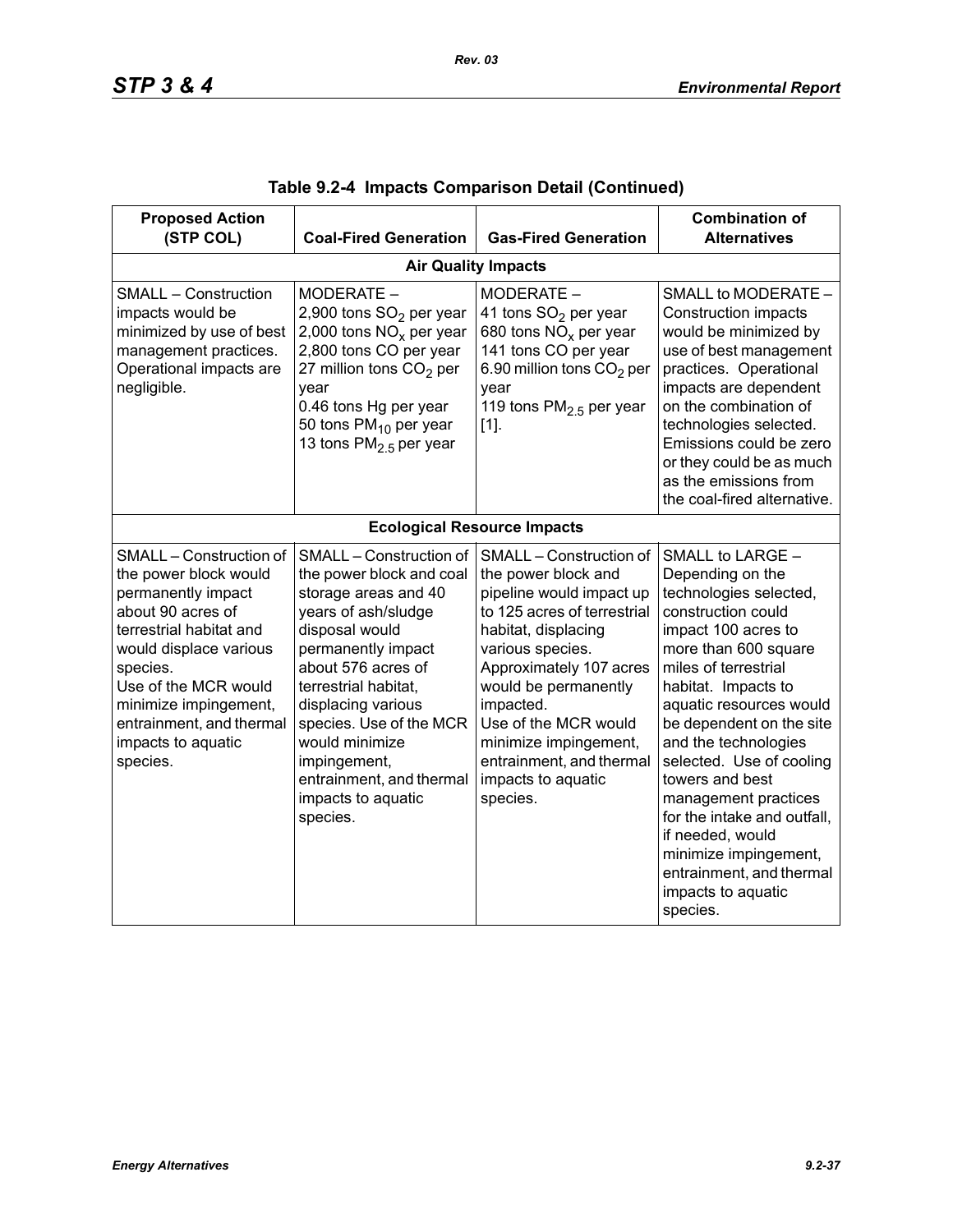| <b>Proposed Action</b><br>(STP COL)                                                                                                                                                                                                                                                                                                                                                                               | <b>Coal-Fired Generation</b>                                                                                                                                                                                                                                                        | <b>Gas-Fired Generation</b>                                                                                                                                                                                                                                                                | <b>Combination of</b><br><b>Alternatives</b>                                                                                                                                                                                                                                                                                                                                                                                                                               |  |  |
|-------------------------------------------------------------------------------------------------------------------------------------------------------------------------------------------------------------------------------------------------------------------------------------------------------------------------------------------------------------------------------------------------------------------|-------------------------------------------------------------------------------------------------------------------------------------------------------------------------------------------------------------------------------------------------------------------------------------|--------------------------------------------------------------------------------------------------------------------------------------------------------------------------------------------------------------------------------------------------------------------------------------------|----------------------------------------------------------------------------------------------------------------------------------------------------------------------------------------------------------------------------------------------------------------------------------------------------------------------------------------------------------------------------------------------------------------------------------------------------------------------------|--|--|
| <b>Threatened or Endangered Species Impacts</b>                                                                                                                                                                                                                                                                                                                                                                   |                                                                                                                                                                                                                                                                                     |                                                                                                                                                                                                                                                                                            |                                                                                                                                                                                                                                                                                                                                                                                                                                                                            |  |  |
| SMALL - No areas<br>designated as critical<br>habitat exist at or near<br>the STP site.<br><b>Transmission lines would</b><br>have no adverse impacts<br>on protected species<br>because no new<br>transmission lines rights-<br>of-way or new<br>transmission lines would<br>be required.                                                                                                                        | SMALL - No areas<br>designated as critical<br>habitat exist at or near<br>the STP site.<br>Transmission lines would<br>have no adverse impacts<br>on protected species<br>because no new<br>transmission lines rights-<br>of-way or new<br>transmission lines would<br>be required. | SMALL - No areas<br>designated as critical<br>habitat exist at or near<br>the STP site.<br><b>Transmission lines would</b><br>have no adverse impacts<br>on protected species<br>because no new<br>transmission lines rights-<br>of-way or new<br>transmission lines would<br>be required. | SMALL to LARGE -<br>Impacts would depend<br>on the site and the<br>technologies selected,<br>and 100 acres to more<br>than 600 square miles of<br>terrestrial habitat could<br>be impacted, and any<br>endangered, threatened,<br>and other special status<br>species that occur in the<br>project area could be<br>disturbed. STPNOC and<br><b>ERCOT</b> procedures<br>would be employed to<br>minimize adverse<br>impacts to protected<br>species and their<br>habitats. |  |  |
|                                                                                                                                                                                                                                                                                                                                                                                                                   |                                                                                                                                                                                                                                                                                     | <b>Human Health Impacts</b>                                                                                                                                                                                                                                                                |                                                                                                                                                                                                                                                                                                                                                                                                                                                                            |  |  |
| SMALL - Impacts<br>associated with noise<br>are not anticipated.<br>Radiological exposure is<br>not considered<br>significant because<br>doses would be within<br>federal limits. Risk from<br>microbiological<br>organisms is minimal<br>due to thermal<br>characteristics at the<br>discharge. Risk due to<br>transmission-line<br>induced currents is<br>minimal due to<br>conformance with<br>consensus code. | <b>MODERATE - Risks</b><br>such as cancer and<br>emphysema from<br>emissions are likely.                                                                                                                                                                                            | SMALL - Some risk of<br>cancer and emphysema<br>exists from emissions.                                                                                                                                                                                                                     | SMALL to MODERATE -<br>Depending on the<br>combination of<br>technologies selected,<br>risks such as cancer and<br>emphysema from<br>emissions could be<br>likely.                                                                                                                                                                                                                                                                                                         |  |  |

|  |  | Table 9.2-4  Impacts Comparison Detail (Continued) |  |  |  |
|--|--|----------------------------------------------------|--|--|--|
|--|--|----------------------------------------------------|--|--|--|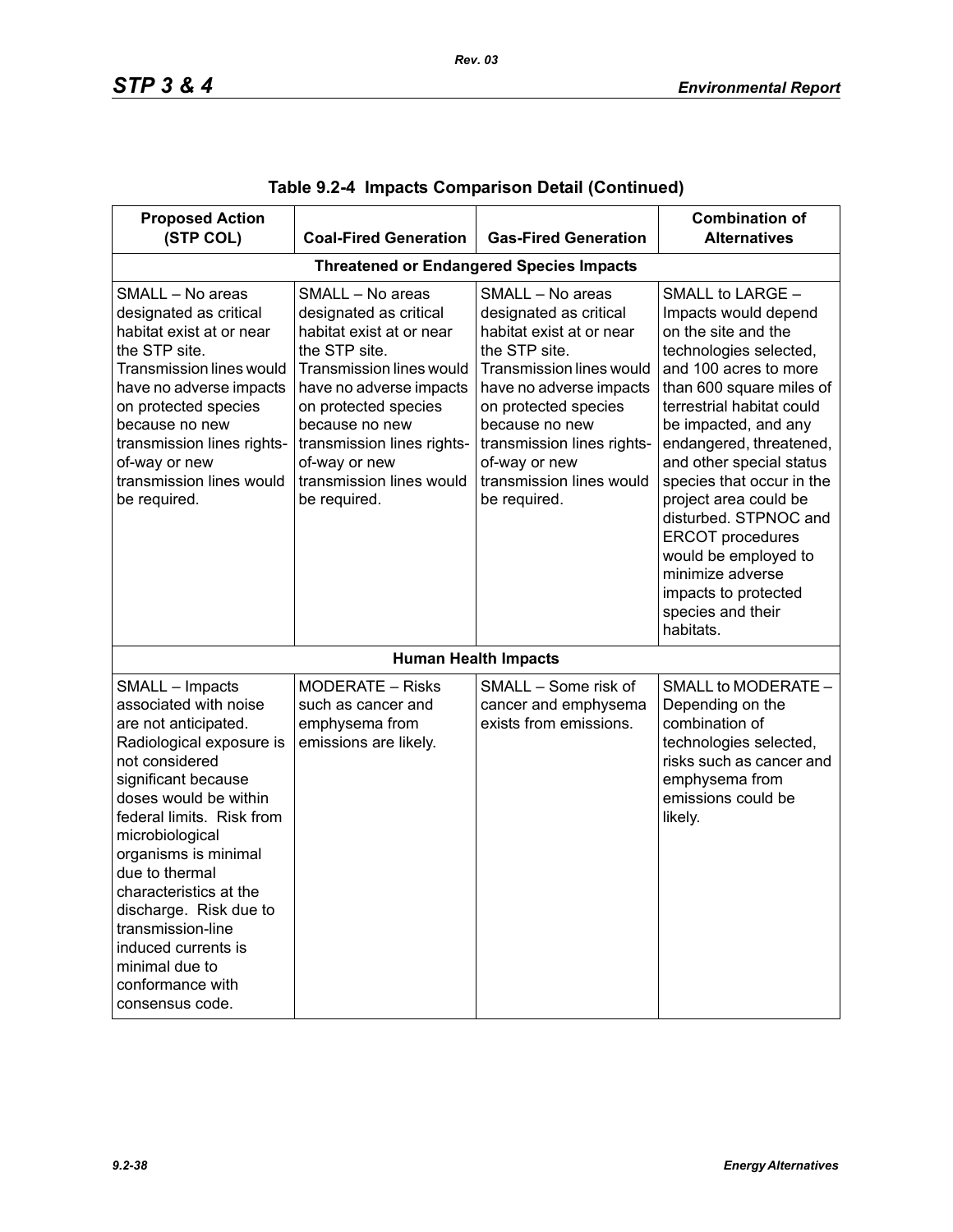| <b>Proposed Action</b><br>(STP COL)                                                                                                                                                                                             | <b>Coal-Fired Generation</b>                                                                                                          | <b>Gas-Fired Generation</b>                                                                                 | <b>Combination of</b><br><b>Alternatives</b>                                                                                                                                                                                                                                                                                       |  |  |  |  |
|---------------------------------------------------------------------------------------------------------------------------------------------------------------------------------------------------------------------------------|---------------------------------------------------------------------------------------------------------------------------------------|-------------------------------------------------------------------------------------------------------------|------------------------------------------------------------------------------------------------------------------------------------------------------------------------------------------------------------------------------------------------------------------------------------------------------------------------------------|--|--|--|--|
| <b>Socioeconomic Impacts</b>                                                                                                                                                                                                    |                                                                                                                                       |                                                                                                             |                                                                                                                                                                                                                                                                                                                                    |  |  |  |  |
| SMALL - Increase in<br>permanent workforce at<br>STP by 888 workers<br>could affect adjacent<br>counties.                                                                                                                       | SMALL - Increase in<br>permanent workforce at<br>STP by 315 workers<br>could affect surrounding<br>counties.                          | SMALL - Increase in<br>permanent workforce at<br>STP by 91 workers could<br>affect surrounding<br>counties. | SMALL-Given the<br>infinite number of<br>combinations of<br>alternatives that could be<br>pursued, it is impossible<br>to determine the size of<br>the permanent<br>workforce. It is likely<br>however, that the<br>workforce would be less<br>than or equal to the<br>permanent workforce<br>under the coal fired<br>alternative. |  |  |  |  |
|                                                                                                                                                                                                                                 |                                                                                                                                       | <b>Waste Management Impacts</b>                                                                             |                                                                                                                                                                                                                                                                                                                                    |  |  |  |  |
| SMALL - Non-<br>radiological impacts<br>would be negligible.<br>Radiological impacts<br>would be SMALL. All<br>radioactive wastes would<br>be managed according<br>to established laws,<br>regulations, and<br>exposure limits. | MODERATE - 109,000<br>tons of coal ash and<br>124,000 tons of scrubber<br>sludge would require 141<br>acres over the 40-year<br>term. | SMALL - Almost no<br>waste generation.                                                                      | SMALL to MODERATE -<br>Waste generation would<br>be dependent on the<br>combination of<br>technologies selected.<br>Many of the possible<br>technologies have no<br>waste streams while<br>others, like coal-fired<br>boilers, have substantial<br>waste streams.                                                                  |  |  |  |  |
| <b>Aesthetic Impacts</b>                                                                                                                                                                                                        |                                                                                                                                       |                                                                                                             |                                                                                                                                                                                                                                                                                                                                    |  |  |  |  |
| SMALL - Visual impacts<br>would be consistent with<br>the industrial nature of<br>the site.                                                                                                                                     | SMALL - Visual impacts<br>would be consistent with<br>the industrial nature of<br>the site.                                           | SMALL - Visual impacts<br>would be consistent with<br>the industrial nature of<br>the site.                 | SMALL to LARGE -<br>Visual impacts would be<br>dependent on the<br>combination of<br>technologies selected<br>and the location of the<br>site where the facilities<br>would be located.                                                                                                                                            |  |  |  |  |

|  |  | Table 9.2-4 Impacts Comparison Detail (Continued) |  |  |
|--|--|---------------------------------------------------|--|--|
|--|--|---------------------------------------------------|--|--|